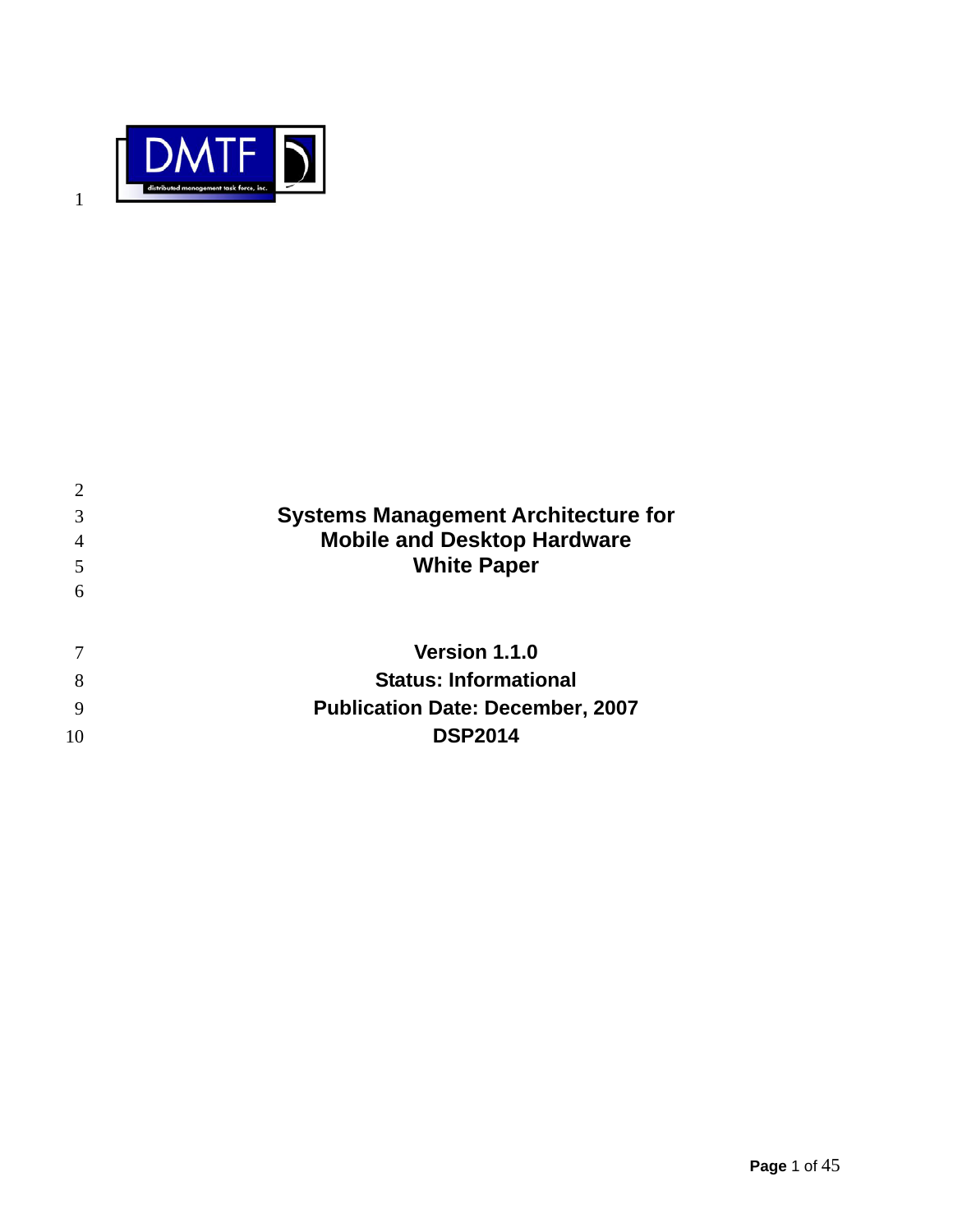- 11 Copyright © 2007 Distributed Management Task Force, Inc. (DMTF). All rights reserved.
- 12 DMTF is a not-for-profit association of industry members dedicated to promoting enterprise and systems manage-<br>13 ment and interoperability. Members and non-members may reproduce DMTF specifications and documents for us
- 
- 13 ment and interoperability. Members and non-members may reproduce DMTF specifications and documents for uses<br>14 consistent with this purpose, provided that correct attribution is given. As DMTF specifications may be revi 14 consistent with this purpose, provided that correct attribution is given. As DMTF specifications may be revised
- 15 from time to time, the particular version and release date should always be noted.
- 16 Implementation of certain elements of this standard or proposed standard may be subject to third party patent rights,<br>17 including provisional patent rights (herein "patent rights"). DMTF makes no representations to use
- 17 including provisional patent rights (herein "patent rights"). DMTF makes no representations to users of the standard as to the existence of such rights, and is not responsible to recognize, disclose, or identify any or
- 18 as to the existence of such rights, and is not responsible to recognize, disclose, or identify any or all such third party<br>19 patent right, owners or claimants, nor for any incomplete or inaccurate identification or dis
- 19 patent right, owners or claimants, nor for any incomplete or inaccurate identification or disclosure of such rights,<br>20 owners or claimants. DMTF shall have no liability to any party, in any manner or circumstance, unde
- 20 owners or claimants. DMTF shall have no liability to any party, in any manner or circumstance, under any legal the-<br>21 ory whatsoever, for failure to recognize, disclose, or identify any such third party patent rights,
- 21 ory whatsoever, for failure to recognize, disclose, or identify any such third party patent rights, or for such party's reliance on the standard or incorporation thereof in its product, protocols or testing procedures.
- 22 reliance on the standard or incorporation thereof in its product, protocols or testing procedures. DMTF shall have no<br>23 liability to any party implementing such standard, whether such implementation is foreseeable or n
- 23 liability to any party implementing such standard, whether such implementation is foreseeable or not, nor to any<br>24 patent owner or claimant, and shall have no liability or responsibility for costs or losses incurred if
- 24 patent owner or claimant, and shall have no liability or responsibility for costs or losses incurred if a standard is<br>25 withdrawn or modified after publication, and shall be indemnified and held harmless by any party i
- 25 withdrawn or modified after publication, and shall be indemnified and held harmless by any party implementing the standard from any and all claims of infringement by a patent owner for such implementations. standard from any and all claims of infringement by a patent owner for such implementations.
- 27 For information about patents held by third-parties which have notified the DMTF that, in their opinion, such patent may relate to or impact implementations of DMTF standards, visit
- 28 may relate to or impact implementations of DMTF standards, visit  $29$  http://www.dmtf.org/about/policies/disclosures.php.
- http://www.dmtf.org/about/policies/disclosures.php.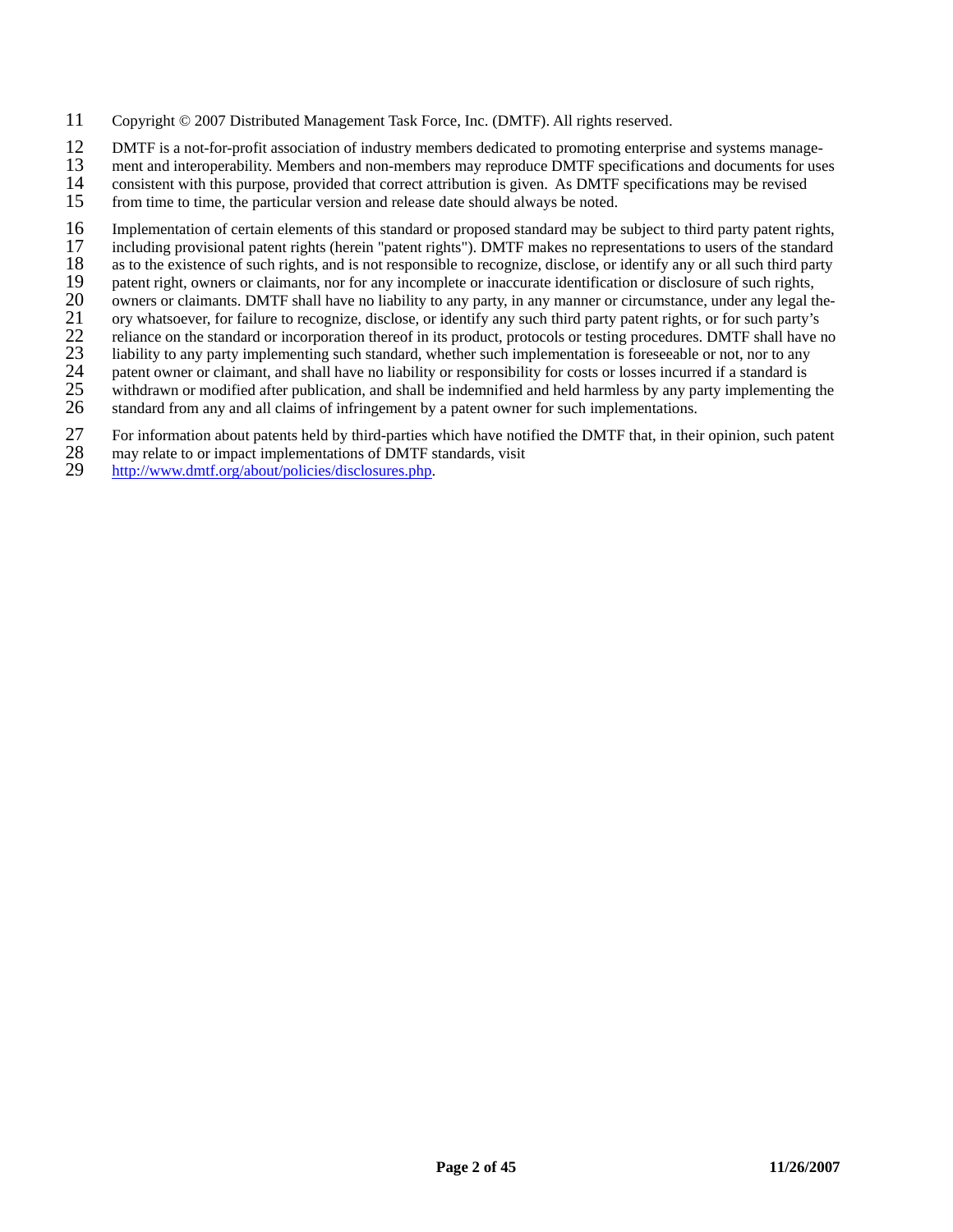| 31 |                                         |
|----|-----------------------------------------|
| 32 | Version 1.1.0                           |
| 33 | <b>Publication Date: December, 2007</b> |
| 34 | <b>DSP2014</b>                          |
| 35 | <b>Status: Informational</b>            |
|    |                                         |

#### 36 **Abstract**

- 37 The Desktop and mobile Architecture for System Hardware (DASH) is a DMTF Management Initiative<br>38 that represents a suite of specifications which standardize the manageability interfaces for mobile and
- 38 that represents a suite of specifications which standardize the manageability interfaces for mobile and<br>39 desktop hardware. The DASH suite of specifications defines the interfaces for management in the forn
- desktop hardware. The DASH suite of specifications defines the interfaces for management in the form of
- 40 protocols and profiles for representing mobile and desktop hardware.
- 41 This document is an architectural white paper and describes the concepts used in managing mobile and
- 42 desktop platforms which adhere to the DASH Implementation Requirements [2].

#### 43 **Acknowledgments**

- 44 The following persons were instrumental in the development of this white paper:<br>45 Bob Blair AMD. Jon Hass Dell. Jeff Hilland HP. David Hines. Intel. Hema
- 45 Bob Blair AMD, Jon Hass Dell, Jeff Hilland HP, David Hines, Intel, Hemal Shah Broadcom.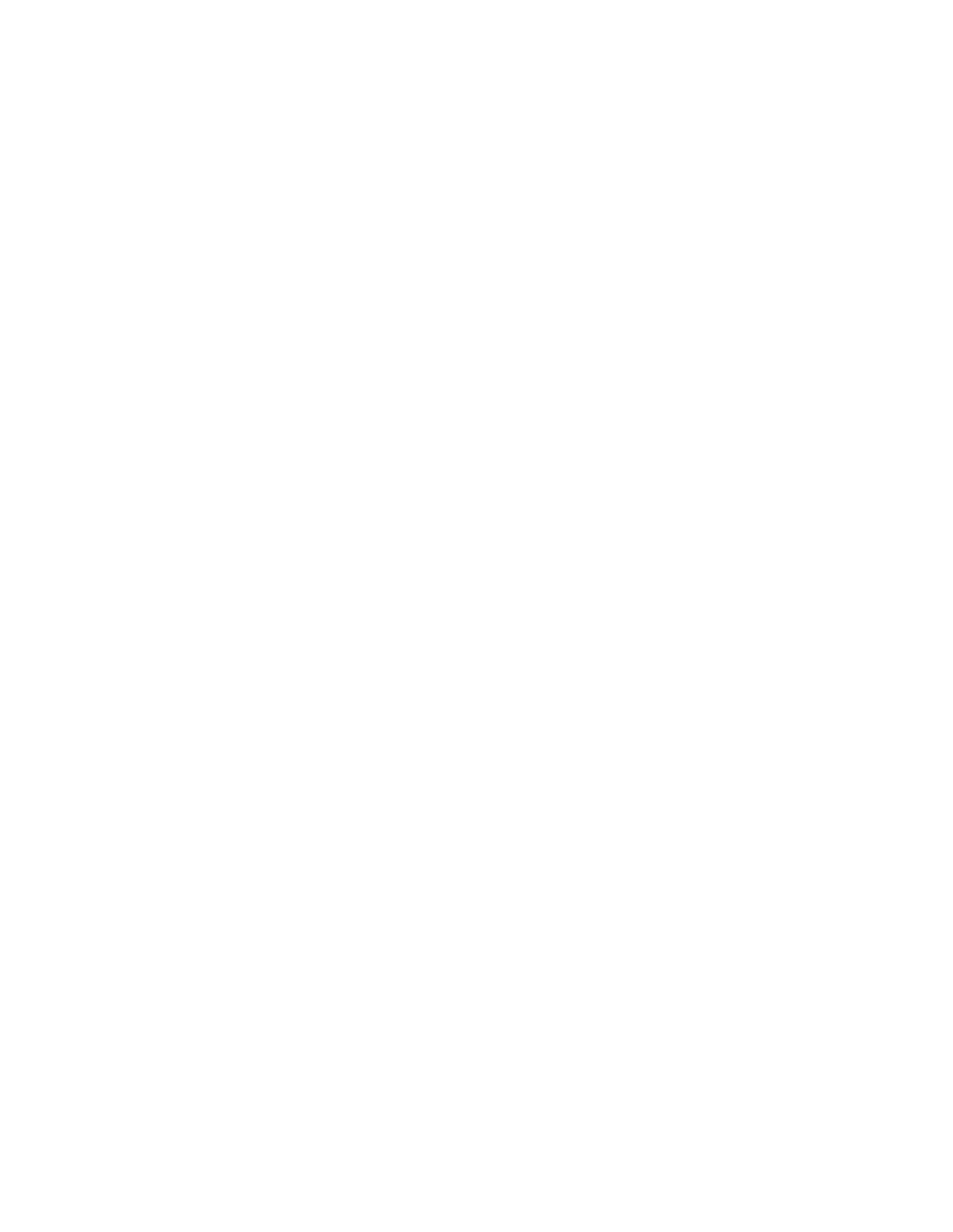#### **Table of Contents** 46

| 47       |                |                                                              |  |  |
|----------|----------------|--------------------------------------------------------------|--|--|
| 48       |                |                                                              |  |  |
| 49       | 1              |                                                              |  |  |
| 50       |                | 1.1                                                          |  |  |
| 51       |                | 1.2                                                          |  |  |
| 52       |                | 1.3                                                          |  |  |
| 53       |                | 1.4                                                          |  |  |
| 54       | $\overline{2}$ |                                                              |  |  |
| 55       |                | 2.1                                                          |  |  |
| 56       |                | 2.2                                                          |  |  |
| 57       | 3              |                                                              |  |  |
| 58       |                | 3.1                                                          |  |  |
| 59       |                | 3.2                                                          |  |  |
| 60       |                |                                                              |  |  |
| 61       |                |                                                              |  |  |
| 62       |                | 3.3                                                          |  |  |
| 63       |                |                                                              |  |  |
| 64       |                |                                                              |  |  |
| 65<br>66 |                | 3.4                                                          |  |  |
| 67       |                |                                                              |  |  |
| 68       | $\overline{4}$ |                                                              |  |  |
| 69       |                | 4.1                                                          |  |  |
| 70       |                |                                                              |  |  |
| 71       |                | 4.2                                                          |  |  |
| 72       |                | 4.3                                                          |  |  |
| 73       |                | 4.4                                                          |  |  |
| 74       | 5              |                                                              |  |  |
| 75       |                | 5.1                                                          |  |  |
| 76       |                | 5.2                                                          |  |  |
| 77       |                | 5.3                                                          |  |  |
| 78       | 6              |                                                              |  |  |
| 79       |                | 6.1                                                          |  |  |
| 80       |                | 6.2                                                          |  |  |
| 81       |                | 6.3                                                          |  |  |
| 82       |                | 6.4                                                          |  |  |
| 83       | 7              |                                                              |  |  |
| 84       |                | 7.1                                                          |  |  |
| 85       |                | 7.2                                                          |  |  |
| 86       |                | 7.3                                                          |  |  |
| 87       | 8              |                                                              |  |  |
| 88       |                | 8.1                                                          |  |  |
| 89       |                | 8.2                                                          |  |  |
| 90       |                | 8.3                                                          |  |  |
| 91       |                |                                                              |  |  |
| 92       |                |                                                              |  |  |
| 93       |                |                                                              |  |  |
|          |                | $P_{0.005}$ $\leq$ $\frac{6}{5}$ $\frac{45}{5}$ (11/26/2007) |  |  |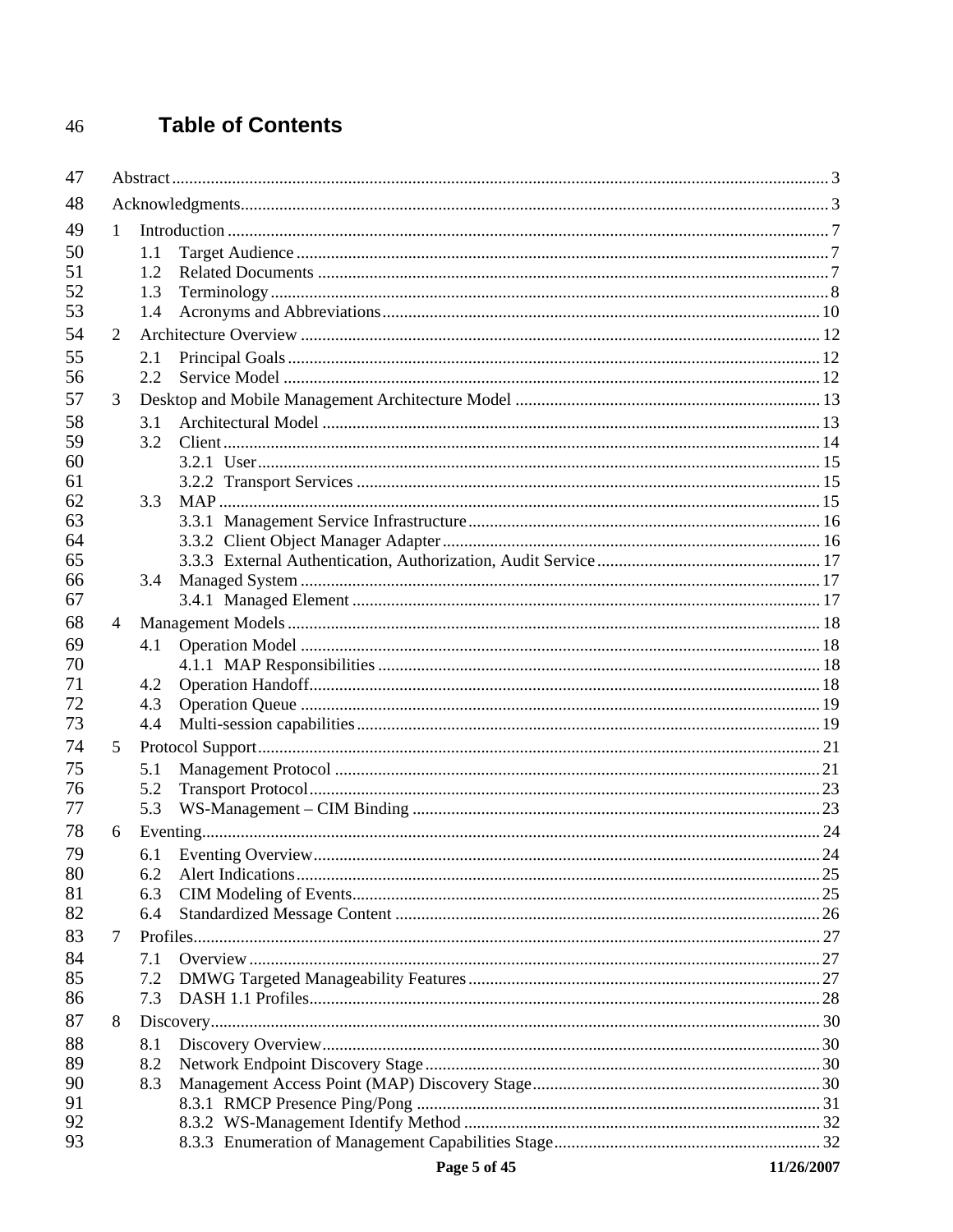| 94  | 9               |     |
|-----|-----------------|-----|
| 95  |                 | 9.1 |
| 96  |                 | 9.2 |
| 97  |                 | 9.3 |
| 98  |                 | 9.4 |
| 99  |                 | 9.5 |
| 100 | 10 <sup>1</sup> |     |
| 101 |                 |     |
| 102 |                 |     |
| 103 |                 |     |
| 104 |                 |     |
| 105 |                 |     |
| 106 |                 |     |
| 107 |                 |     |
| 108 |                 |     |
| 109 |                 |     |
| 110 |                 |     |
| 111 |                 |     |
| 112 |                 |     |
| 113 |                 |     |
| 114 |                 |     |
| 115 |                 |     |
| 116 | 11              |     |

#### 117

#### **List of Figures** 118

| 119 |  |
|-----|--|
| 120 |  |
| 121 |  |
| 122 |  |
| 123 |  |
| 124 |  |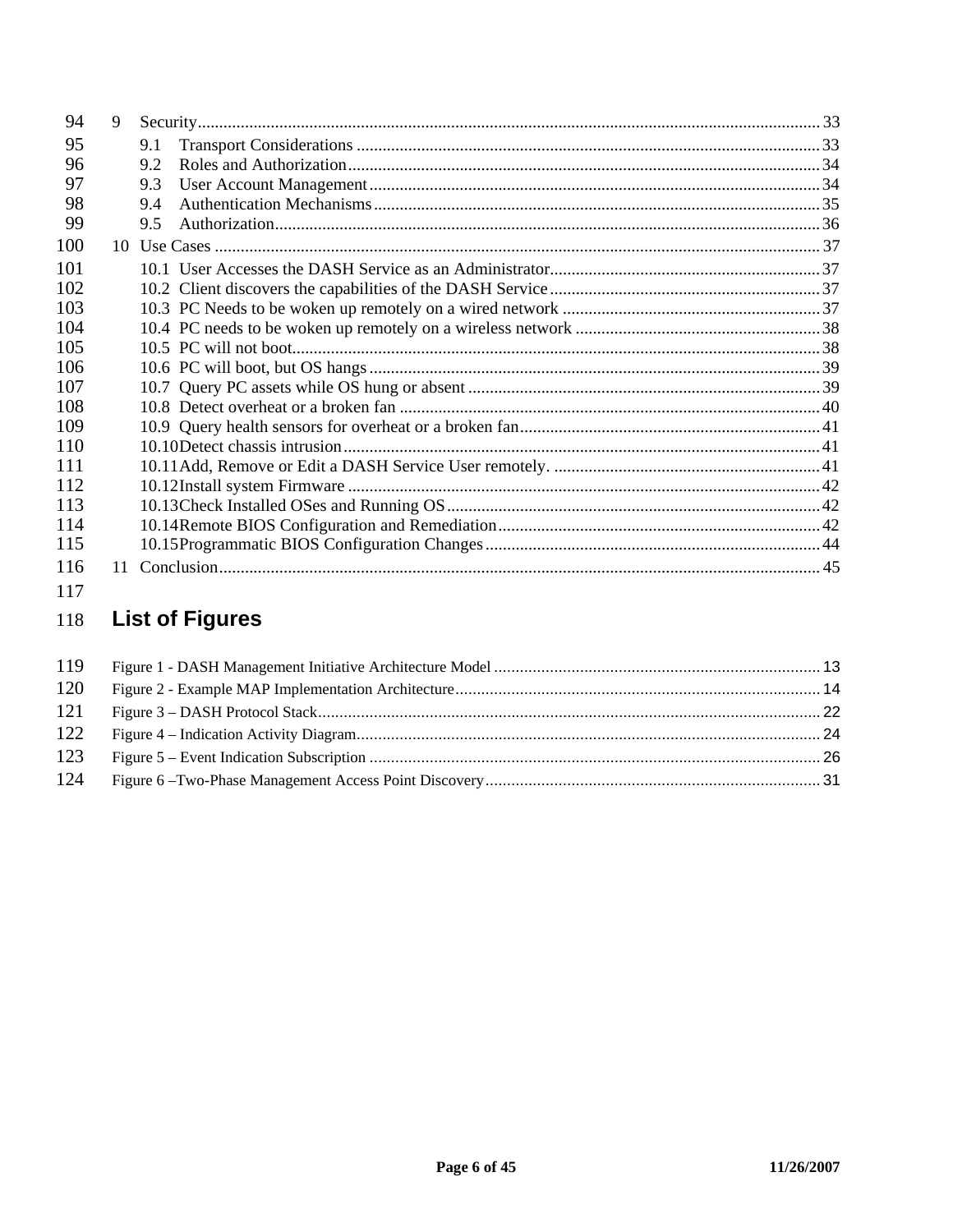## 126 **1 Introduction**

- 127 This document is an introduction into the architectural framework required for managing desktop
- 128 and mobile systems hardware in the enterprise environment. This document lays forth the basic
- 129 principles required for understanding and implementing the DMTF Web Services for Manage-
- 130 ment (WS-Management) interface as applied to this environment. The framework is composed
- 131 of technologies defined in multiple standard specifications, including the WS-Man Specification
- 132 [1], the DASH Implementation Requirements Specification [2], and a variety of profiles (Section
- 133 7) which are applicable to this environment.
- 134 The focus of this architecture is to enable the management of desktop and mobile computing re-
- 135 sources in a standard manner across any Manageability Access Point implementation, independ-
- 136 ent of operating system state.

### 137 **1.1 Target Audience**

138 The intended target audience for this document is readers interested in understanding manage-

- 139 ment through Web Services of desktop systems, mobile systems, thin clients and bladed PCs as
- 140 well as desktop and mobile systems management architecture in general.

### 141 **1.2 Related Documents**

- 142 [1] DSP0226, Web Services for Management (WS-Management), Version 1.0, 2006-03-14.
- 143 [2] DSP0232, Desktop and mobile Systems Management (DASH) Implementation Require-144 ments, Version 1.1.
- 145 [3] DSP2001, SMASH CLP White Paper, Version 1.1, 2006-12-12.
- 146 [4] DSP0227, WS-Management CIM Binding Specification Preliminary, Version 1.0.0b. 2006- 147 08-09.
- 148 [5] DSP0230, WS-CIM Mapping Specification Preliminary, Version 1.0.0c, 2006-08-09.
- 149 [6] Hypertext Transfer Protocol -- HTTP 1.1, RFC 2616, IETF, June 1999.
- 150 [7] HTTP over TLS 1.0, RFC 2818, IETF, May 2000.
- 151 [8] HTTP Authentication: Basic and Digest Access Authentication, RFC 2617, IETF, June 152 1999.
- 153 [9] The TLS Protocol, RFC2246, Version 1.0, IETF, January 1999.
- 154 [10] A Simple Network Management Protocol (SNMP), RFC1157, IETF, May 1990.
- 155 [11] DSP1054, Indications Profile, Version 1.0.
- 156 [12] DSP0136, Alert Standard Format (ASF) Specification, Version 2.0.
- 157 [13] DSP1033, DMTF Profile Registration Profile, Version 1.0.
- 158 [14] Security Architecture for the Internet Protocol, RFC4301, IETF, December 2005.
- 159 [15] IP Encapsulating Security Payload (ESP), RFC4303, IETF, December 2005.
- 160 [16] Cryptographic Algorithm Implementation Requirements for Encapsulating Security Pay-161 load (ESP) and Authentication Header (AH), RFC4305, IETF, December 2005.
- 162 [17] CIM Schema, Version 2.15.0.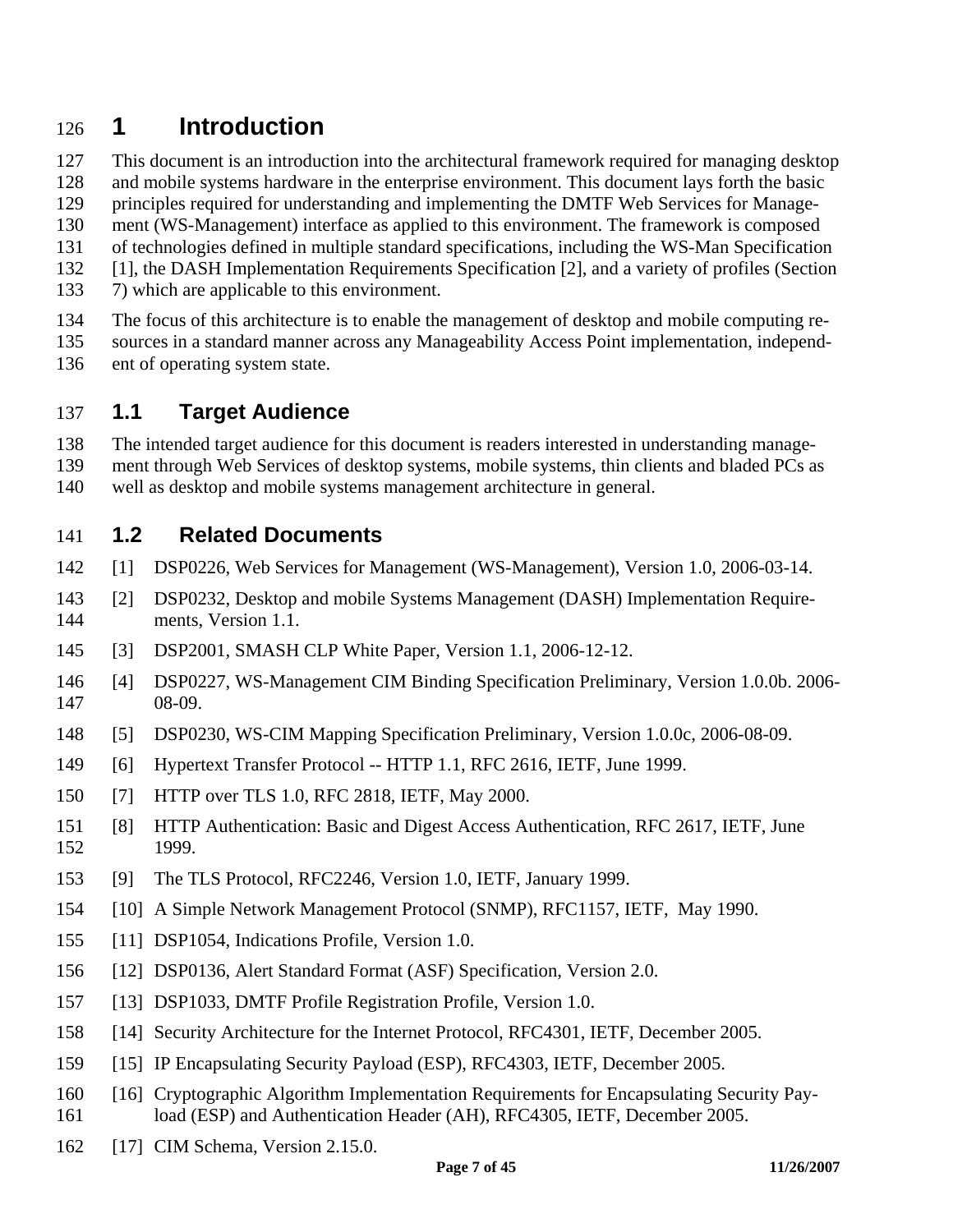## 163 [18] Web Services Architecture, W3C Working Group Note 11, February 2004.

164

| <b>Term</b>                             | <b>Definition</b>                                                                                                                                                                                                                                                                                                                                                                                                                                        |
|-----------------------------------------|----------------------------------------------------------------------------------------------------------------------------------------------------------------------------------------------------------------------------------------------------------------------------------------------------------------------------------------------------------------------------------------------------------------------------------------------------------|
| Administrator                           | A person managing a system through interaction with<br>management clients, transport clients and other policies<br>and procedures.                                                                                                                                                                                                                                                                                                                       |
| Autonomous Profile                      | An autonomous profile defines an autonomous and self-<br>contained management domain. This includes profiles<br>that are standalone, or have relationships to other pro-<br>files                                                                                                                                                                                                                                                                        |
| <b>Common Information Model</b>         | The DMTF Common Information Model (CIM) is an<br>approach to the management of systems and networks<br>that applies the basic structuring and conceptualization<br>techniques of the object-oriented paradigm. The ap-<br>proach uses a uniform modeling formalism that-<br>together with the basic repertoire of object-oriented<br>constructs-supports the cooperative development of<br>an object-oriented schema across multiple organiza-<br>tions. |
| <b>CIM Profile</b>                      | A profile is a specification that defines the CIM model<br>and associated behavior for a management domain.<br>The CIM model includes the CIM classes, associations,<br>indications, methods and properties. The management<br>domain is a set of related management tasks. A profile<br>is uniquely identified by the name, organization name,<br>and version.                                                                                          |
| Client                                  | Any system that acts in the role of a client to a MAP.                                                                                                                                                                                                                                                                                                                                                                                                   |
| Common Information Model Object Manager | A CIM-capable implementation.                                                                                                                                                                                                                                                                                                                                                                                                                            |
| <b>Component Profile</b>                | A component profile describes a subset of a manage-<br>ment domain. A component profile includes CIM ele-<br>ments that are scoped within an autonomous profile (or<br>in rare cases, another component profile). Multiple<br>autonomous profiles may reference the same compo-<br>nent profile.                                                                                                                                                         |
| <b>Encapsulating Security Payload</b>   | An IPSec extension header that provides origin<br>authenticity, integrity, and confidentiality protection of a<br>packet.                                                                                                                                                                                                                                                                                                                                |
| Extensible Markup Language              | Extensible Markup Language (XML) is a simple, very<br>flexible text format derived from SGML (ISO 8879).<br>Originally designed to meet the challenges of large-<br>scale electronic publishing, XML is also playing an<br>increasingly important role in the exchange of a wide<br>variety of data on the Web and elsewhere.                                                                                                                            |
| <b>Hypertext Transfer Protocol</b>      | The Hypertext Transfer Protocol (HTTP) is an applica-<br>tion-level protocol for distributed, collaborative, hyper-<br>media information systems. It is a generic, stateless,<br>protocol which can be used for many tasks beyond its<br>use for hypertext, such as name servers and distributed<br>object management systems, through extension of its<br>request methods, error codes and headers.                                                     |
| HTTP over TLS                           | The Hypertext Transfer Protocol (HTTP) encapsulated<br>in the Transport Layer Security Protocol.                                                                                                                                                                                                                                                                                                                                                         |

## 165 **1.3 Terminology**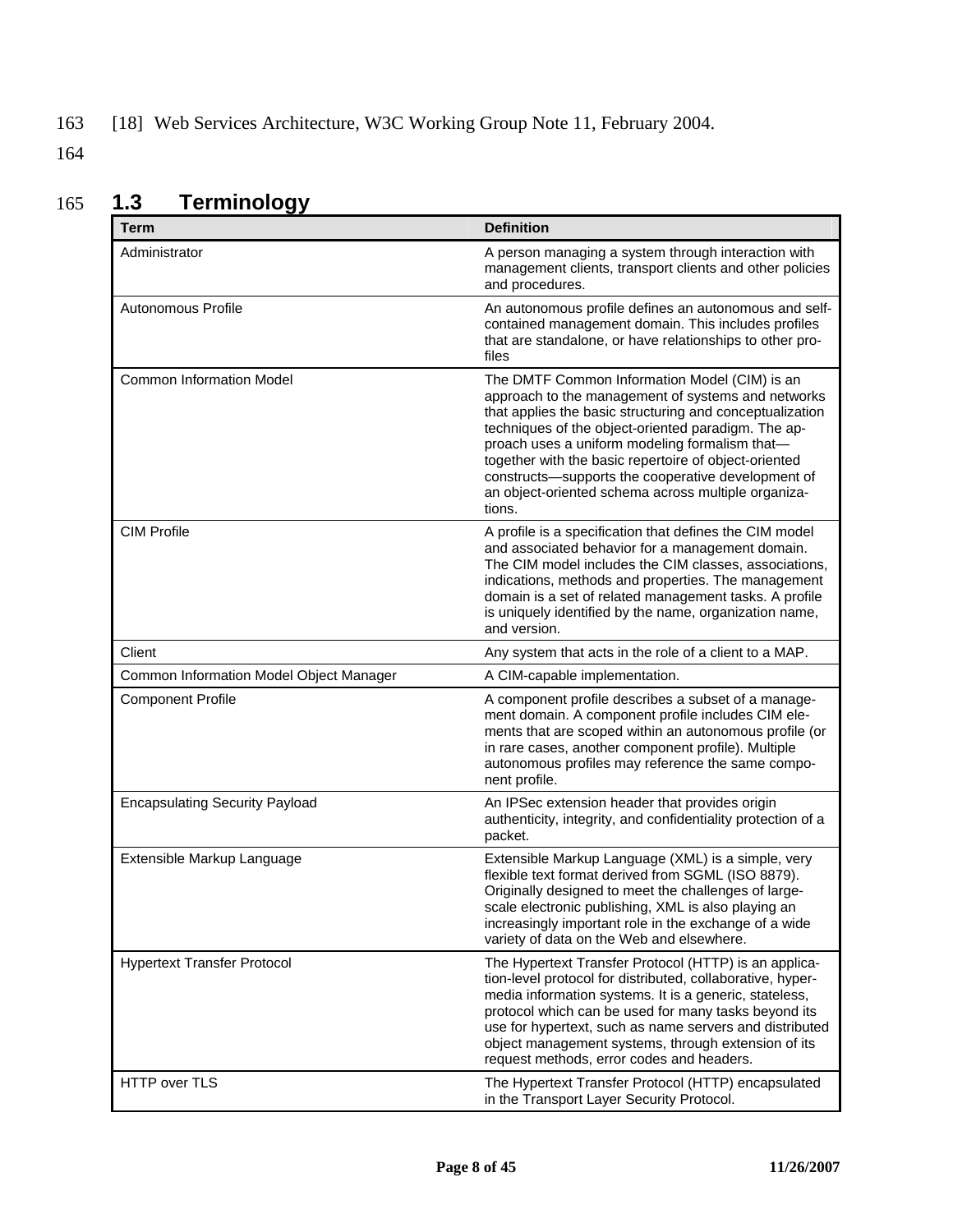| <b>Term</b>                            | <b>Definition</b>                                                                                                                                                                                                                                                                                                                                                                                                                                                                                          |
|----------------------------------------|------------------------------------------------------------------------------------------------------------------------------------------------------------------------------------------------------------------------------------------------------------------------------------------------------------------------------------------------------------------------------------------------------------------------------------------------------------------------------------------------------------|
| In-Band                                | Management that operates with the support of hard-<br>ware components that are critical to and used by the<br>operating system                                                                                                                                                                                                                                                                                                                                                                             |
| In-Service                             | Management that operates with the support of software<br>components that run concurrently and are dependent<br>on the operating system.                                                                                                                                                                                                                                                                                                                                                                    |
| <b>Internet Protocol</b>               | The Internet Protocol is designed for use in intercon-<br>nected systems of packet-switched computer communi-<br>cation networks. The internet protocol provides for<br>transmitting blocks of data called datagrams from<br>sources to destinations, where sources and destina-<br>tions are hosts identified by fixed length addresses.<br>The internet protocol also provides for fragmentation<br>and reassembly of long datagrams, if necessary, for<br>transmission through "small packet" networks. |
| <b>IP Security</b>                     | A suite of protocols for securing Internet Protocol (IP)<br>communications.                                                                                                                                                                                                                                                                                                                                                                                                                                |
| Manageability Access Point (MAP)       | A collection of services of a system that provides man-<br>agement in accordance to specifications published un-<br>der the DMTF Server Management Architecture for<br>Server Hardware initiative.                                                                                                                                                                                                                                                                                                         |
| Managed Element                        | The finest granularity of addressing which can be the<br>target of commands or messages, or a collection<br>thereof.                                                                                                                                                                                                                                                                                                                                                                                       |
| Managed Element Access Method          | The method by which a Managed Element performs a<br>unit of work.                                                                                                                                                                                                                                                                                                                                                                                                                                          |
| Managed System                         | A collection of Managed Elements that comprise a<br>Computer System for which a MAP has management<br>responsibilities.                                                                                                                                                                                                                                                                                                                                                                                    |
| Out-of-Band                            | Management that operates with hardware resources<br>and components that are independent of the operating<br>systems control                                                                                                                                                                                                                                                                                                                                                                                |
| Out-of-Service                         | Management that operates with the support of software<br>components that require the operating environment to<br>be put out-of-service and the system be placed into an<br>alternate management environment. In this state, the<br>operating system is not available                                                                                                                                                                                                                                       |
| Remote Management and Control Protocol | A protocol used for client control and discovery<br>functions.                                                                                                                                                                                                                                                                                                                                                                                                                                             |
| SOAP                                   | A lightweight protocol intended for exchanging<br>structured information in a decentralized, distributed<br>environment.                                                                                                                                                                                                                                                                                                                                                                                   |
| <b>Transmission Control Protocol</b>   | The Transmission Control Protocol (TCP) is a connec-<br>tion-oriented, end-to-end reliable protocol designed to<br>fit into a layered hierarchy of protocols which support<br>multi-network applications.                                                                                                                                                                                                                                                                                                  |
| Transport                              | The layers of the communication stack responsible for<br>reliable transportation of commands and message from<br>the Client to the MAP                                                                                                                                                                                                                                                                                                                                                                     |
| <b>Transport Layer Security</b>        | The TLS protocol provides communications privacy<br>over the Internet. The protocol allows client/server ap-<br>plications to communicate in a way that is designed to<br>prevent eavesdropping, tampering, or message forgery.                                                                                                                                                                                                                                                                            |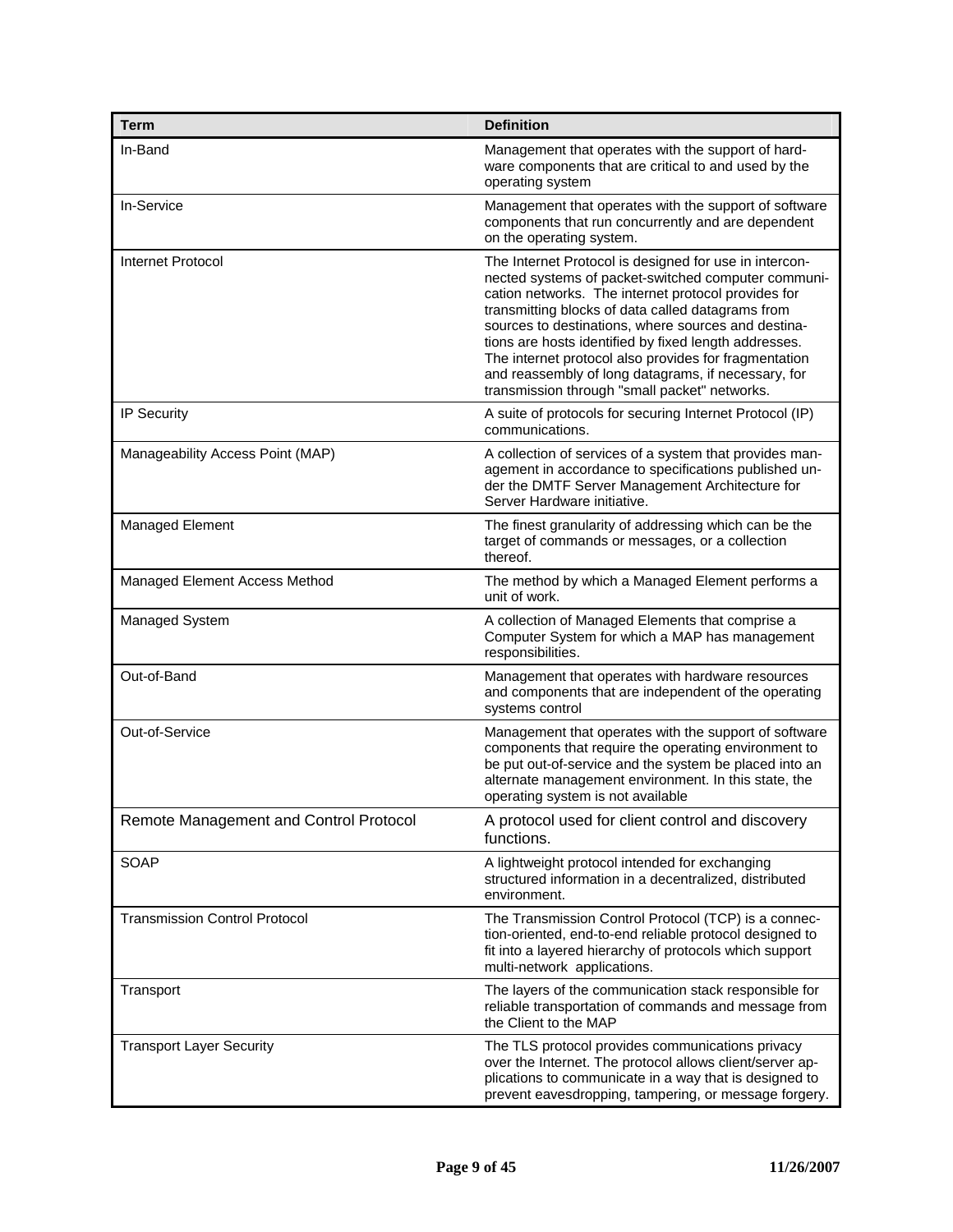| <b>Term</b>               | <b>Definition</b>                                                                                                                                                                                                                                                                                                                                                                                                                                      |
|---------------------------|--------------------------------------------------------------------------------------------------------------------------------------------------------------------------------------------------------------------------------------------------------------------------------------------------------------------------------------------------------------------------------------------------------------------------------------------------------|
| User                      | The set of human users and Management Clients which<br>interact with the Transport Client in order to manage a<br>Managed System through a Manageability Access<br>Point. Human users include Administrators, Operators,<br>and Read-Only Users.                                                                                                                                                                                                       |
| <b>WS-CIM Mapping</b>     | A specification that provides the normative rules and<br>recommendations that describe the structure of the<br>XML Schema, WSDL fragments and metadata frag-<br>ments corresponding to the elements of CIM models,<br>and the representation of CIM instances as XML in-<br>stance documents.                                                                                                                                                          |
| WS-Management             | A general SOAP-based protocol for managing systems<br>such as PCs, servers, devices, Web services and other<br>applications, and other manageable entities.                                                                                                                                                                                                                                                                                            |
| WS-Management CIM Binding | A specification that describes how transformed CIM<br>resources, as specified by the WS-CIM specification,<br>are bound to WS-Management operations and WSDL<br>definitions.                                                                                                                                                                                                                                                                           |
| <b>Web Services</b>       | A Web service is a software system designed to sup-<br>port interoperable machine-to-machine interaction over<br>a network. It has an interface described in a machine-<br>processable format (specifically WSDL). Other systems<br>interact with the Web service in a manner prescribed by<br>its description using SOAP messages, typically con-<br>veyed using HTTP with an XML serialization in conjunc-<br>tion with other Web-related standards. |
| WS-Addressing             | WS-Addressing provides transport-neutral mechanisms<br>to address Web services and messages. Specifically, it<br>defines XML elements to identify Web service end-<br>points and to secure end-to-end endpoint identification<br>in messages. It enables messaging systems to support<br>message transmission through networks that include<br>processing nodes such as endpoint managers, fire-<br>walls, and gateways in a transport-neutral manner. |
| <b>WS-Enumeration</b>     | A general SOAP-based protocol for enumerating a se-<br>quence of XML elements that is suitable for traversing<br>logs, message queues, or other linear information mod-<br>els.                                                                                                                                                                                                                                                                        |
| <b>WS-Eventing</b>        | A protocol that allows Web services to subscribe to or<br>accept subscriptions for event notification messages.                                                                                                                                                                                                                                                                                                                                        |
| <b>WS-Transfer</b>        | A general SOAP-based protocol for accessing XML<br>representations of Web service-based resources.                                                                                                                                                                                                                                                                                                                                                     |

## 166 **1.4 Acronyms and Abbreviations**

| Term         | <b>Definition</b>                                    |  |
|--------------|------------------------------------------------------|--|
| <b>ASF</b>   | Alert Standard Format                                |  |
| <b>CIM</b>   | Common Information Model                             |  |
| <b>CIMOM</b> | Common Information Model Object Manager              |  |
| <b>DASH</b>  | Desktop and mobile Architecture for Systems Hardware |  |
| <b>ESP</b>   | <b>Encapsulating Security Payload</b>                |  |
| <b>HTTP</b>  | <b>Hypertext Transfer Protocol</b>                   |  |
| <b>HTTPS</b> | <b>Hypertext Transfer Protocol over TLS</b>          |  |
| IP           | Internet Protocol                                    |  |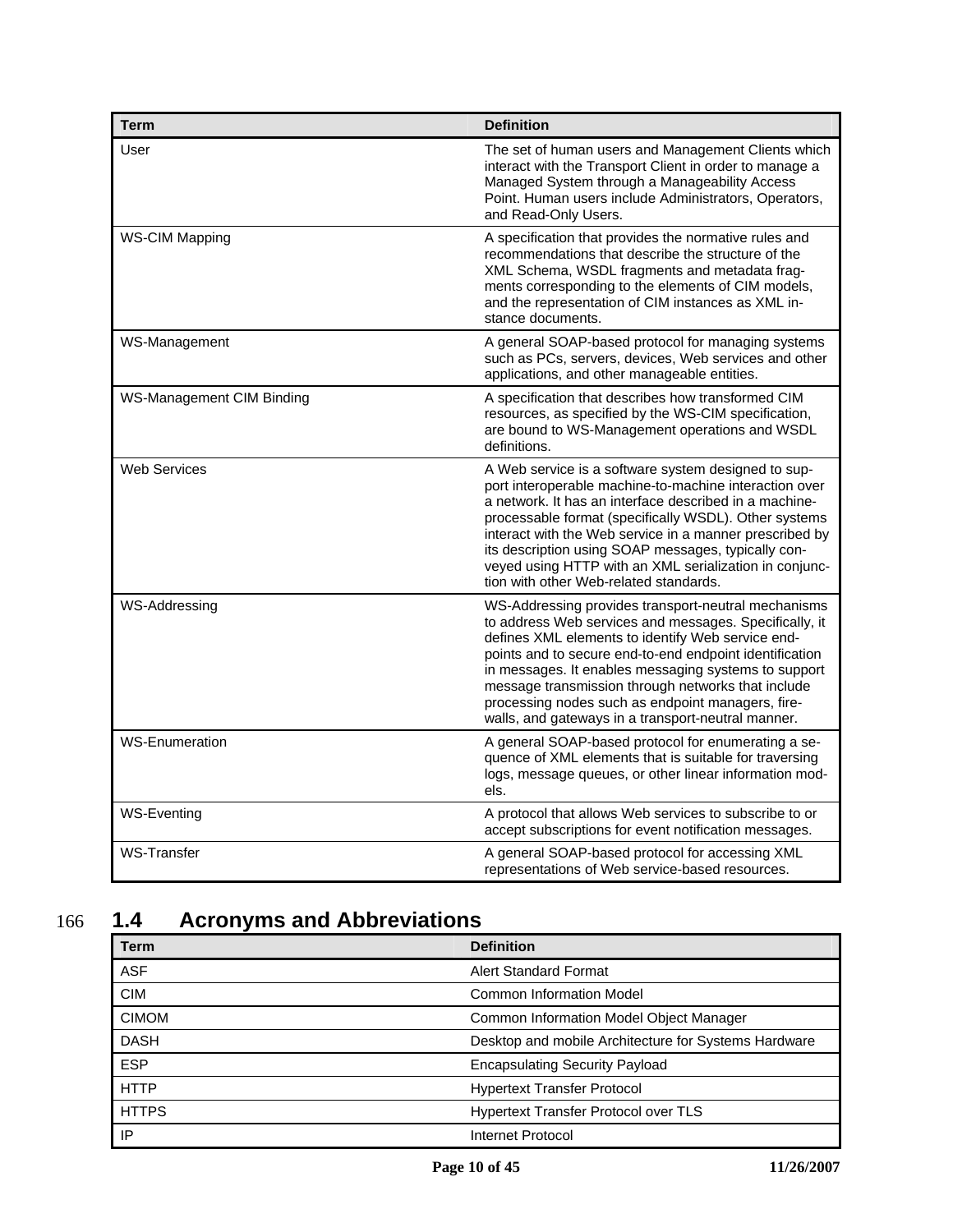| <b>Term</b>   | <b>Definition</b>                                   |  |
|---------------|-----------------------------------------------------|--|
| <b>IPSec</b>  | <b>IP Security</b>                                  |  |
| <b>MAP</b>    | Manageability Access Point                          |  |
| <b>RMCP</b>   | Remote Management and Control Protocol              |  |
| <b>SMASH</b>  | Systems Management Architecture for Server Hardware |  |
| SOAP          | Simple Object Access Protocol                       |  |
| <b>TCP</b>    | <b>Transmission Control Protocol</b>                |  |
| <b>TCP/IP</b> | See TCP and IP                                      |  |
| <b>TLS</b>    | <b>Transport Layer Security</b>                     |  |
| <b>XML</b>    | Extensible Markup Language                          |  |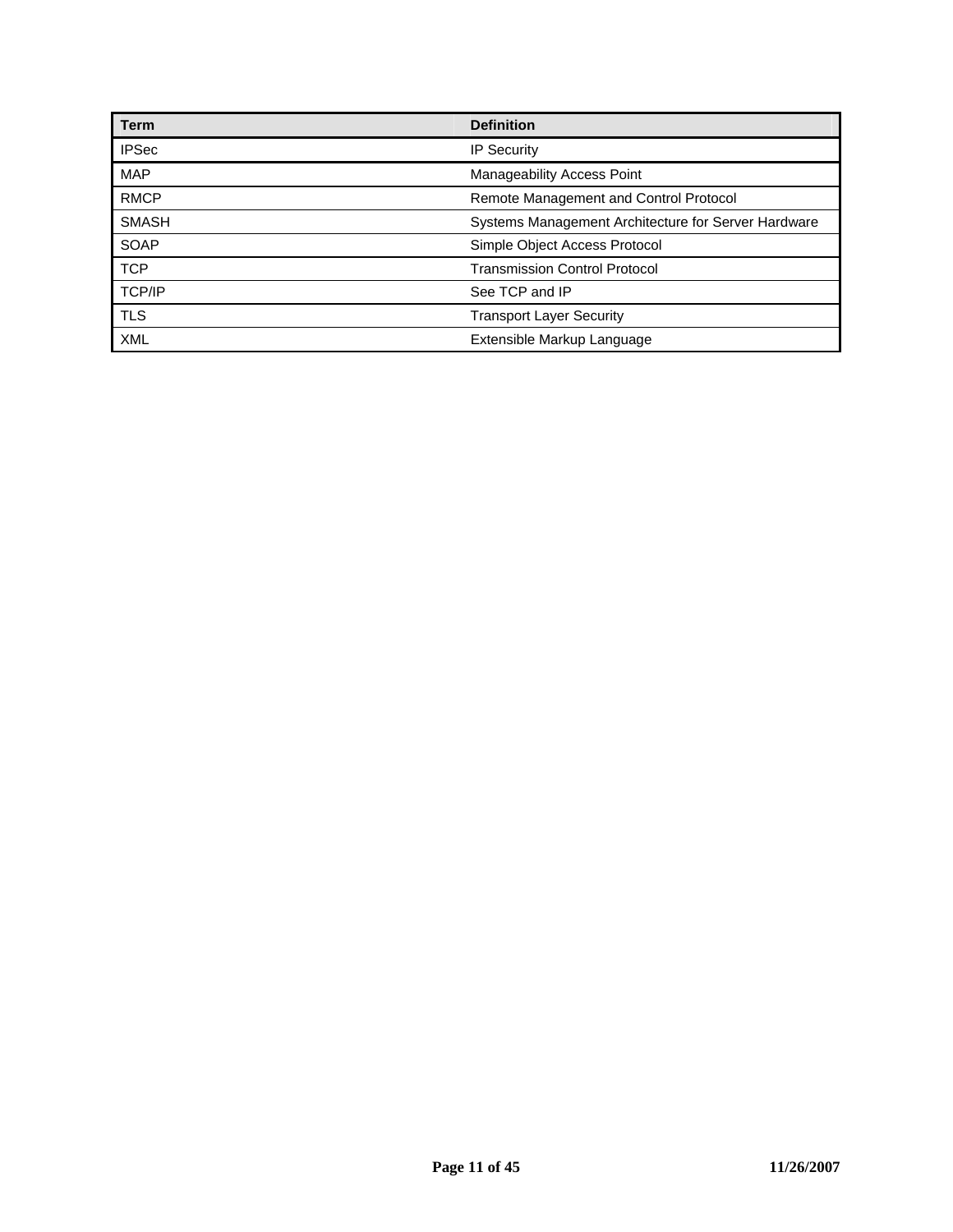# 167 **2 Architecture Overview**

168 Desktop and mobile systems management in today's enterprise environments is comprised of a 169 disparate set of tools and applications which administrators can use to manage the multitude of 170 networked desktop and mobile computers. In many cases, these tools are specialized and adapted 171 to each individual environment, installation and product in the environment.

172 Currently, the CIM Schema provides a feature-rich systems management environment. In its cur-

173 rent form, it also places a burden on those vendors attempting to implement the CIM Schema and

- 174 CIM-XML Protocol to support systems hardware management. This has resulted in lack of inter-
- 175 operability and acceptance of solutions in the desktop and mobile systems hardware management
- 176 solution space, particularly in the out-of-band and out-of service cases. In addition, the resulting
- 177 Out-of-Band and Out-of-Service management solutions are different from the operating system's
- 178 representation and management of the system.
- 179 The Desktop and mobile Architecture for System Hardware (DASH) Management Initiative
- 180 supports a suite of specifications which include architectural semantics, industry standard proto-
- 181 cols and a set of profiles to standardize the management of desktop and mobile systems inde-
- 182 pendent of machine state, operating platform or vendor. By creating industry standard protocols,
- 183 interoperability is facilitated over the network and the syntax and semantics of those protocols
- 184 are facilitated to be interoperable by products which adhere to those standards. Because it is
- 185 based on the CIM Schema, the DASH Management Initiative (hereafter referred to as DASH)
- 186 leverages the richness of CIM. By creating industry standard profiles, the richness of the CIM
- 187 Schema can be applied in a consistent manner by all vendors.
- 188 Extra emphasis has been placed in the development of DASH to enable lightweight implementa-
- 189 tions which are architecturally consistent. This has been done to enable a full spectrum of im-
- 190 plementations without sacrificing the richness of the CIM heritage. This includes software-only
- 191 solutions and small footprint firmware solutions. Emphasis has been placed on ensuring that
- 192 these implementations will be interoperable, independent of implementation, CPU architecture,
- 193 chipset solutions, vendor or operating environment.

## 194 **2.1 Principal Goals**

195 One goal of DASH is to enable the same interfaces independent of system state. To this end, a 196 Service Model is referenced in Section 2.2 to illustrate that, independent of Service Access Point 197 or operating system state, the same protocols can be used for systems management.

- 198 Another goal of DASH is to enable the same tools, syntax, semantics and interfaces to work
- 199 across a full range of products traditional desktop systems, mobile and laptop computers,
- 200 bladed PCs as well as "thin clients". Therefore, we have encompassed considerations for these
- 201 products in our initial architecture and plan to include support for them in the on-going profile
- 202 development effort.

## 203 **2.2 Service Model**

204 Fundamental to the DASH is the underlying goal to unify the experience achieved through out-205 of-band mechanisms with those available via the operating system. To achieve this goal, DASH 206 has adopted the Service Model as Described in the SMASH White Paper [3]. The definitions, 207 terms and model for In-Band, Out-of-Band, In-Service and Out-of-Service documented in the

208 SMASH White Paper [3] apply to DASH.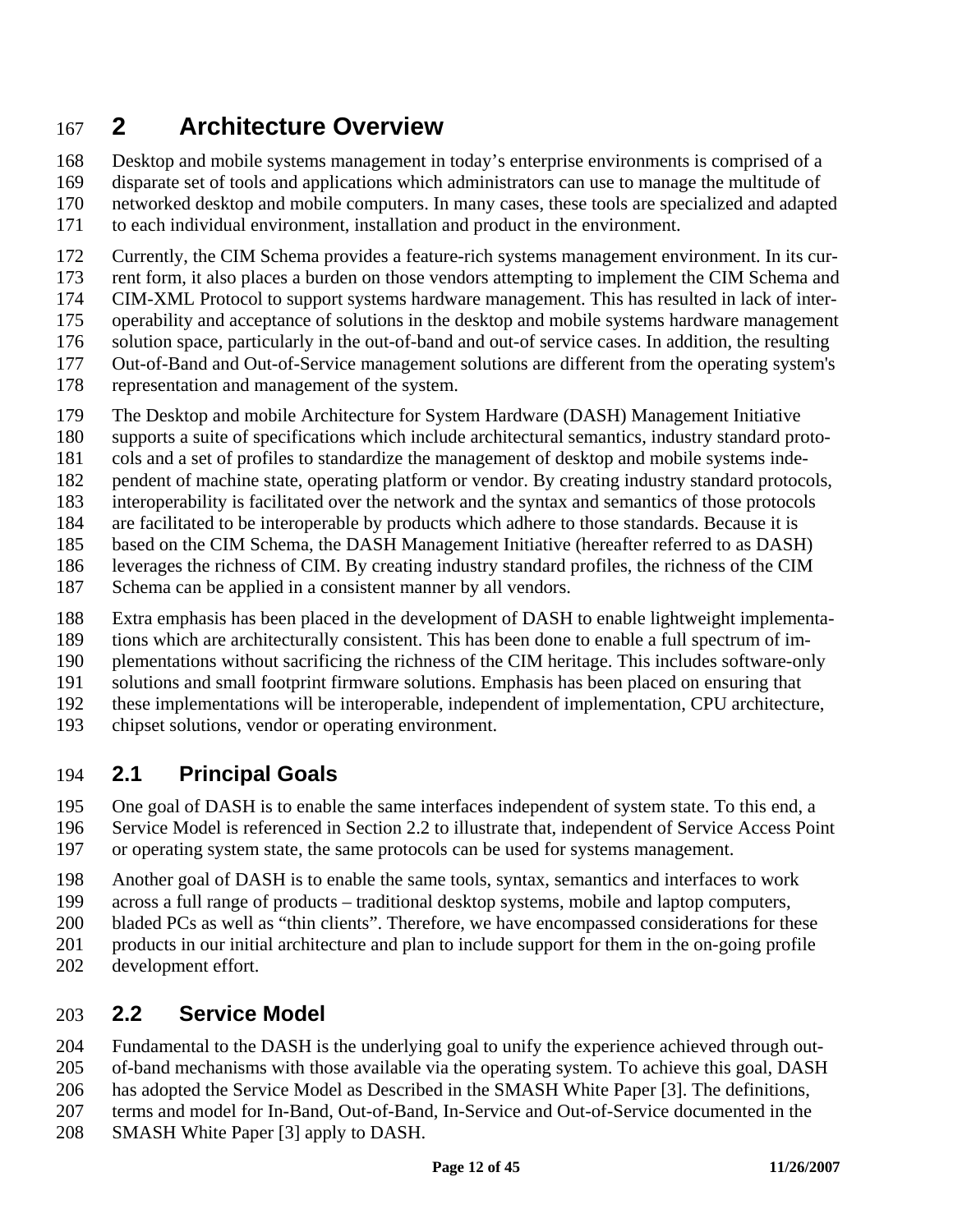## 209 **3 Desktop and Mobile Management Architecture Model**

210 In order to provide systems management standardization, it is necessary to develop an abstract

211 model that describes systems management independent of the actual implementation. This is

212 necessary to provide a common vocabulary and to provide a common base of understanding. It is

213 also used to illustrate the access points where interoperability is facilitated as well as to show

214 semantically visible components and interfaces.

215 The goal of the architecture is also to describe systems management in abstract terms for all

- 216 desktop and mobile systems. This means it is implementation agnostic and spans the spectrum of
- 217 the supported platforms.

## 218 **3.1 Architectural Model**

219 This section introduces the overall DASH Architecture Model (see Figure 1). The terms used in

- 220 this model are defined in the following sections. The dotted lines in this model indicate the pro-
- 221 tocols and transports that are externally visible. These are the communication interfaces between
- 222 the Manageability Access Point (MAP) and the Client and represent data that flows across the
- 223 network, for example. The solid lines indicate semantically visible interfaces. The packets, trans-
- 224 ports, and interfaces are not externally visible but the fact that they are separate components with
- 225 their own semantics is visible. The functional implications which are noticeable by the Client
- 226 need to be accounted for in order to have a complete model.







228 **Figure 1 - DASH Management Initiative Architecture Model**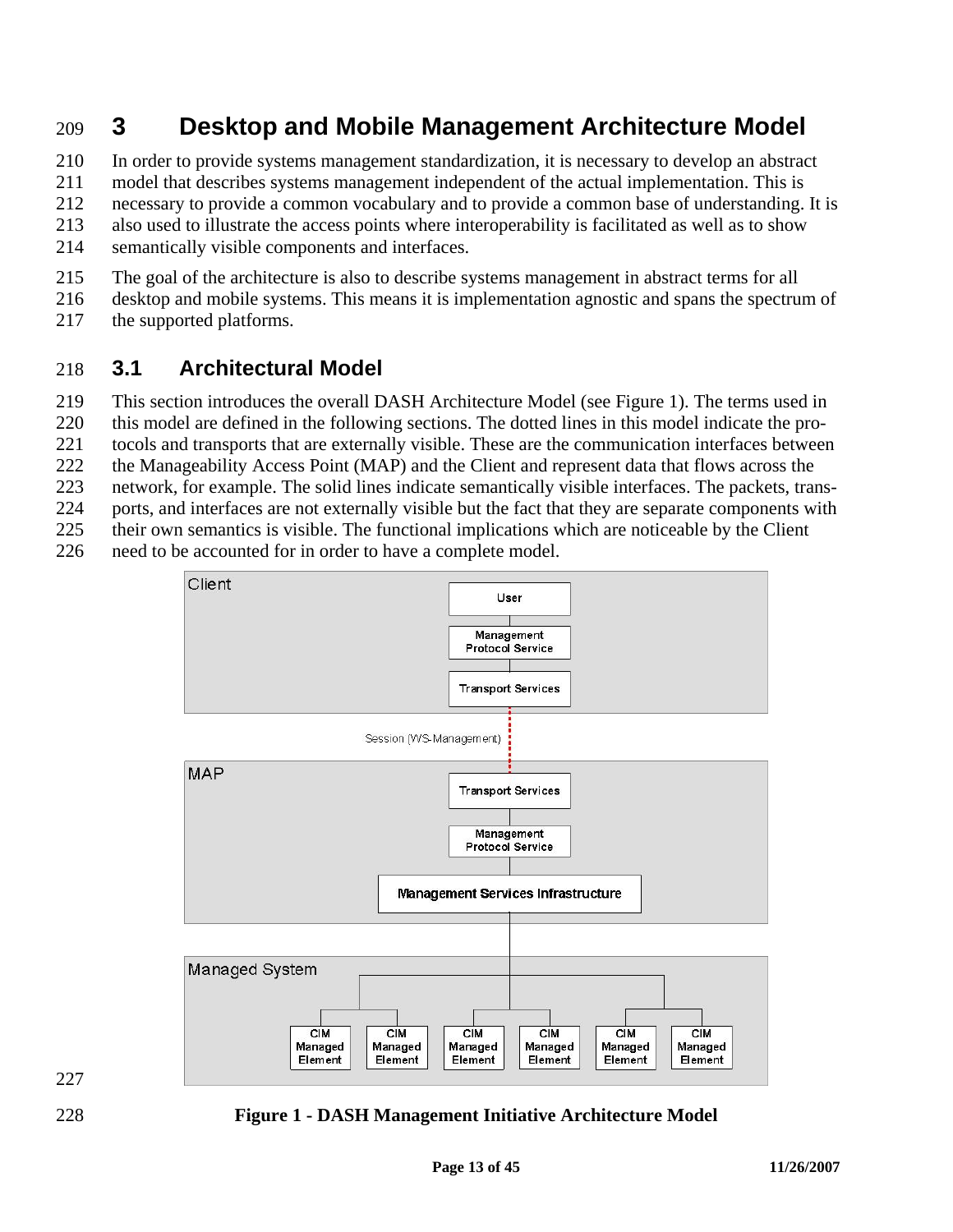- 229 Figure 2 depicts an example implementation that emphasizes the components within the MAP
- 230 which are noticeable when implemented within a WBEM context. While the entities described
- 231 are not required to exist as independent entities, their existence is evident from the syntax and
- 232 semantics of the interface between the MAP and the Client. This figure expands on the architec-
- 233 ture model, exposing the detailed, identifiable portions of the Client and the MAP. This includes
- 234 the Transports and a detailed User model to indicate support by DASH of a human Administrator 235 interacting with Management Client Services. It also includes Authentication, Authorization and
- 236 Audit components within the MAP that are expected to be accessible through the protocols. In
- 237 addition, the Operation Invocation Engine indicates that the operations within the MAP are dis-
- 238 tinct with their own operational semantics. Note that while only one Managed System is shown,
- 239 managing multiple Managed Systems from one MAP is supported by DASH.



240

## 241 **Figure 2 - Example MAP Implementation Architecture**

242 The following sections describe the components found in Figure 1 and Figure 2.

## 243 **3.2 Client**

244 A Client is a logical component that manages a system via a Manageability Access Point (MAP). 245 A Client may run on a management station or other system.

246 A Client is responsible for: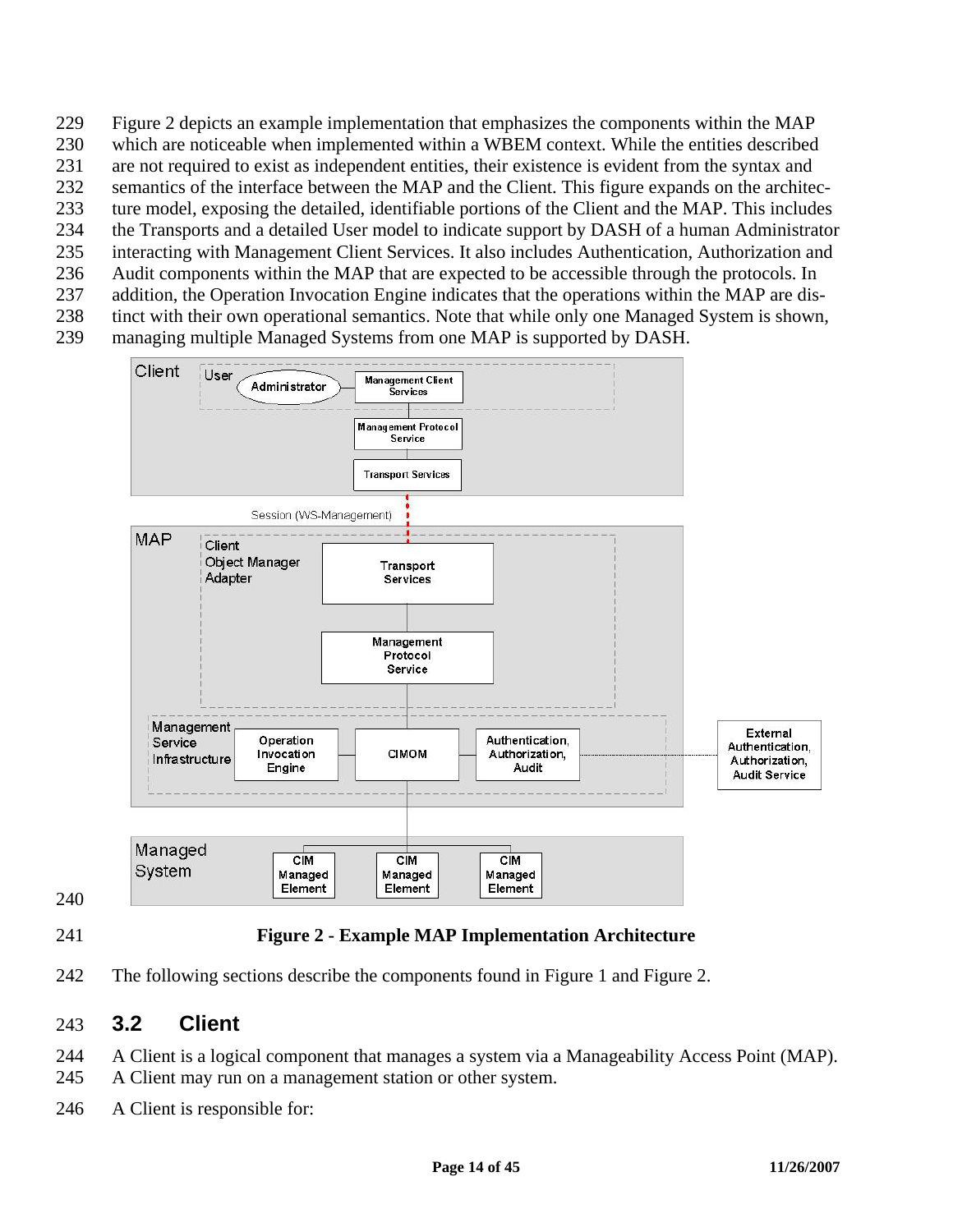- 247 Providing an interface to the functionality provided by the MAP in a form consistent with 248 DASH Implementation Requirements [2].
- 249 Accessing a MAP using the DASH defined management protocol. This entails interacting 250 with the MAP through the following process:
- 251 − Initiating a session with a MAP.
- 252 − Transmitting protocol-specific messages to the MAP.
- 253 Receiving protocol-specific output messages from the MAP.
- 254 − Terminating a session with a MAP.

#### 255 **3.2.1 User**

256 The User in this model represents an instance of a Management Client Services and an Adminis-257 trator.

#### 258 **3.2.1.1 Management Client Services**

259 A Management Client Services represents a program of some type, such as an application, that

260 initiated management requests to the Transport Client and handles responses from the Transport

261 Client. Interaction between the Management Client and the Transport Client is in the form of

262 WS-Management messages. Interaction between the Administrator and the Management Client

263 Services is outside the scope of this document.

#### 264 **3.2.1.2 Administrator**

265 This represents the human interacting with the Management Client.

### 266 **3.2.2 Transport Services**

267 The Transport Services in the Client represents the endpoint of the transport and lower layer pro-

268 tocols with which the User interacts. It initiates and maintains the transport session with the

269 Transport Service in the MAP. This includes transport session establishment, authentication, and 270 authorization.

271 The DASH Implementation Requirements Specification [3] contains mappings for HTTP and

272 HTTPS. Other transports are not precluded but are outside of the scope of DASH.

## 273 **3.3 MAP**

274 The Manageability Access Point ("MAP") is a network-accessible service for managing a Man-

275 aged System. A MAP can be instantiated by a Management Process, a Management Processor, a

276 Service Processor or a Service Process.

- 277 The MAP is responsible for:
- 278 Managing the Session between the MAP and the Client. The MAP is considered the end-279 point for the transport protocol.
- 280 Interpreting the incoming protocol-specific messages and seeing that a response is trans-281 mitted.
- 282 Returning protocol-specific output messages to the Client containing status and result 283 data.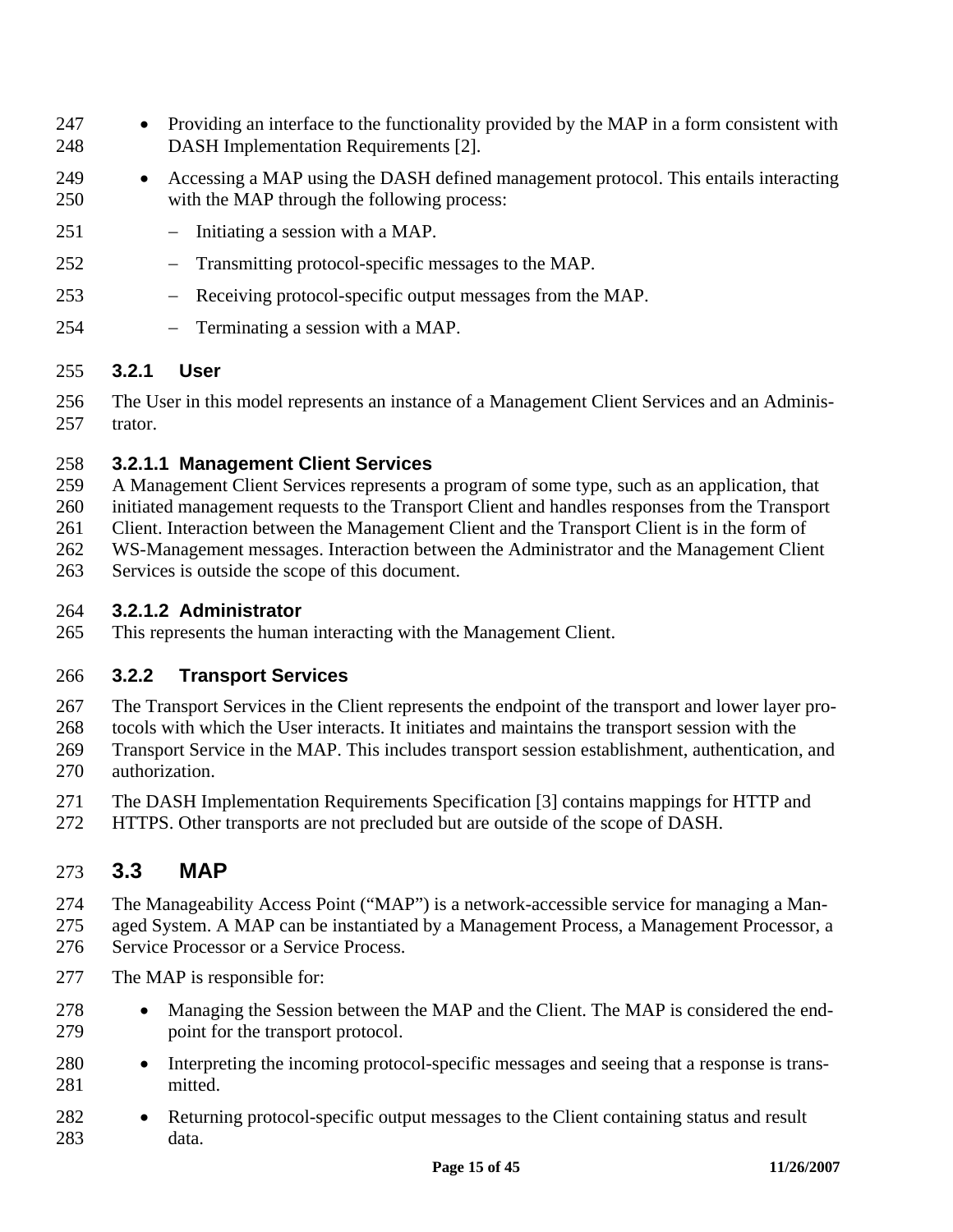- 284 The MAP fulfils these responsibilities by utilizing components contained within the MAP. Note
- 285 that the interface between the Managed Elements (ME) and the MAP is outside of the scope of
- 286 DASH. The interfaces within the MAP are outside of the scope of DASH.
- 287 The MAP contains the following major components, which are discussed in the following sec-288 tions:
- 289 The Management Service Infrastructure, which provides management access to the in-290 strumentation of the Managed Systems.
- 291 A Client Object Manager Adapter that adapts the WS-Management Messages into CIM 292 operations that the Management Service Infrastructure can act upon.

### 293 **3.3.1 Management Service Infrastructure**

294 The Management Service Infrastructure is a logical entity that contains the core services set of 295 the MAP that implement a CIM Server. It is primarily comprised of the functions described be-296 low.

### 297 **3.3.1.1 CIMOM**

298 The Common Information Model Object Manager (CIMOM) represents the components of the

299 Management Service Infrastructure that handles the interaction between the Client Object Man-

300 ager Adapter and the Providers. It supports services such as the Operation Invocation Engine and

301 the Authentication, Authorization and Audit components.

### 302 **3.3.1.2 Operation Invocation Engine**

303 The Operation Invocation Engine is responsible for understanding the management requests and

304 tracking the initiation, interim status and completion of operations resulting from those requests

305 on Managed Elements. A major component of the Operation Invocation Engine is the Operation

306 Queue. This is the queue of all of the operations submitted to the MAP. Operations are discussed

307 in more detail in Section 4.1.

### 308 **3.3.1.3 Authentication, Authorization, Audit**

309 This entity is responsible for coordinating the authentication, authorization and auditing within

310 the MAP. This includes coordination of transport session establishment, local account informa-

311 tion and the access permission required for MAP operations. It also is responsible for coordina-

312 tion of audit information of the operations and tasks taking place within the MAP. Note that this

313 is a service internal to the MAP and interaction or coordination with any external service com-

314 ponents is outside the scope of this architecture.

## 315 **3.3.2 Client Object Manager Adapter**

316 This represents the collection of entities required to process the WS-Management messages and

- 317 ensure responses are generated and, as required by the messages, interact with the Management
- 318 Service Infrastructure to accomplish the requests and produce the information contained in the
- 319 responses. It consists of the Transport Service and the Management Protocol Service.

## 320 **3.3.2.1 Transport Services**

321 This represents the transports and lower layer protocols over which the Management Protocol

322 Service is carried. This includes transport session establishment, authorization, and authentica-

323 tion.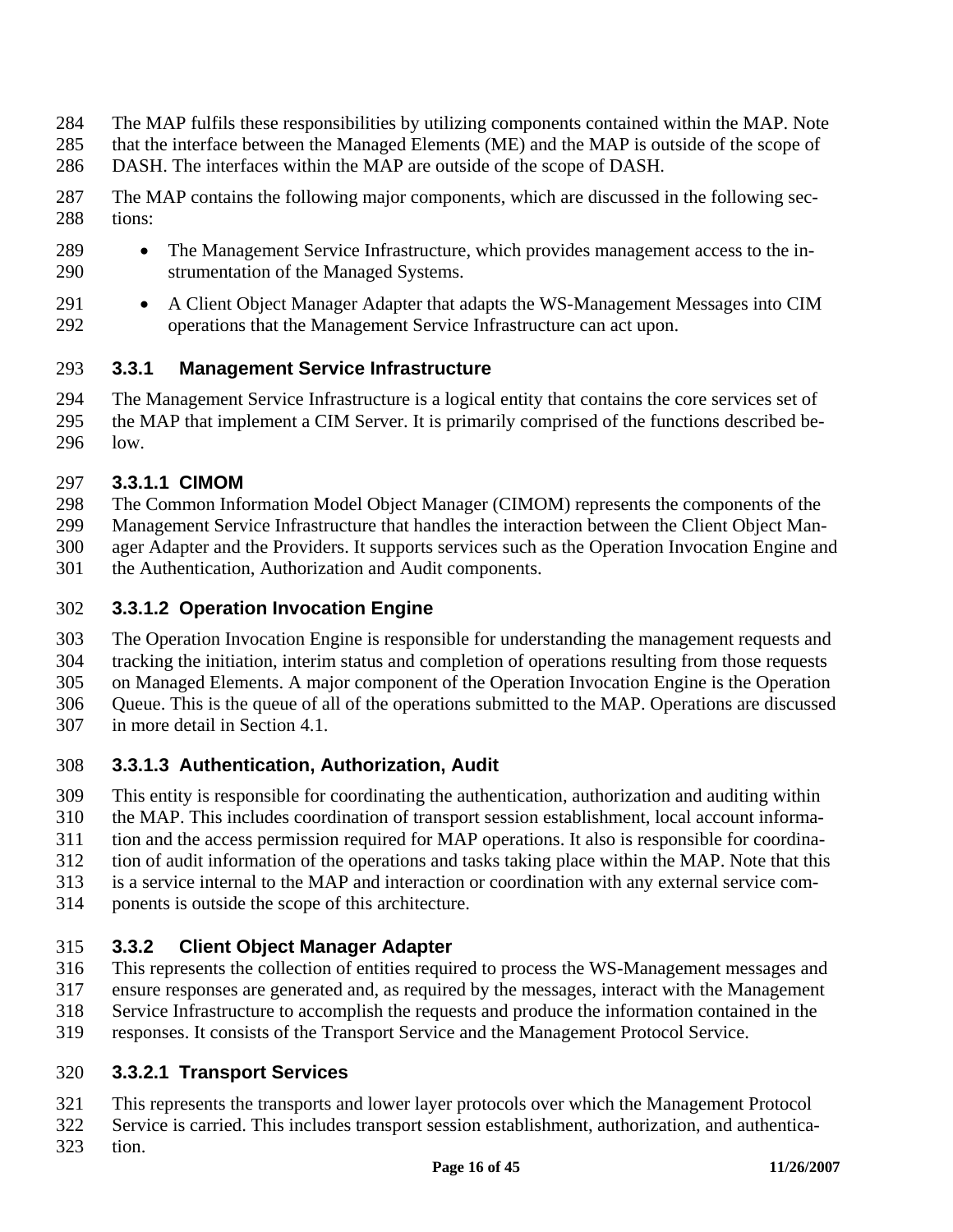- 324 It also represents the entity which encrypts/decrypts the data stream. This happens as part of the
- 325 transport mechanism in this architecture. The two defined transport services for DASH are HTTP
- 326 [6] and HTTPS [7].
- 327 Note that the DASH Implementation Requirements Specification [2] is the definitive reference 328 for requirements on the Transport Service.

#### 329 **3.3.2.2 Management Protocol Service**

- 330 This represents the endpoint of the Management Protocol within the MAP. The Management
- 331 Protocol for DASH is WS-Management. WS-Management messages will be received here and
- 332 turned into internal operations within the MAP. This entity is responsible for receiving messages
- 333 and transmitting responses which are compliant with the WS Management Specification [1].
- 334 The interface between the Management Protocol Service and the Management Service Infra-
- 335 structure is implementation-dependent and thus the interface itself is out-of-scope of DASH.

### 336 **3.3.3 External Authentication, Authorization, Audit Service**

- 337 The External Authentication, Authorization, Audit Service represents the entity which estab-
- 338 lishes and coordinates the authentication, authorization and auditing information outside of the
- 339 MAP. Examples of services that it may coordinate are keys, certificates, user accounts, pass-
- 340 words and privileges. The instantiation of any global Authentication, Authorization, Audit Ser-341 vice is outside of the current scope of DASH. In addition, the interface between the MAP and the
- 342 Security Service is outside of the current scope of the DASH. Note that this is distinct from the
- 343 Authentication, Authorization, Audit component of the MAP itself since (see Section 3.3.1.3) it
- 344 is an external service and not contained within the MAP.

## 345 **3.4 Managed System**

- 346 A Managed System is a collection of Managed Elements that comprise a Computer System for
- 347 which the MAP has management responsibilities. The Managed System may sometimes be re-
- 348 ferred to as a host, node, system, or platform. Managed System types include desktop, work-
- 349 station, laptop, tablet, thin client, bladed, and virtual systems.
- 350 One or more Managed Elements and/or Resources or collections thereof are managed by a
- 351 single MAP. There may also be more than one Managed System within the domain of a MAP.
- 352 Each Managed Element within the Managed System could contain subcomponents, sub-targets 353 or resources within that individual Managed Element.

### 354 **3.4.1 Managed Element**

- 355 Managed Elements are the targets, components, resources, collections, physical or logical enti-356 ties within a Managed System which the operations will manipulate.
- 357 Direct interfaces for Managed Element access are outside of the scope of DASH.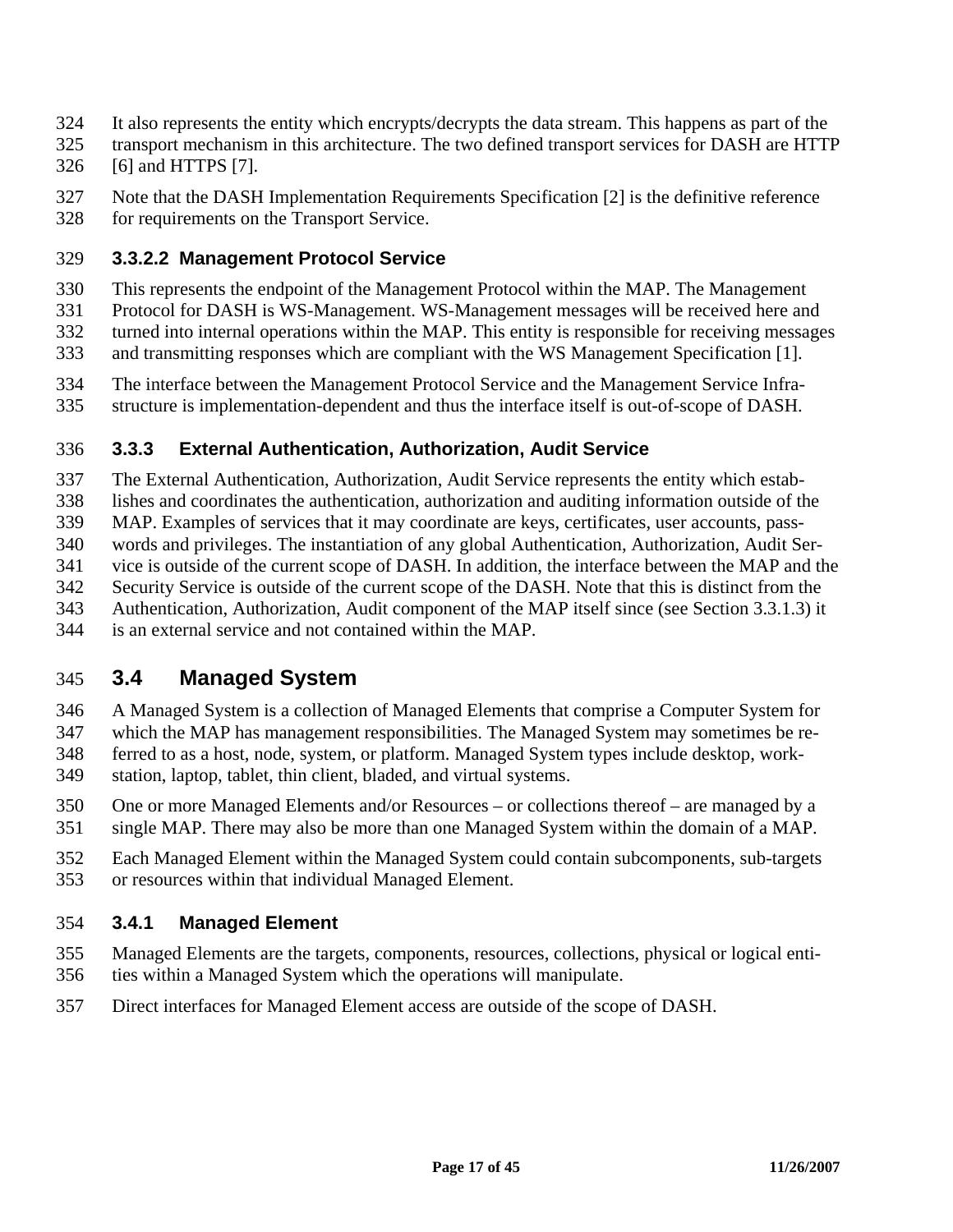## 358 **4 Management Models**

359 This section contains the models which are useful in understanding DASH.

## 360 **4.1 Operation Model**

361 This section contains information relevant to operation handling within the MAP. It covers MAP 362 responsibilities, operation handoff, queue depth issues, issues on multi-session support, operation 363 visibility, communication between MAPs and resource handling.

- 364 It is important to understand that in the MAP operation model, the term operation is often used.
- 365 In CIM, operations correspond to property accesses using intrinsic methods and extrinsic method
- 366 invocations. The reader should understand the class CIM\_ConcreteJob (Core Schema), which
- 367 can be used to make operations visible to management clients.

#### 368 **4.1.1 MAP Responsibilities**

- 369 The Manageability Access Point (MAP) has several responsibilities to the Client. Some of these 370 may appear intuitive to some readers, but for purposes of clarity they are included here.
- 371 MAPs are responsible for managing the elements for which they claim responsibility. This does
- 372 not imply that they will actually execute the method or modify the property included in the op-
- 373 eration, but MAPs are responsible for dispatching, tracking, ensuring the completion of, and de-374 livering the results of the operation.
- 375 The MAP is responsible for ensuring the message is syntactically correct. It may pass the parsing
- 376 to one of its subcomponents or another system component, but it is the MAP that has the respon-
- 377 sibility for ensuring that the implementation complies with the protocol.
- 378 The MAP is responsible for operation handling. It may delegate the actual operation but it is re-
- 379 sponsible for handling messages, turning them into jobs or operations, tracking operations and
- 380 manipulating the operations (including completing, canceling, removing, or logging).
- 381 The MAP is responsible for determining if the specified ME is in its scope. Operations which
- 382 target MEs which are not within the MAP's scope should result in the appropriate error syn-383 drome.
- 384 The MAP is responsible for determining if access to the ME is allowed. This includes, but is not
- 385 limited to, authorization determination (to ensure that the user account and access right combina-
- 386 tion will allow access to the ME) and determination that the ME is in a state where the operation
- 387 can be initiated.
- 388 The MAP is also responsible for determining if the operation or property modification is valid
- 389 for this Managed Element and if the operation or property modification is a valid request. It is
- 390 the MAP's responsibility to ensure that any such request takes place as indicated. The MAP en-
- 391 sures that the request is properly formed and conveyed, but relies on the feedback from the ME
- 392 for the assessment of operation validity.

## 393 **4.2 Operation Handoff**

- 394 Operations within the MAP are not directly visible to the Client. The fact that they exist, are ini-
- 395 tiated, can be cancelled, can complete and can be deleted can be made visible by the implementa-
- 396 tion if it supports CIM\_ConcreteJob, which is returned when a CIM method will complete asyn-
- 397 chronously. In addition, their status can be retrieved.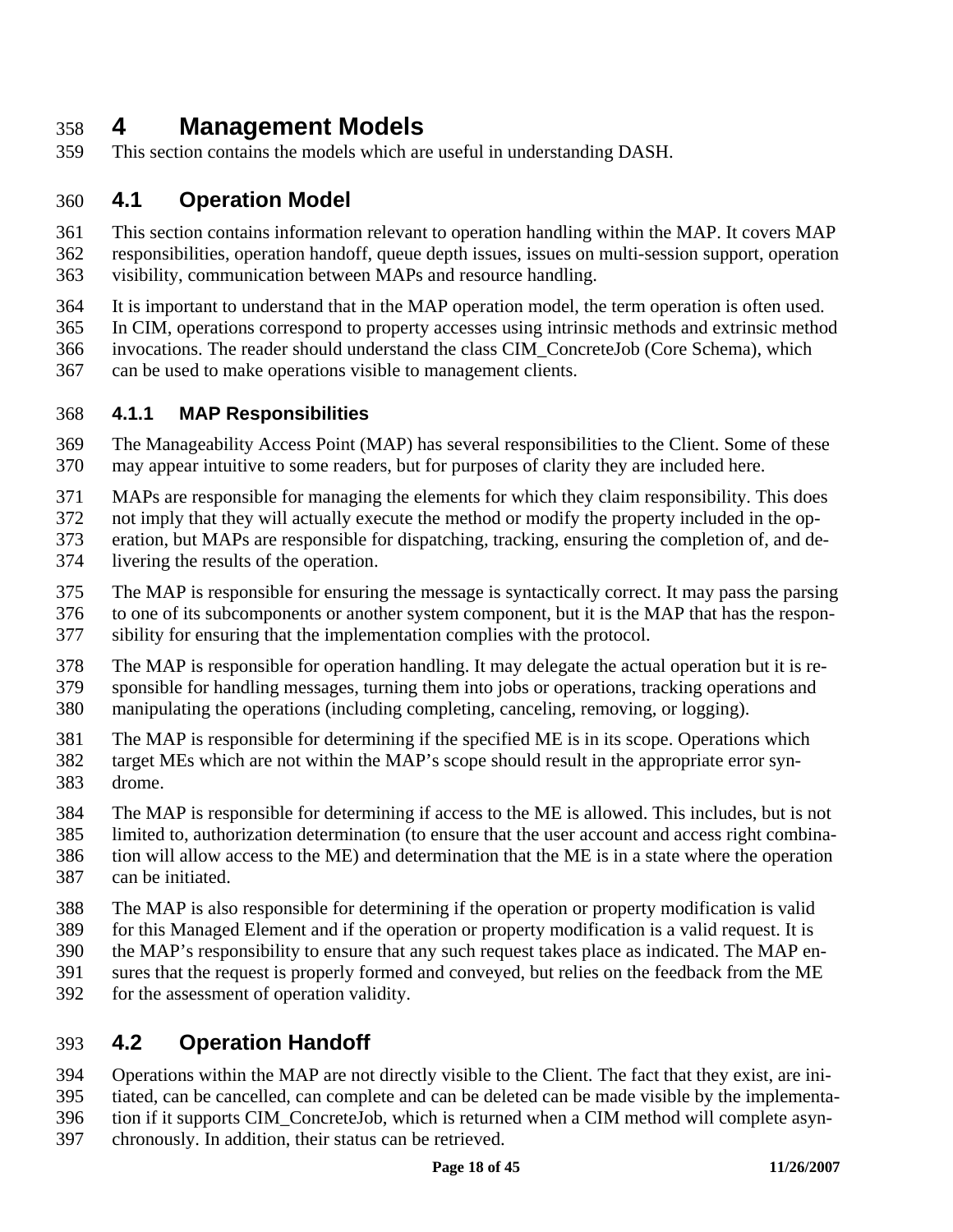- 398 Operations can only be created using messages. The MAP exposes one and only one identifiable,
- 399 traceable operation for any single, valid message. If an implementation spawns multiple activi-
- 400 ties in order to process a single message, then all of the activities are related to the message
- 401 and/or single job identifier created when the operation was initiated and it is the responsibility of
- 402 the MAP to track the multiple activities and relate them to the single message.
- 403 When operations are modeled in CIM, they have identifiers. The CIM\_ConcreteJob class is used
- 404 to represent operations, so the identifier is that of a CIM\_ConcreteJob instance. The term Job ID
- 405 represents the identifier of that CIM\_ConcreteJob instance. The status of the job can be retrieved
- 406 with a command or message using the Job ID. The MAP keeps track of all active operations.
- 407 When an operation modeled by CIM ConcreteJob is complete, the properties of the instance of
- 408 CIM\_ConcreteJob determine if the instance persists or is immediately recycled. Specifically, the
- 409 TimeBeforeRemoval property in CIM\_ConcreteJob is used to determine the amount of time that
- 410 the instance persists.
- 411 Operations which result in a Job being spawned are able to handle a cancellation request. Some-
- 412 times the response to the cancellation will be an error, such as in the case of an operation that
- 413 cannot be undone, an operation that has already taken place or that cannot be stopped part of the
- 414 way through, such as turning the power off or resetting a system.
- 415 The Client can then determine the status of the operation and whether or not the operation is
- 416 complete. This can be done through a query operation on the operation queue using the Job ID.
- 417 The operation queue can also be queried to find out the maximum operation queue depth, or if
- 418 the queue is full.

## 419 **4.3 Operation Queue**

- 420 In the architecture, the MAP implements an Operation Service which logically contains an Op-
- 421 eration Queue. This is a FIFO queue which contains all of the operations to be processed within
- 422 the MAP. All current sessions submit operations to this single queue. The MAP provides access
- 423 to the capabilities of this queue and the profiles. The properties of the Operation Queue are ex-
- 424 pected to vary from implementation.
- 425 Ordering is with respect to operation initiation and is implied by the queue. Ordering of opera-426 tion initiation is guaranteed but no such guarantee is made on operation completion.
- 427 The MAP's operation queue depth varies from MAP to MAP. The minimum acceptable opera-
- 428 tion queue depth is equal to one operation or message. Some implementations may support mul-
- 429 tiple outstanding operations; others may not. Should the queue become full, the MAP is respon-
- 430 sible for communicating this resource constrained condition.
- 431 Implementations that support asynchronous operation completion support the class
- 432 CIM\_ConcreteJob, which provides detailed information about the operation, including status. A
- 433 reference to an instance of CIM\_ConcreteJob is returned by a CIM method when it will complete
- 434 asynchronously. A Client that receives such a reference can use it to query this information.

## 435 **4.4 Multi-session capabilities**

- 436 An important aspect of MAP operations management is to be able to support simultaneous man-
- 437 agement sessions through the MAP. Implementations are not required to support more than one 438 session simultaneously. However, implementations are expected to exist that support many si-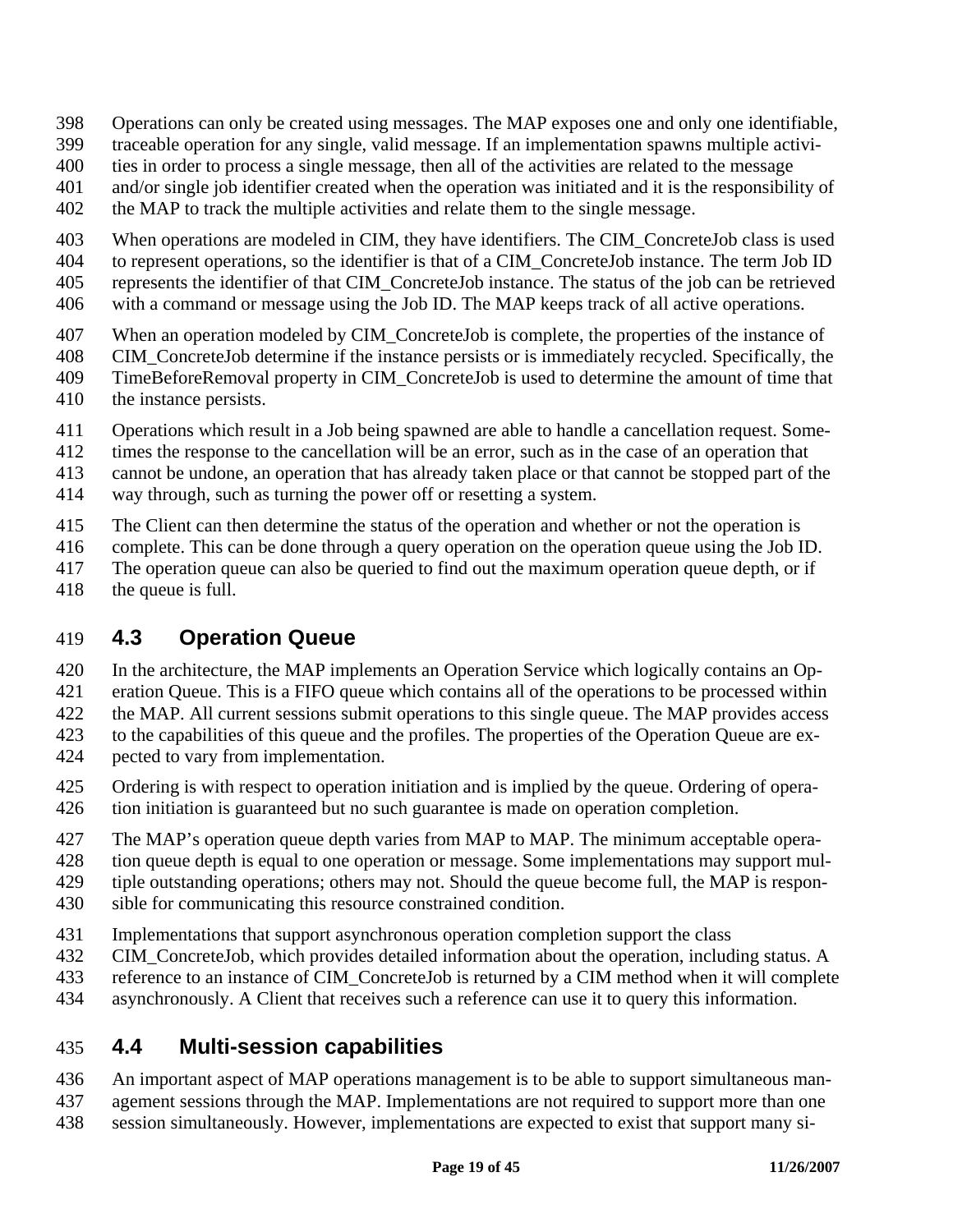- 439 multaneous management sessions. Therefore, DASH supports multiple concurrent management 440 sessions.
- 441 The number of ports offered to transports from the Management Services Core for each protocol
- 442 supported is one per transport supported. The MAP utilizes the error syndromes of the transport
- 443 and subsequent layers when handling out of resource conditions (such as no more ports avail-
- 444 able), attempting to connect to the wrong port, or not supporting the requested transport.
- 445 Another aspect of multi-session capabilities is the ability for operations to be visible independent
- 446 of the transport that initiated them. This implies that there is one global operations (job) queue
- 447 per MAP. The MAP is responsible for routing the results of operations to the appropriate session.
- 448 But if the command or message spawns a job, then any session should be able to discover the
- 449 details about the job in question, by querying the job using its ID. This is helpful for a number of
- 450 reasons. For example, if an operation is spawned, the Client may disconnect and then query the
- 451 status of that operation at a later time, provided the Client has retained or can discover the identi-
- 452 fier for that operation.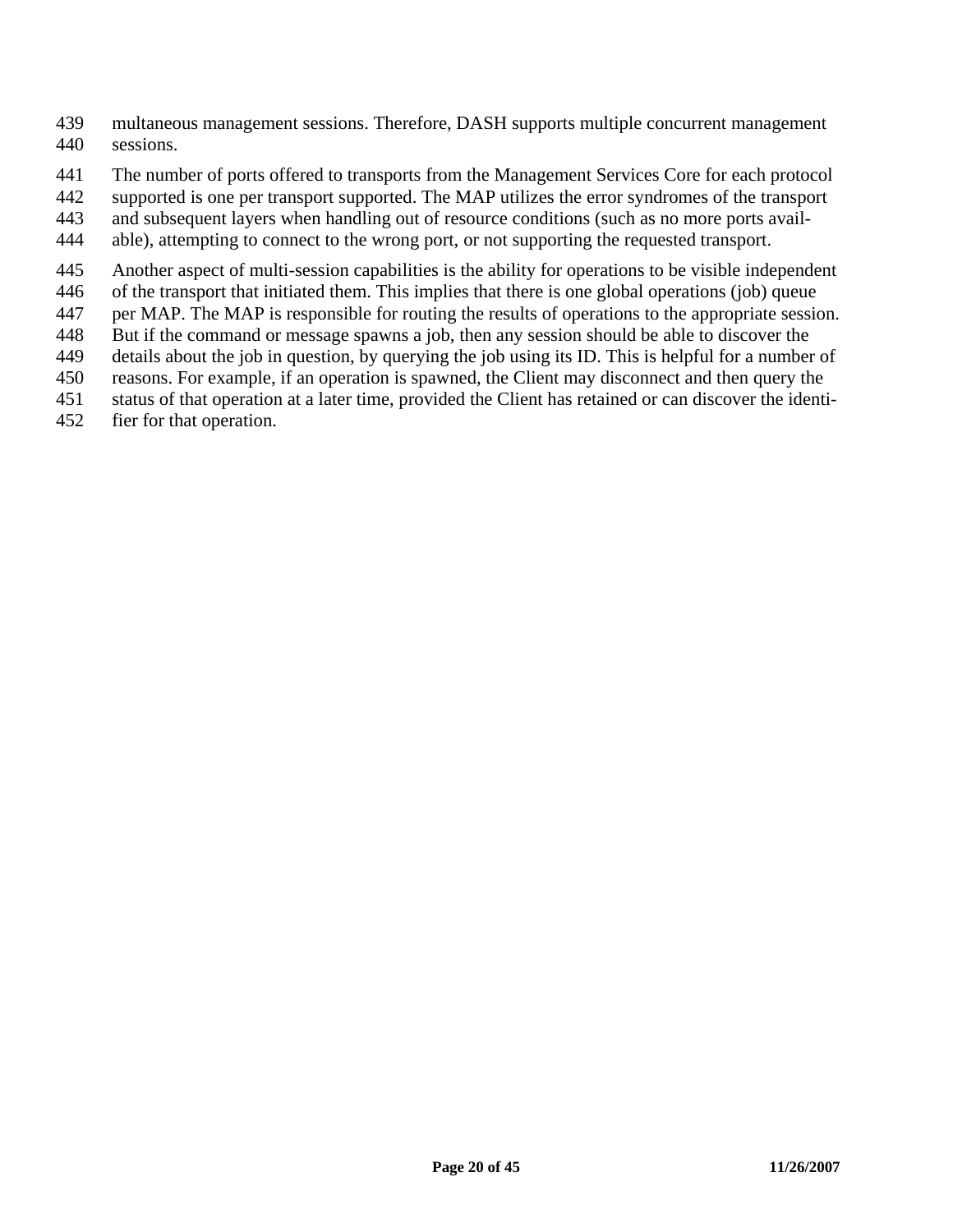## 453 **5 Protocol Support**

454 DASH uses a CIM-based data model for representing managed resources and services. The

455 Management Services Infrastructure and protocols are used to exchange the management infor-

456 mation in a platform-independent and resource-neutral way. This is done by encapsulating CIM 457 Operations in a Management Protocol, which (in turn) is encapsulated in a Transport Protocol.

458 This section describes the management protocol and transport protocol selected by DASH.

## 459 **5.1 Management Protocol**

460 DASH supports the Web Services for Management Protocol, as defined in the WS-Management 461 Specification [1], as the management protocol for transporting DASH messages. WS Manage-462 ment is a specification of a core set of Web Services to expose a common set of system man-463 agement operations. The specification comprises the abilities to:

- 464 Discover and navigate management resources.
- 465 Manipulate management resources (create, destroy, rename, get, put).
- 466 Enumerate the content of containers or collections (logs or tables).
- 467 Subscribe/unsubscribe to events.
- 468 Execute specific management methods.

469 The WS-Management protocol stack for DASH is shown in Figure 3. The WS Management

470 stack is based on the Web Services. The network and physical layers are the two bottommost

471 layers in the stack.

472 The transport layers that carry SOAP messages are next in the stack. These layers include TCP,

473 which provides reliable, stream-oriented data transport; TLS, which provides various security

474 attributes, and HTTP 1.1, which provides user authentication and request-response semantics.

475 TCP and HTTP 1.1 are required by DASH. TLS support is conditional on support for security

476 profiles that require it. Section 9 describes DASH security profiles in more detail.

477 At the next layer, SOAP/XML messaging is handled. The security profiles specified in the

478 DASH Implementation Requirements Specification [2] define the security mechanisms required.

479 Above the SOAP/XML layer is the data transfer layer, which is based on multiple Web Services

480 specifications. These are WS-transfer, WS-Enumeration, and WS-Eventing for transferring the

481 management information. The top three layers represent the WS Management applications. The

482 DASH profiles are mapped over the WS Management protocol stack using the WS Management

483 CIM Binding [4] (which is defined in terms of WS-CIM [5].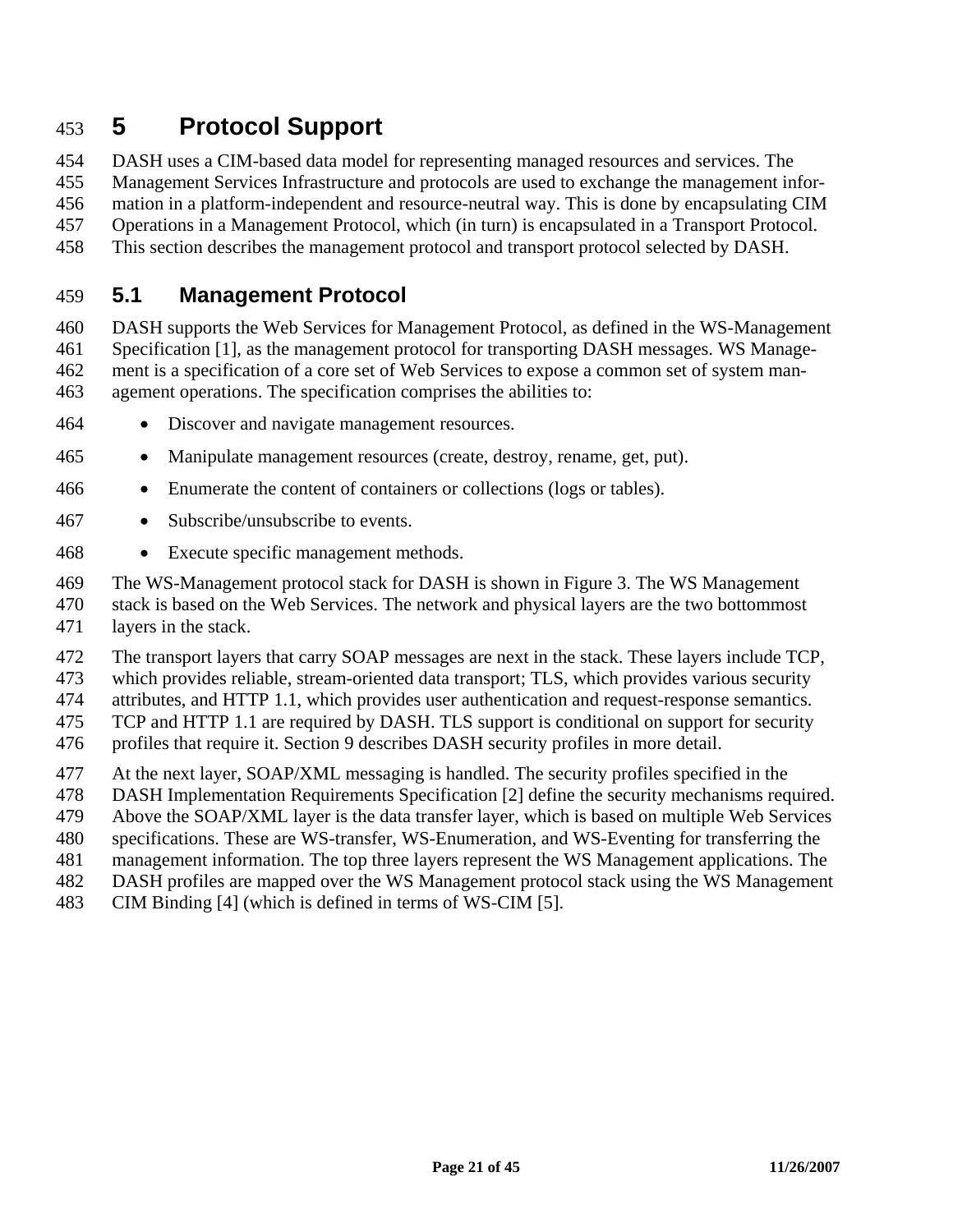

484

#### 485 **Figure 3 – DASH Protocol Stack**

486 WS-Management defines a default addressing model based on WS-Addressing. WS-Addressing 487 defines a reference format using EndPointReference (EPR) that uses a ReferenceParameter field 488 to identify specific elements (ResourceURI and SelectorSet). WS-Addressing is used to identify

489 and access resources (CIM objects in the DASH Architecture).

- 490 The three data transfer models used by WS-management are briefly described below:
- 491 1. WS-Transfer: defines a mechanism for acquiring XML-based representations of entities. 492 It defines the following resource operation using SOAP messages.
- 493 a. *Get*: is used to fetch a one-time snapshot representation of a resource.
- 494 b. *Put*: is used to update a resource by providing a replacement representation.
- 495 c. *Create*: is used to create a resource and provide its initial representation.
- 496 d. *Delete*: is used to delete a resource.
- 497 e. WS-Management in addition defines the rename operation and fragment level transfer 498 for fragment-level access of resources.
- 499 2. WS-Enumeration: is a SOAP-based protocol for enumeration. Using this protocol, the 500 data source can provide a session abstraction called the enumeration context. The con-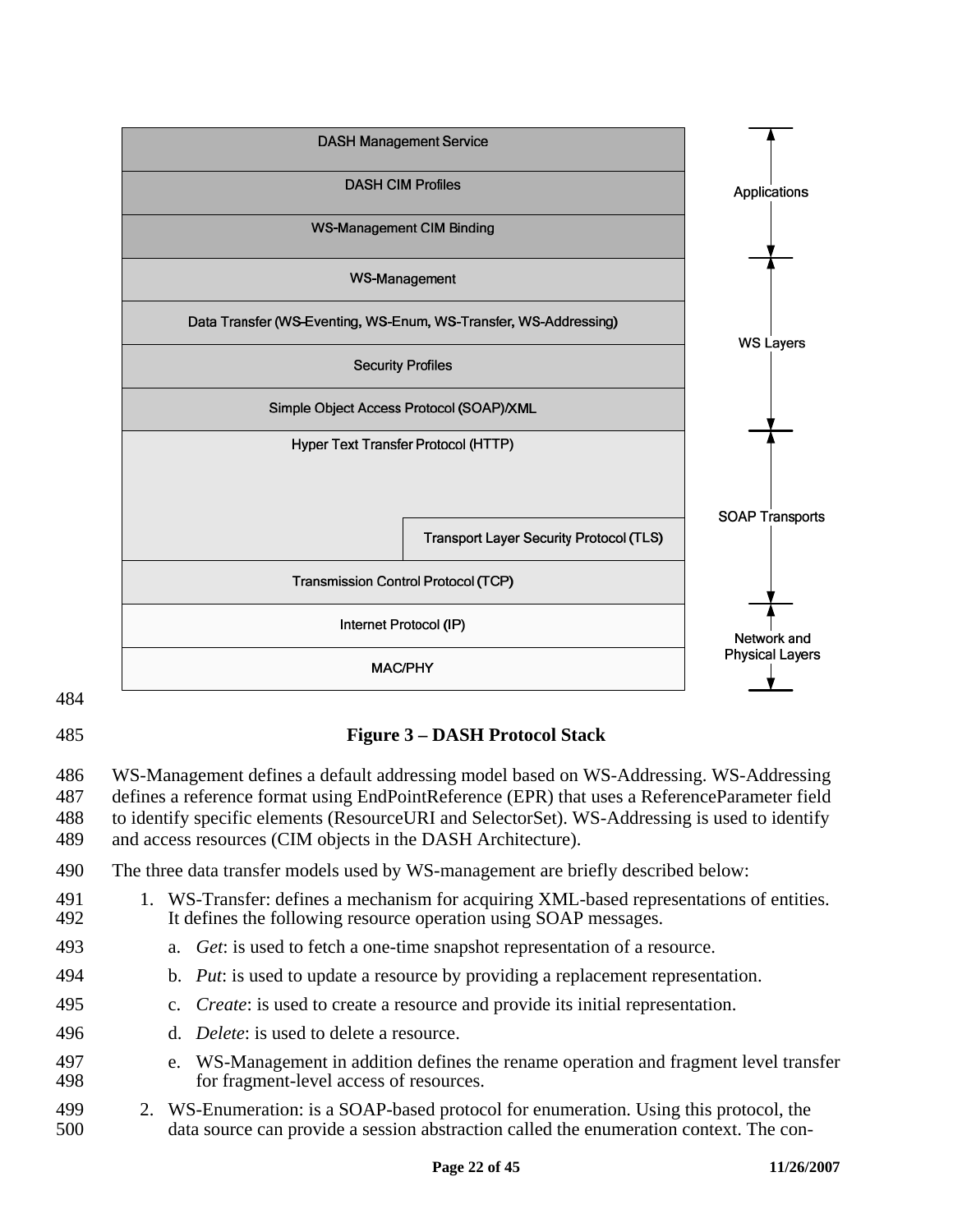- 501 sumer can then request XML element information over a span of one of more SOAP 502 messages using the enumeration context. The enumeration context is represented as XML 503 data. The following operations (defined as SOAP request/response messages) are sup- $504$  ported using this model<sup>1</sup>:
- 505 a. *Enumerate:* to initiate an enumeration and receive an enumeration context.
- 506 b. *Pull:* to pull a sequence of elements of a resource.
- 507 c. *Release*: to release an enumeration context (graceful).
- 508 3. WS-Eventing: is a SOAP-based protocol for one web service to register interest and re-509 ceive messages about events from another web service. The operations supported by WS-510 Eventing include *Subscribe, Renew, GetStatus, Unsubscribe,* and *SubscriptionEnd*. WS-511 management defines heartbeats as pseudo-events. WS-Management also defines a book-512 mark mechanism for keeping a pointer to a location in the logical event stream. The de-513 livery modes defined for events are: Push, Push with Acknowledgement (PushWithAck), 514 Batched, and Pull. Batched, and Pull.

### 515 **5.2 Transport Protocol**

516 The WS-Management protocol is transport-independent but it specifies HTTP 1.1 [6] and 517 HTTPS [7] as the common transports for the interoperability.

- 518 DASH uses HTTP 1.1 as the SOAP transport for WS-Management. HTTP 1.1 is consistent with
- 519 existing transports used by the web servers and Web Services. HTTP 1.1 is widely supported,
- 520 deployed, tested, and enhanced. HTTP provides 2-way authentication in the form of basic and
- 521 digest authentication (RFC 2617) [8]. HTTP digest authentication exchanges are confidential,
- 522 but HTTP does not provide general-purpose confidentiality. There is a well known SOAP bind-
- 523 ing for HTTP. Transport Layer Security (TLS) 1.0 (RFC 2246) [9] can be used to add encryp-
- 524 tion, message integrity, message origin authentication, and anti-replay services to HTTP-based
- 525 communications. HTTPS supports HTTP communications over TLS [9].

## 526 **5.3 WS-Management – CIM Binding**

- 527 The WS-Management CIM Binding specification defines the binding between the Web Services
- 528 representation of CIM (defined in the WS-CIM Mapping Specification [5]) and WS-
- 529 Management. This binding encompasses:
- 530 1. WS-Addressing based addressing to identify and access CIM objects that are accessed 531 over the protocol.
- 532 2. Retrieving and updating instances of a class using WS-Transfer.
- 533 3. Enumerating instances of classes using WS-Enumeration.
- 534 4. Invoking an extrinsic method using action URIs and messages.
- 535 5. Performing generic operations using WS-Management equivalent operations.
- 536

 $\overline{a}$ 

**Page 23 of 45** 11/26/2007 <sup>1</sup> The WS-Enumeration operations *Renew*, *GetStatus*, and *EnumerationEnd* are omitted here because their use is not recommended by the WS-Management specification.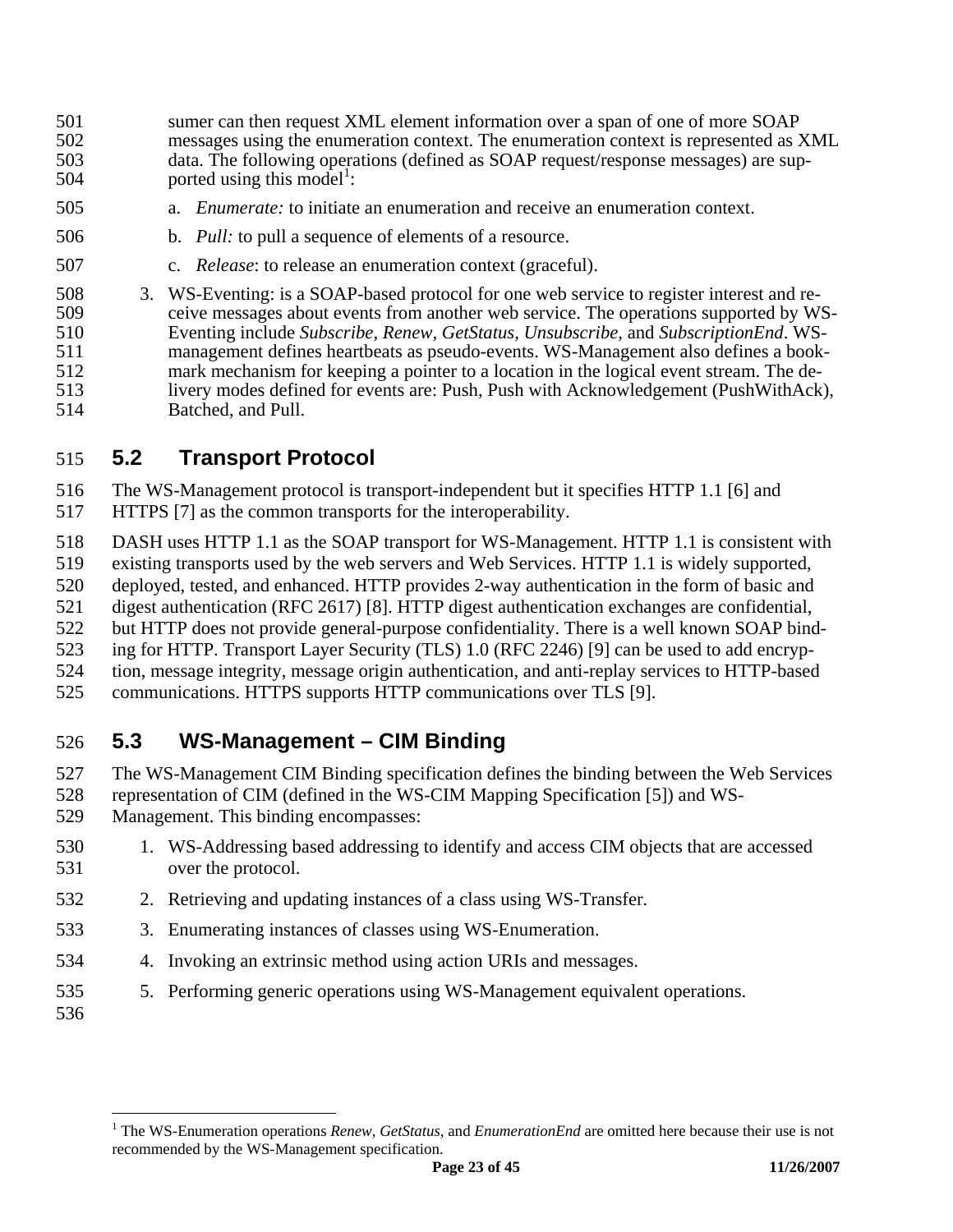# 537 **6 Eventing**

538 This section provides an overview of the DASH eventing model. This model encompasses a 539 definition of indications, methods for subscribing to and delivering indications, and a standard 540 alert indication message format.

541 DASH targets the use of WBEM-based event notification mechanisms in conjunction with

542 greater standardization of event message content. Traditionally, Simple Network Management

543 Protocol (SNMP) [10] network messages have been used to communicate event related informa-

544 tion from the Managed System to a listener console or application. With the advent of CIM-

545 based management interfaces, more robust event delivery and more granular control of event

- 546 message traffic is enabled. The DASH Implementation Requirements Specification [2], in con-547 junction with WS-Management [1], WS-Management CIM Bindings [4], Profiles and related
- 548 Message Registry specifications, defines a new level of Web Services based event management
- 549 and notification.

## 550 **6.1 Eventing Overview**

551 The CIM model contains indication class designs that represent events (described below). The

552 DASH approach to event management combines the WS-Eventing event subscription model,

553 specific requirements for generating indications and a standardization of alert indication message

554 content. Figure 4 provides an example of the sequence of activities that take place when instru-

555 mentation generates an indication filter, an application subscribes to the indication filter and the

556 instrumentation generates an indication based on an underlying event.



#### 558 **Figure 4 – Indication Activity Diagram**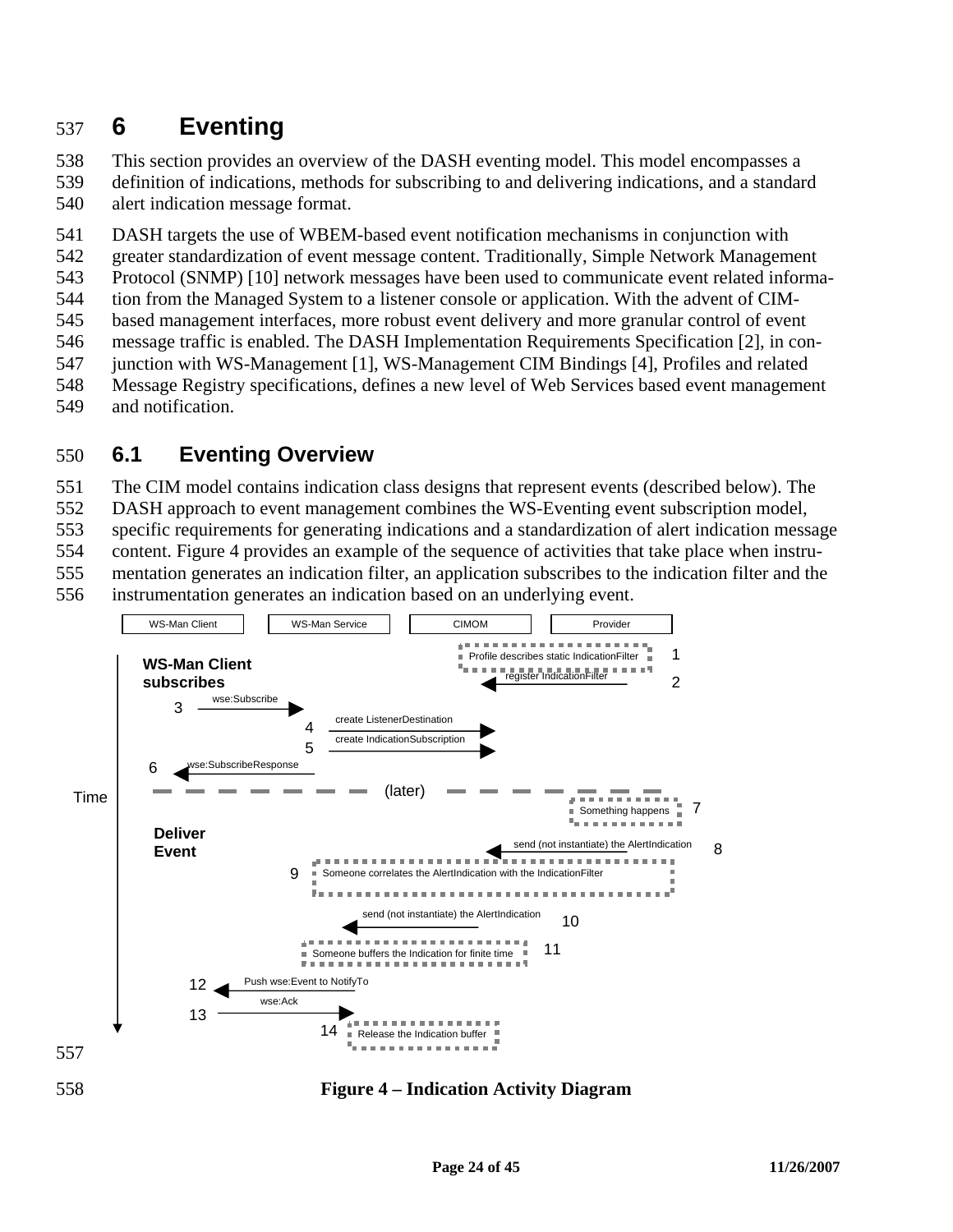- 559 The first sequence of events in Figure 4 provides an example of how instrumentation indicates
- 560 that it would make a filter available. In step 1, the provider has a static description of at least one
- 561 IndicationFilter, for which support was probably created when the provider was developed. In
- 562 step 2, the provider indicates to the CIMOM that it has an Indication Filter by registering the In-
- 563 dicationFilter with the CIMOM. Now the CIMOM adds this information into the repository.
- 564 When a WS-Management based Client subscribes to an indication, it sends a WS-Management
- 565 Subscribe message to the implementation (step 3). The WS-Management service, in turn, creates
- 566 the ListenerDestination and IndicationSubscription instances in the CIMOM (steps 4 and 5) to
- 567 represent the client and creates the appropriate associations. This information is then returned to
- 568 the Client in the SubscribeResponse message (step 6).
- 569 When an event occurs (step 7), the instrumentation has the responsibility of communicating the
- 570 event to applications that have subscribed to that particular information. The WS-Eventing ap-
- 571 proach to communicating event information involves generating an instance of the appropriate
- 572 CIM Indication Class and sending the instance information, along with other information, as the
- 573 payload of an event delivery message to subscribing listeners. Specifics of the CIM to event de-
- 574 livery message mapping are defined in the WS-Management CIM Binding specification [4]. A
- 575 synopsis of that process is as follows: when an event occurs (step 7), the provider sends the
- 576 AlertIndication to the CIMOM (step 8). Then one of the implementation components correlates
- 577 the AlertIndication from the provider with the IndicationFilter from the Client (step 9). Then the
- 578 CIMOM sends the AlertIndication to the WS-Management Service (step 10). The service then
- 579 pushes the Event (step 12) to the Client, which acknowledges the message (step 13) resulting in 580 the Indication buffer being released (step 14). Note that the instance of the indication will be
- 581 buffered for a finite amount of time by the MAP, implying that the Client should acknowledge
- 582 the receipt of the message in an expedient fashion. Future versions of DASH may also use life
- 583 cycle indications to convey other observations for an event.

## 584 **6.2 Alert Indications**

585 The content of an Alert Indication consists of a Message ID/string oriented class design. The 586 content includes a reference pointing to the alerting Managed Element and support for specifying 587 recommended actions. The content includes a Message ID, which correlates to a Message Regis-588 try entry. The content may also other identifying information in the form of MessageArgs. These 589 will be indicated in the Message Registry as well. Note that the underlying event and its data 590 may or may not be modeled in the CIM class hierarchy representing the managed system.

## 591 **6.3 CIM Modeling of Events**

592 The CIM event notification model is a subscription-based approach to configuring event indica-593 tion delivery. The MAP represents the subscription, listener destination and event filters as de-

- 594 fined in DSP1054 Indications Profile [11]. Figure 5 represents the actions and resultant repre-595 sentation of an event indication subscription. For a detailed explanation of the classes, please re-
- 596 fer to DSP1054 Indications Profile [11].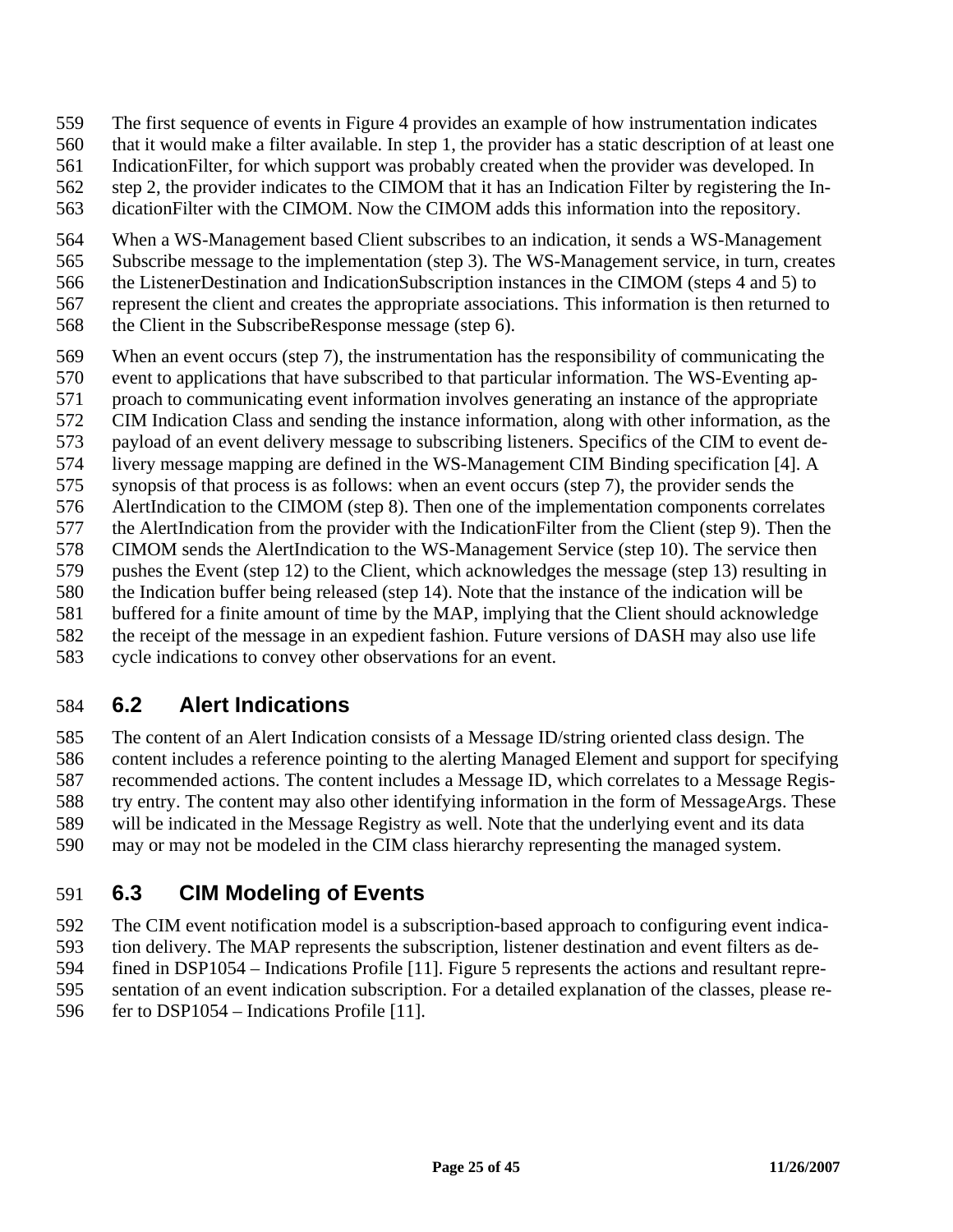

## 599 **6.4 Standardized Message Content**

600 In order to foster greater interoperability between different implementations of management in-601 strumentation and the applications that subscribe for and receive events, a set of standardized 602 event message content has been defined. The event message content is specified in XML docu-603 ments according to the DMTF Message Registry Schema. Message Registry entries consist of 604 definitions for a message ID, message string, message arguments, perceived severity, and defin-605 ing organization. Each Message in a registry represents a particular event type. DASH 1.1 uses 606 message registries for the Message IDs, perceived Severity and interpretations of MessageArgs 607 for each MessageID.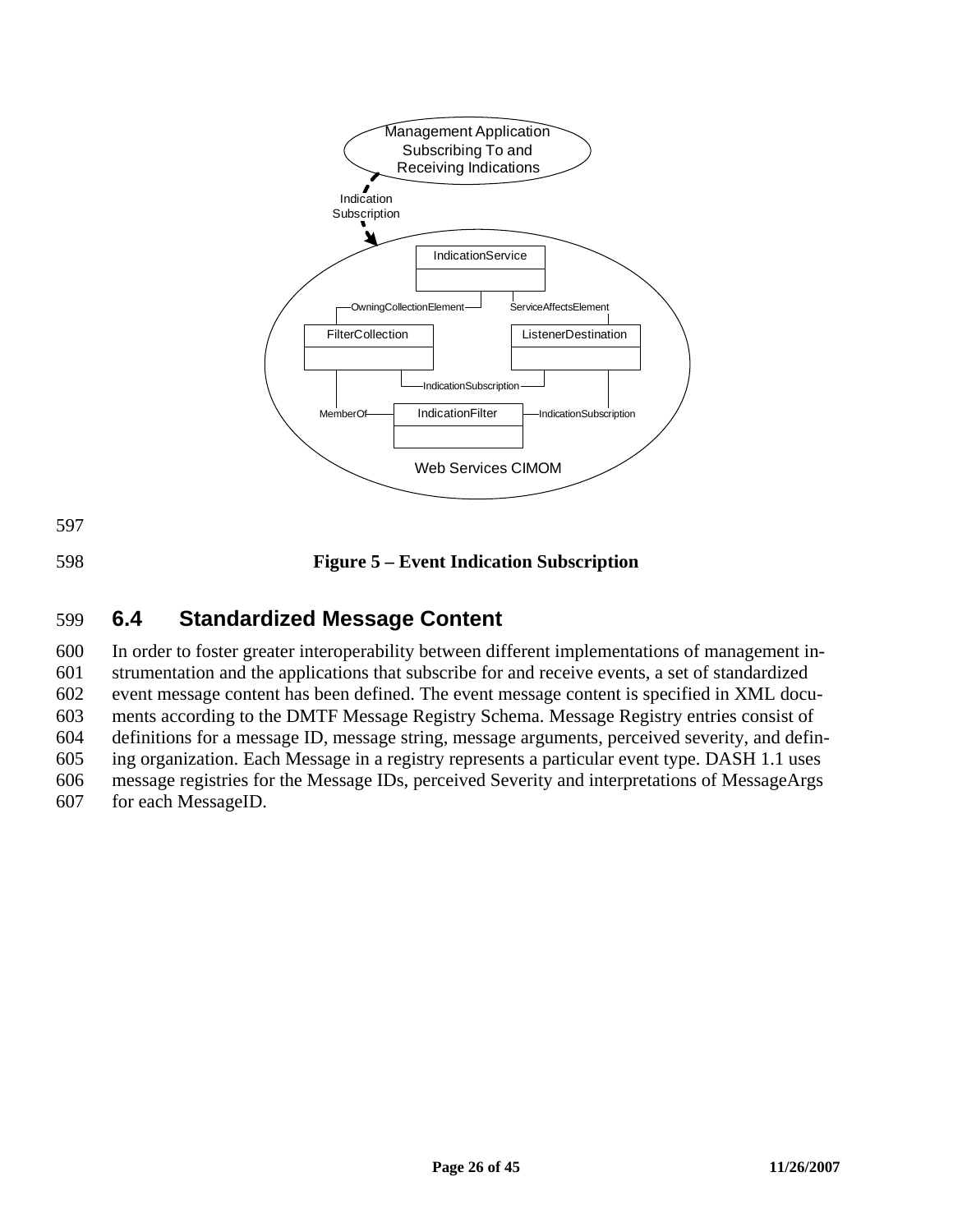## 608 **7 Profiles**

609 This section discusses the topics of profiles. A brief overview of the purpose of profiles is in-

610 cluded. Profiles specify standard support for manageability features, the list of which is in Sec-

611 tion 7.2. The autonomous and component profiles are listed in the DASH Implementation Re-

612 quirements Specification [2], but have been listed for convenience in Section 7.3.

## 613 **7.1 Overview**

614 DMTF profiles provide the object model definitions for manageability content and architecture

- 615 models for mapping computer hardware to Common Information Model (CIM) object classes in
- 616 a way that is consistent between different implementations. These autonomous and component
- 617 profiles combine to ensure that individual implementations will contain the same object informa-
- 618 tion as appropriate based on their hardware configuration and the elements they manage.
- 619 Autonomous and component profiles describe the classes and associations that are used to model
- 620 a target desktop or mobile system and its manageable elements for DASH. These profiles com-
- 621 bine to ensure that all CIM representations of the system are implemented in a consistent fashion
- 622 across multiple vendor offerings and architectures. The profiles lay out the standard CIM-based
- 623 modeling approaches defined for managed system elements. Profiles include object and associa-624 tion behavioral definitions that specify how system components are to be modeled in order to
- 625 produce consistent implementations. Another benefit of profiles is that they effectively prune the
- 626 many classes, associations, methods and properties in the CIM Schema to a base consensus
- 627 model.
- 628 The use of the categories of "Mandatory", "Conditional" and "Optional" for classes, associations,
- 629 properties and methods draws the distinction, both for the Manageability Access Point (MAP)
- 630 Web Services implementation and the Client, as to what must be supported and what can be ex-
- 631 pected with respect to interoperability. This results in not only consistent implementations but
- 632 sets expectations on the levels of support within the industry.

## 633 **7.2 DMWG Targeted Manageability Features**

634 The following is the list of manageability features targeted in the 1.1 version of the DASH Im-635 plementation Requirements Specification [2]. These features are represented by using the pro-

- 636 files listed in Section 7.3.
- 637 Power Control
- 638 Boot Control
- 639 WS-Eventing Push Indications
- 640 Correlatable System ID
- 641 Software inventory
- 642 Hardware inventory
- 643 − Chassis model/serial, CPU, Memory, Fan, Power Supply, Sensor
- 644 User account management
- 645 Redirection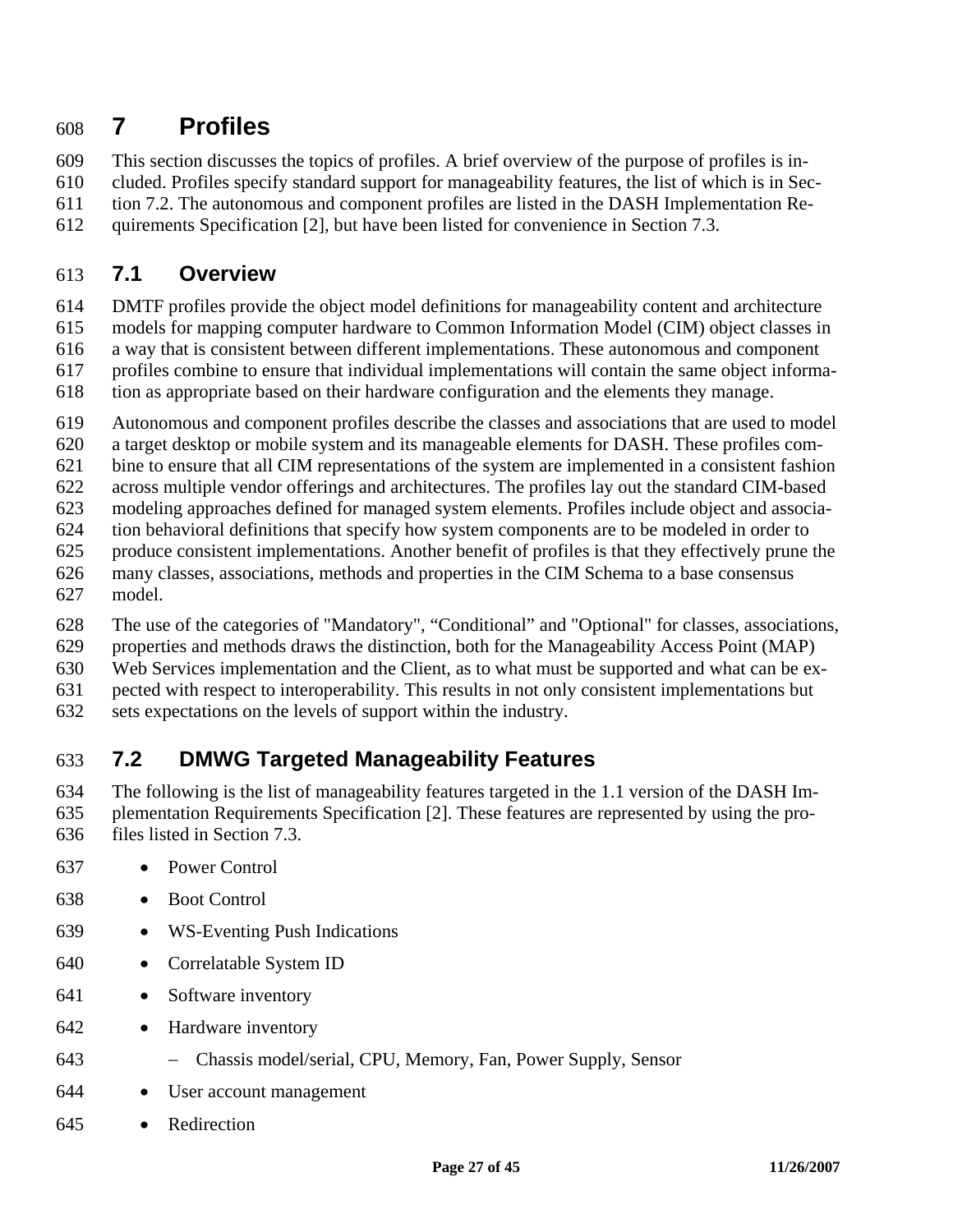- 646 Text console redirection, USB redirection, Media redirection, and KVM redirec-647 tion
- 648 BIOS management
- 649 Opaque data management or offline mailbox
- 650 Software/firmware installation/update
- 651 NIC Management

## 652 **7.3 DASH 1.1 Profiles**

653 This section contains the list of autonomous and component profiles in the DASH Implementa-

654 tion Requirements Specification [2]. They have been listed for convenience in this section along 655 with a description.

| <b>Profile Name</b>             | <b>Description</b>                                                                                    | <b>Manageability Feature</b>                                              |
|---------------------------------|-------------------------------------------------------------------------------------------------------|---------------------------------------------------------------------------|
| <b>Base Desktop Mobile</b>      | Autonomous profile for describing desktop or<br>mobile systems                                        | Hardware Inventory, Correlatable Sys-<br>tem ID                           |
| <b>Physical Asset</b>           | Physical component, chassis, card, FRU rep-<br>resentation                                            | Hardware Inventory                                                        |
| <b>Boot Control</b>             | Boot sequence representation and configura-<br>tion                                                   | <b>Boot Control</b>                                                       |
| Power State Manage-<br>ment     | System power state representation and control                                                         | <b>Power Control</b>                                                      |
| Software Inventory              | Representation of software/firmware identifica-<br>tion and version information                       | <b>Firmware Version Information</b>                                       |
| CPU                             | Processor representation and configuration                                                            | Hardware Inventory                                                        |
| <b>System Memory</b>            | System memory representation                                                                          |                                                                           |
| Fan                             | Fan status and component representation                                                               |                                                                           |
| Power Supply                    | Power supply status and component represen-<br>tation                                                 |                                                                           |
| Sensor                          | Sensor status and component representation                                                            |                                                                           |
| Role Based Authoriza-<br>tion   | Role and privilege representation and man-<br>agement                                                 | User Account Management                                                   |
| Simple Identity Man-<br>agement | User identity representation and management                                                           |                                                                           |
| Indications                     | Subscription, listener destination, event filter<br>and indication representation and manage-<br>ment | WS-Eventing Push Indications (func-<br>tionally equivalent to PET alerts) |
| <b>Battery</b>                  | Battery status and component representation                                                           | Hardware Inventory                                                        |
| <b>BIOS Management</b>          | BIOS configuration and control                                                                        | <b>BIOS Management</b>                                                    |
| <b>DHCP Client</b>              | DHCP client configuration and control                                                                 | NIC Management                                                            |
| <b>DNS Client</b>               | DNS client configuration and control                                                                  |                                                                           |
| Host LAN Network Port           | Network port/LAN configuration and control                                                            |                                                                           |
| <b>Ethernet Port</b>            | Ethernet port configuration and control                                                               |                                                                           |
| IP Interface                    | IP Interface configuration and control                                                                |                                                                           |
| OS Status                       | OS representation and management                                                                      |                                                                           |
| Opaque Management<br>Data       | Opaque data representation and management                                                             | Opaque data management or offline<br>mailbox                              |
| Software Update                 | Software/firmware installation and update                                                             | Software/firmware installation and up-                                    |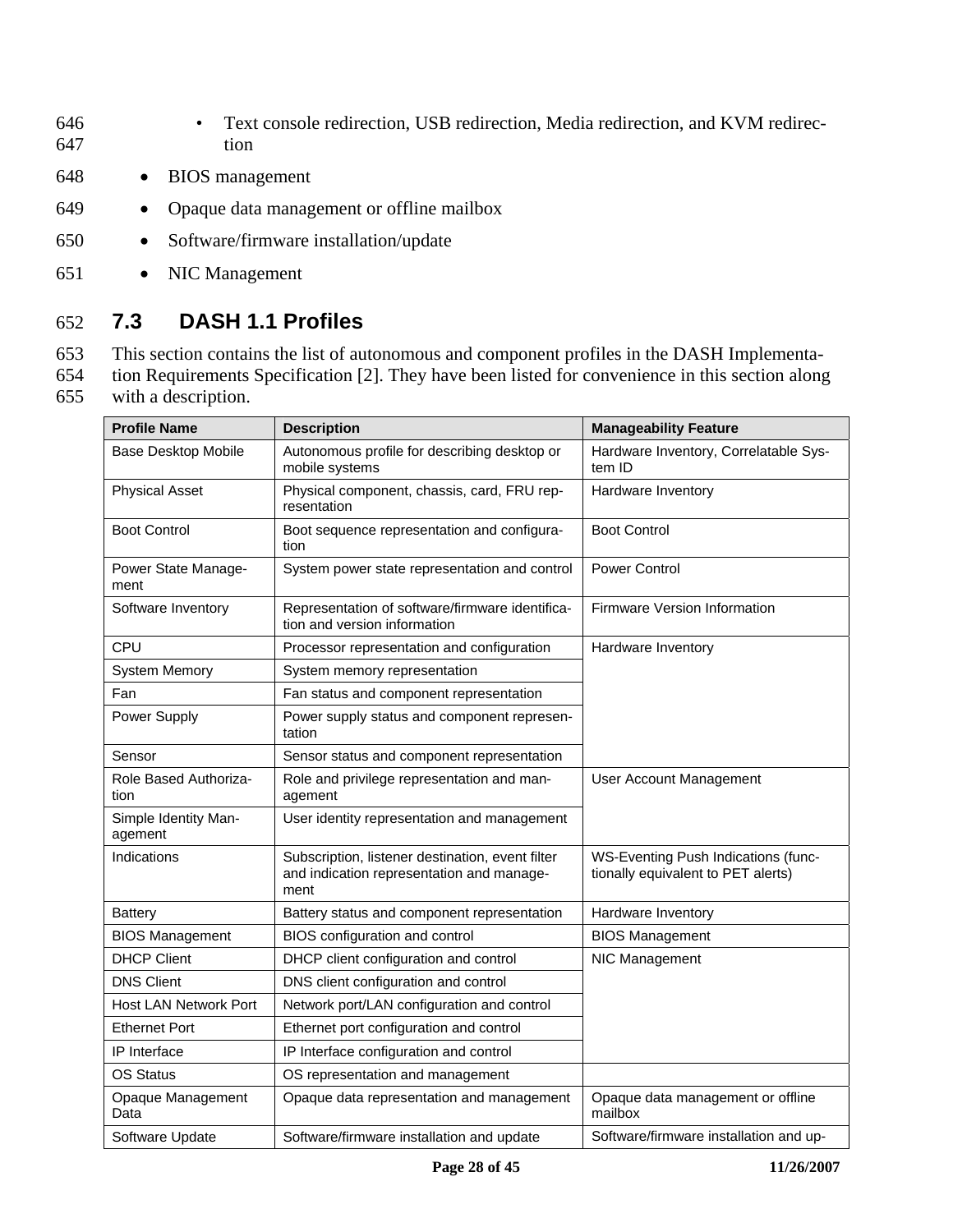|                                      |                                                                  | date        |
|--------------------------------------|------------------------------------------------------------------|-------------|
| <b>KVM Redirection</b>               | KVM (Keyboard, Video & Mouse) console<br>redirections management | Redirection |
| <b>Media Redirection</b>             | Media redirections management                                    |             |
| <b>Text Console Redirec-</b><br>tion | Text console redirections management                             |             |
| <b>USB Redirection</b>               | USB redirections management                                      |             |

656

657

658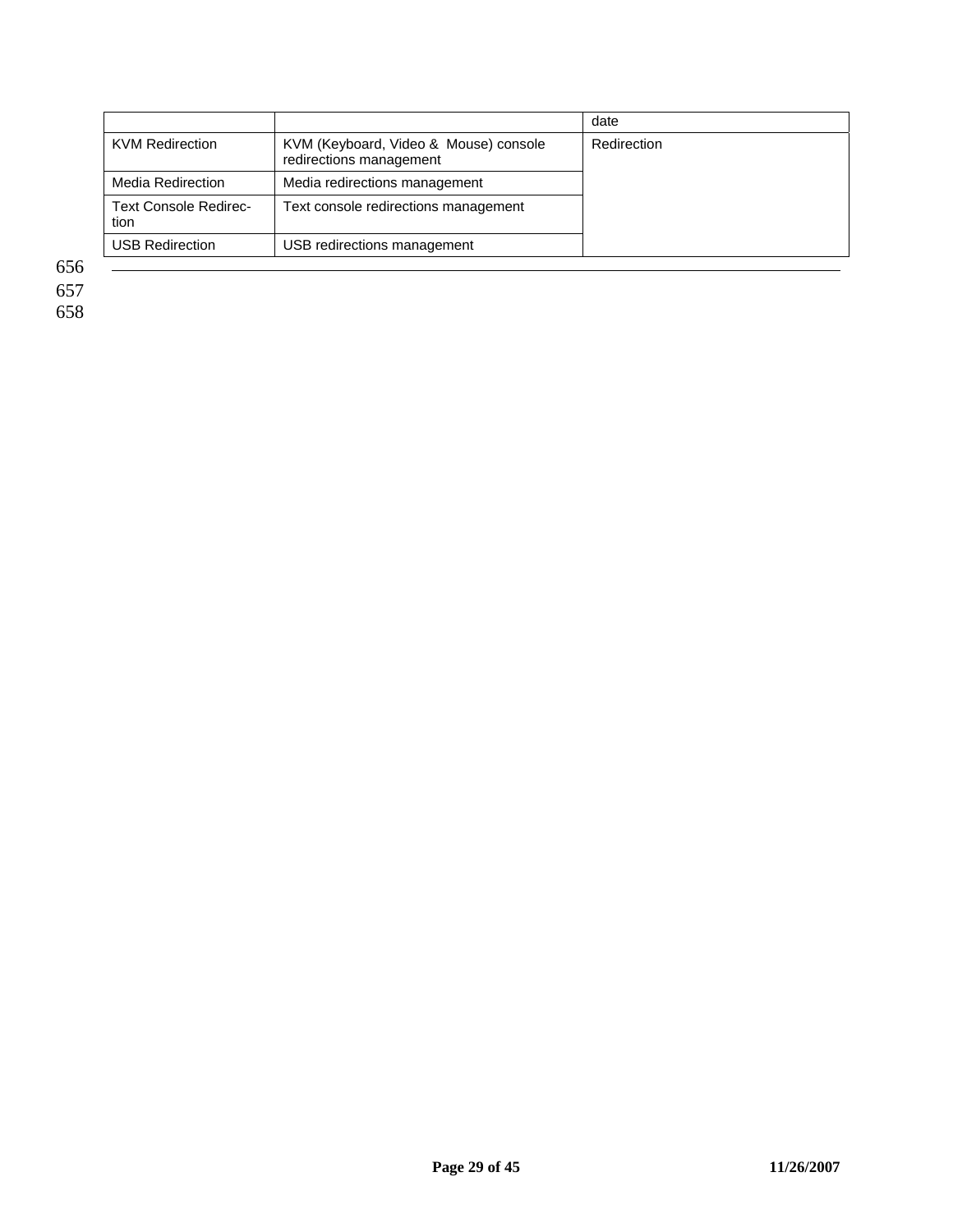## 659 **8 Discovery**

### 660 **8.1 Discovery Overview**

661 Management clients make use of a variety of discoverable information about managed systems. 662 These pieces of information are typically accumulated across multiple discovery stages. The fol-663 lowing is a list of stages involved in discovering managed systems and their management capa-664 bilities:

- 665 1. Network Endpoint Discovery Stage
- 666 2. Management Access Point Discovery Stage
- 667 3. Management Capabilities Discovery Stage
- 668 Each of these stages is described in more detail in this section.

### 669 **8.2 Network Endpoint Discovery Stage**

670 A Client may enumerate the participants in a network by finding the endpoints based upon net-

- 671 work layer. When done, this step provides a list of network addresses for use in subsequent 672 phases.
- 673 Because it is supported by all IP network stacks, ICMP Echo Request/Reply is one of the more 674 common methods of network endpoint discovery.
- 675 DASH mandates that implementations support these methods. They are critical in discovering
- 676 DASH Management Access Points (MAPs).

## 677 **8.3 Management Access Point (MAP) Discovery Stage**

- 678 The MAP discovery phase involves discovering DASH MAPs in managed systems. It can be 679 done either pursuant to or in lieu of network endpoint discovery.
- 680 DASH-compliant MAPs support the following two-phase process for MAP discovery:
- 681 Phase 1: RMCP Presence Ping/Pong. This provides information about the management pro-
- 682 tocol(s) supported by the MAP. This can be done in a unicast, broadcast, or multicast fash-683 ion, as described below.
- 684 Phase 2: WS-Management Identify Method. This method provides detailed information
- 685 about the WS-Management service, but it assumes a priori knowledge of the MAP's network
- 686 address, and hence is not sufficient in and of itself as a discovery mechanism.
- 687 These steps are summarized in Figure 6 and described in more detail below.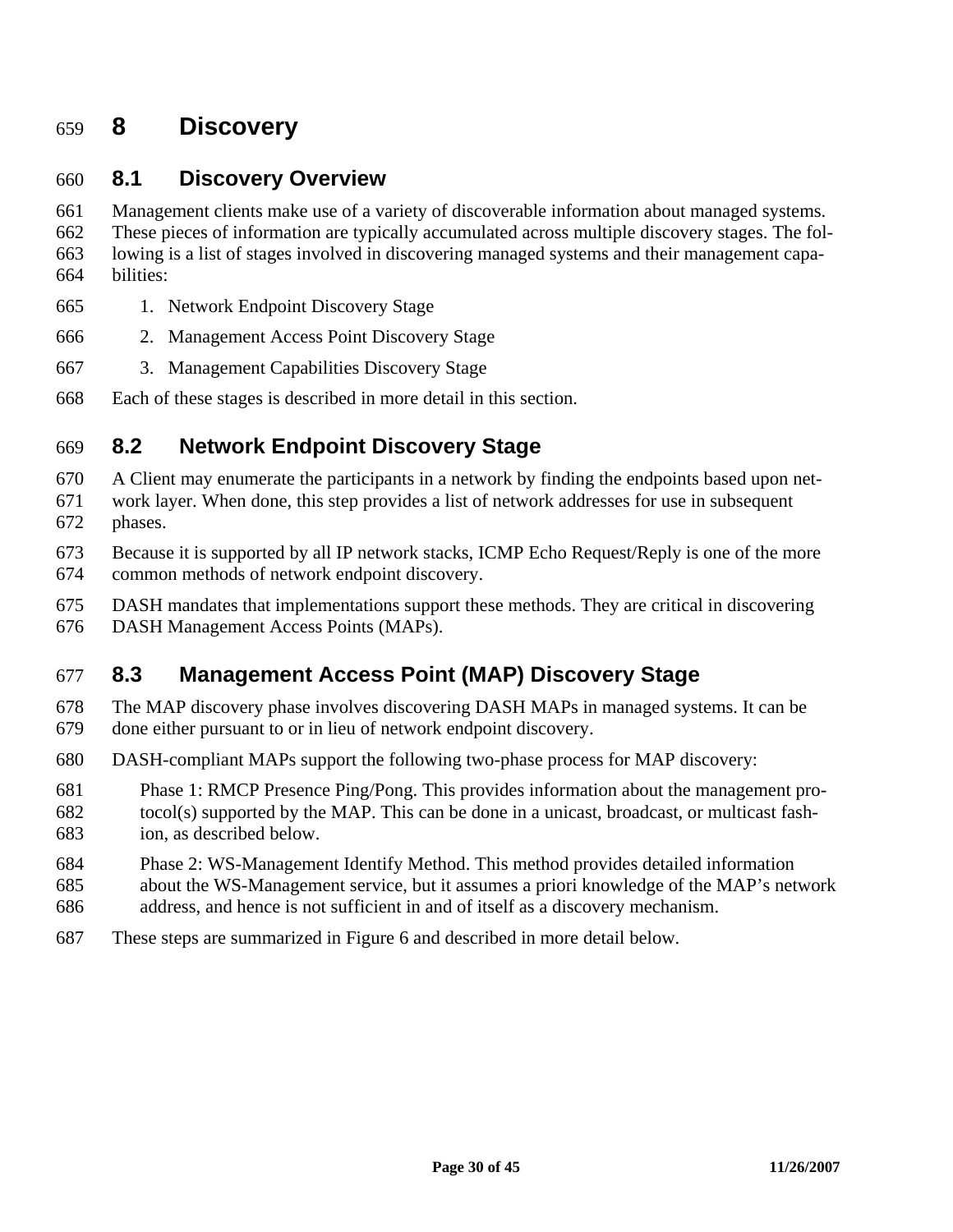



689 **Figure 6 –Two-Phase Management Access Point Discovery** 

### 690 **8.3.1 RMCP Presence Ping/Pong**

691 Presence Ping is an RMCP command defined in ASF [12]. It involves a request-response mes-692 sage exchange initiated by a management client (Ping) and completed by a management service

693 (Pong).

 $\overline{a}$ 

694 DASH implementations support this command on the asf-rmcp well-known UDP port (623).

695 Support of Presence Ping/Pong on the asf-secure-rmcp well-known UDP port (664) is not rec-696 ommended for a DASH implementation discovery.

697 The DASH Implementation Requirements Specification [2] defines the ports used for the

698 Ping/Pong for phase 1 discovery. It also indicates the exact format of the Pong to determine if the

699 endpoint supports an out-of-band<sup>2</sup> WS-Management service. An existing bit in the Supported

700 Entities Field identifies support of ASF [12]. One of the key advantages of this method is that it

701 can be used in a heterogeneous environment to discover multiple types of management services.

702 Because the Presence Ping command is sent to a UDP port, it can be sent to broadcast and multi-

703 cast addresses as well as unicast addresses. The RMCP Presence Ping/Pong supports the follow-704 ing models:

 $2$  The network endpoint may also support an in-band WS-Management service. Because the RMCP port was defined to describe out-of-band management services, it is not used to advertise support for in-band services.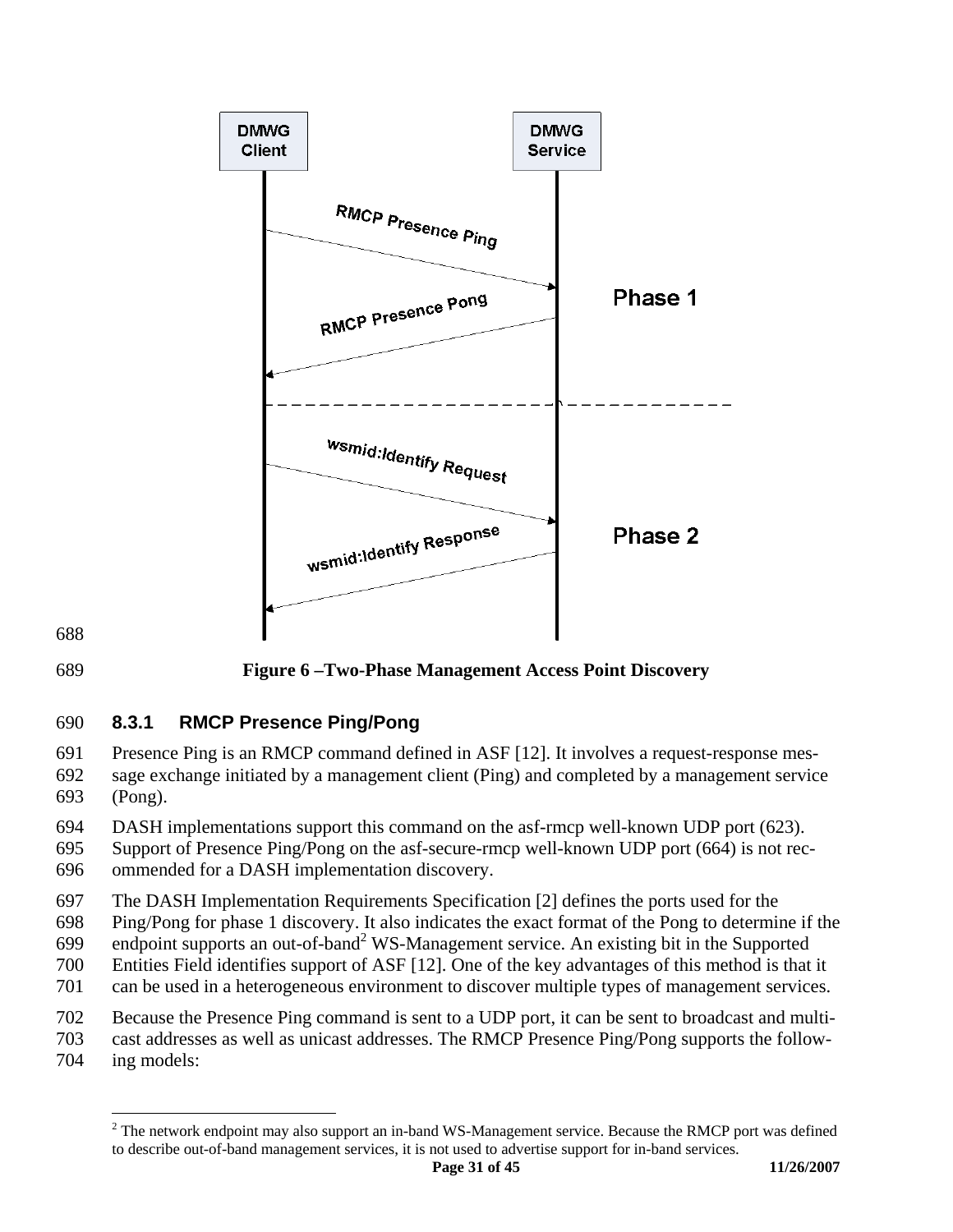- 705 1. Broadcast A single Presence Ping message is sent to either the local or a network-706 directed broadcast address. All network endpoints that support RMCP Presence 707 Ping/Pong respond with a Presence Pong message. Enterprise network policy may limit 708 the applicability of this approach, in which case, one of the other methods should be used. 709 Network-directed broadcast in particular is frequently disabled in enterprise networks.
- 710 2. Unicast sweep A separate Presence Ping message is sent to each IP address in a range 711 of IP addresses. Each network endpoint that supports RMCP Presence Ping/Pong re-712 sponds with a Presence Pong message. This approach should always be coordinated with 713 any enterprise security policies designed to prevent Denial of Service (DoS) and other at-714 tacks that exhibit similar behavior.
- 715 3. Multicast A single Presence Ping message is sent to a multicast group address. All net-716 work endpoints in the group that support RMCP Presence Ping/Pong respond with a 717 Presence Pong message. The group may be defined expressly for discovery purposes, or 718 may be more general-purpose in nature. The routers in the enterprise network need to 719 have multicast delivery enabled, and the group needs to be established and managed.

### 720 **8.3.2 WS-Management Identify Method**

721 The Identify method is defined in WS-Management [1]. If Phase 1 indicates that the network

- 722 endpoint supports an out-of-band WS-Management service, the management client can subse-
- 723 quently send the *Identify* message to the DMTF registered TCP port to learn the protocol version,
- 724 the product vendor, and product version of the service. These are provided in the *IdentifyRe-*
- 725 *sponse* message in the *wsmid:ProtocolVersion*, *wsmid:ProductVendor*, and
- 726 *wsmid:ProductVersion* elements, respectively.
- 727 A DASH MAP supports the Identify method on each registered access port that it supports. See
- 728 the DASH Implementation Requirements Specification [2] regarding DMWG registered access 729 ports.
- 730 DASH defines extension elements as children of the *IdentifyResponse* element in addition to the
- 731 child element defined in WS-Management [1]. For details of these elements, see the DASH Im-
- 732 plementation Requirements Specification [2].

#### 733 **8.3.3 Enumeration of Management Capabilities Stage**

- 734 The DMTF Profiles Registration Profile [13] specifies methods for enumerating the management
- 735 capabilities of a CIM-based management access point in a scalable manner. DASH Implementa-
- 736 tions support the Profile Registration Profile and therefore provide a mechanism for enumerating
- 737 the set of related management capabilities that is independent of the number of CIM instances
- 738 supported by the management access point.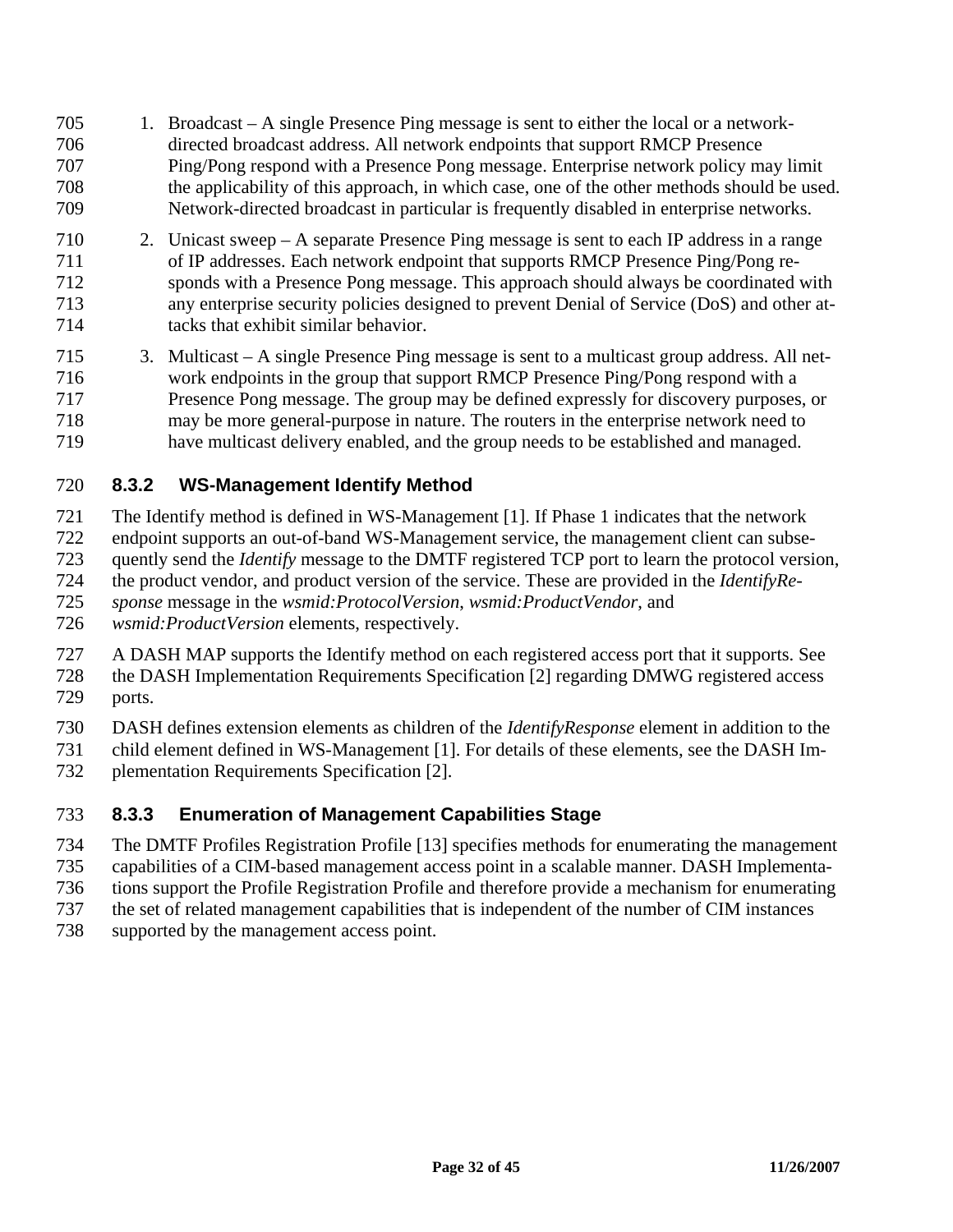# 739 **9 Security**

740 Security is very important for systems management operations. DASH defines several aspects of

741 security including transport level security, roles and authorizations, user account management,

742 and authentication mechanisms. The transport level security provides machine-level authentica-

743 tion and encryption of payloads contained within the transport messages. The user-level authen-

744 tication and authorization mechanisms provide the second level of authentication and authoriza-

745 tions for operations allowed for the specific roles.

## 746 **9.1 Transport Considerations**

747 DASH requires HTTP 1.1 [6] as the transport for the management protocol WS-Management

748 [1]. The security at the transport or network layer provides the message integrity, data origin au-

749 thentication, and encryption of transport messages. The transport or network layer security

750 mechanisms protect the management protocol messages, management operations, and CIM-

751 based resources/data accessed using the management protocol. DASH defines two classes of se-

- 752 curity as described below for security at the transport layer and layers below it.
- 753 DASH defines two security classes for HTTP 1.1 transport.
- 754 1. Class A: The security class A requires HTTP digest authentication for the user authenti-755 cation. For this class, no encryption capabilities are required.
- 756 2. Class B: This class defines three security profiles that are based on either TLS or IPsec 757 with specifically selected modes and cryptographic algorithms. For the class B compli-758 ance, the support for at least one the security profiles below is required. The definitions 759 of the three security profiles defined for class B are as below.
- 760 a. HTTP\_TLS\_1: For this security profile, TLS 1.0 is required for both authentication 761 and encryption. This profile provides two-level authentication and encryption capa-762 bilities. The user-level authentication is provided by the HTTP digest authentication. 763 The machine-level authentication is provided by the TLS server and client certificates 764 (X.509 based) where the implementation of the client certification is optional. The 765 encryption capabilities are provided by TLS 1.0. The required cipher suite for this se-766 curity profile is TLS\_RSA\_WITH\_AES\_128\_CBC\_SHA.
- 767 b. HTTP\_TLS\_2: For this security profile, TLS 1.0 is required for both authentication 768 and encryption. This profile is based on providing two-level authentication and en-769 cryption capabilities. The user-level authentication is provided by the HTTP basic au-770 thentication. The machine-level authentication is provided by the TLS server and cli-771 ent certificates (X.509 based) where the implementation of the client certification is 772 optional. The encryption capabilities are provided by TLS 1.0. The required cipher 773 suite for this security profile is TLS\_RSA\_WITH\_AES\_128\_CBC\_SHA. The only 774 difference between HTTP\_TLS\_1 and HTTP\_TLS\_2 is the mechanism used for user 775 authentication (HTTP digest authentication for HTTP\_TLS\_1 security profile and 776 HTTP basic authentication for HTTP\_TLS\_2 security profile). For HTTP\_TLS\_2 se-777 curity profile, HTTP basic authentication used in conjunction with TLS avoids the 778 transmission of credentials in clear text.
- 779 c. HTTP\_IPSEC: This security profile is based on combining HTTP 1.1 over IPsec with 780 the HTTP digest authentication. The user-level authentication is provided by the 781 HTTP digest authentication. While, the machine-level authentication and encryption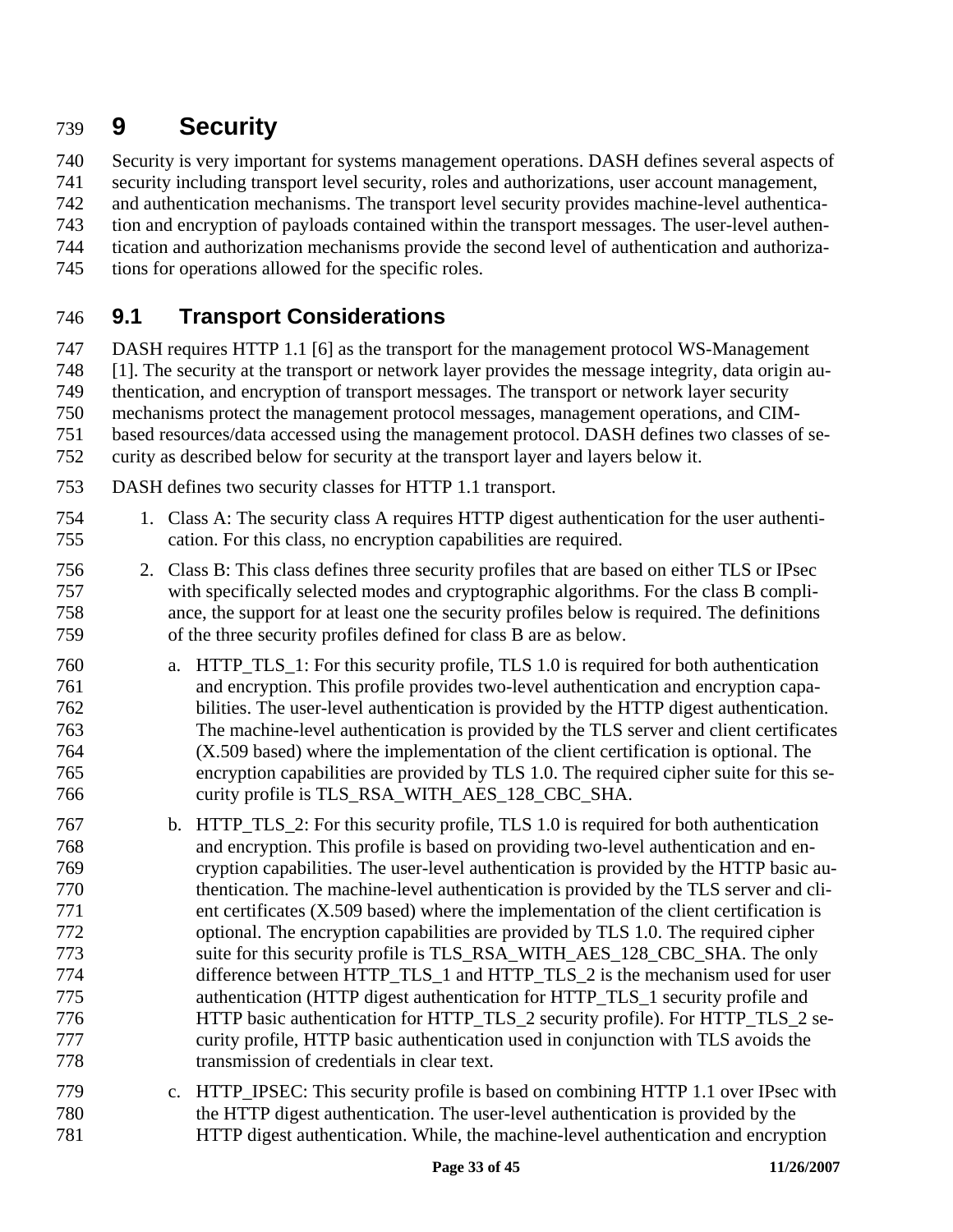782 is provided at the IPsec layer below the transport layer. For this security profile, IPsec 783 ESP transport mode is required. This security profile requires the implementation of 784 one of the cipher suites mentioned below:

- 785 i. AES-GCM (key size: 128 bits, ICV or Digest length: 16 bytes)
- 786 ii. AES-CBC (Key size: 128 bits) with HMAC-SHA1-96

787 A DASH implementation is required to support at least one of the above security classes. It is 788 recommended that a DASH implementation be Class B compliant for privacy/confidentiality and 789 additional security.

### 790 **9.2 Roles and Authorization**

791 The access control for the managed resources and management operations is an important aspect 792 of the secure management for DASH. The authorization and access control is based on the roles 793 assigned and privileges associated with the user accounts.

- 794 DASH defines the following operational roles.
- 795 1. Read-Only User. This is a role that allows a user to only perform query and read opera-796 tions on the managed elements. The read-only user is not allowed to modify 797 data/properties, settings, and setting data. For the managed elements and objects, the 798 read-only user can neither change the state of the managed elements/objects nor cre-799 ate/delete object instances or properties. The read-only user can not perform user account 800 management.
- 801 2. Operator. This is a role that allows a user to perform read, write, and execute operations 802 on the managed elements. An operator is allowed to change data/properties, settings, and 803 setting data as well as change the state of the managed elements. The operator is not al-804 lowed to create/delete object instances or properties through direct manipulation of object 805 instances or properties. Another restriction that applies to an operator role is the inability 806 to perform user account management.
- 807 3. Administrator. This role is a superset of operator role with the additional capability to 808 create/delete object instances or properties and perform user account management. Simi-809 lar to a user with the operator role, a user with the administrator role is allowed to per-810 form read, write, and execute operations; change data/properties, settings, and setting 811 data; and change state of the managed elements. The administrator can perform user ac-812 count management (create/delete/modify user accounts) if supported by the implementa-813 tion.
- 814 A DASH compliant service is required to support the administrator role. In addition, an imple-815 mentation may support the operator and/or read-only user roles. DASH does not define any func-816 tionality-based roles but an implementation is free to support them. Also, DASH does not require 817 a separate role for auditing the DASH operations.
- 818 **9.3 User Account Management**
- 819 The user account management is another important security aspect of the DASH architecture.
- 820 The authentication and authorization mechanisms are tied with the user account management.
- 821 DASH supports one or two-levels of authentications. The authorization model supported by
- 822 DASH is role based.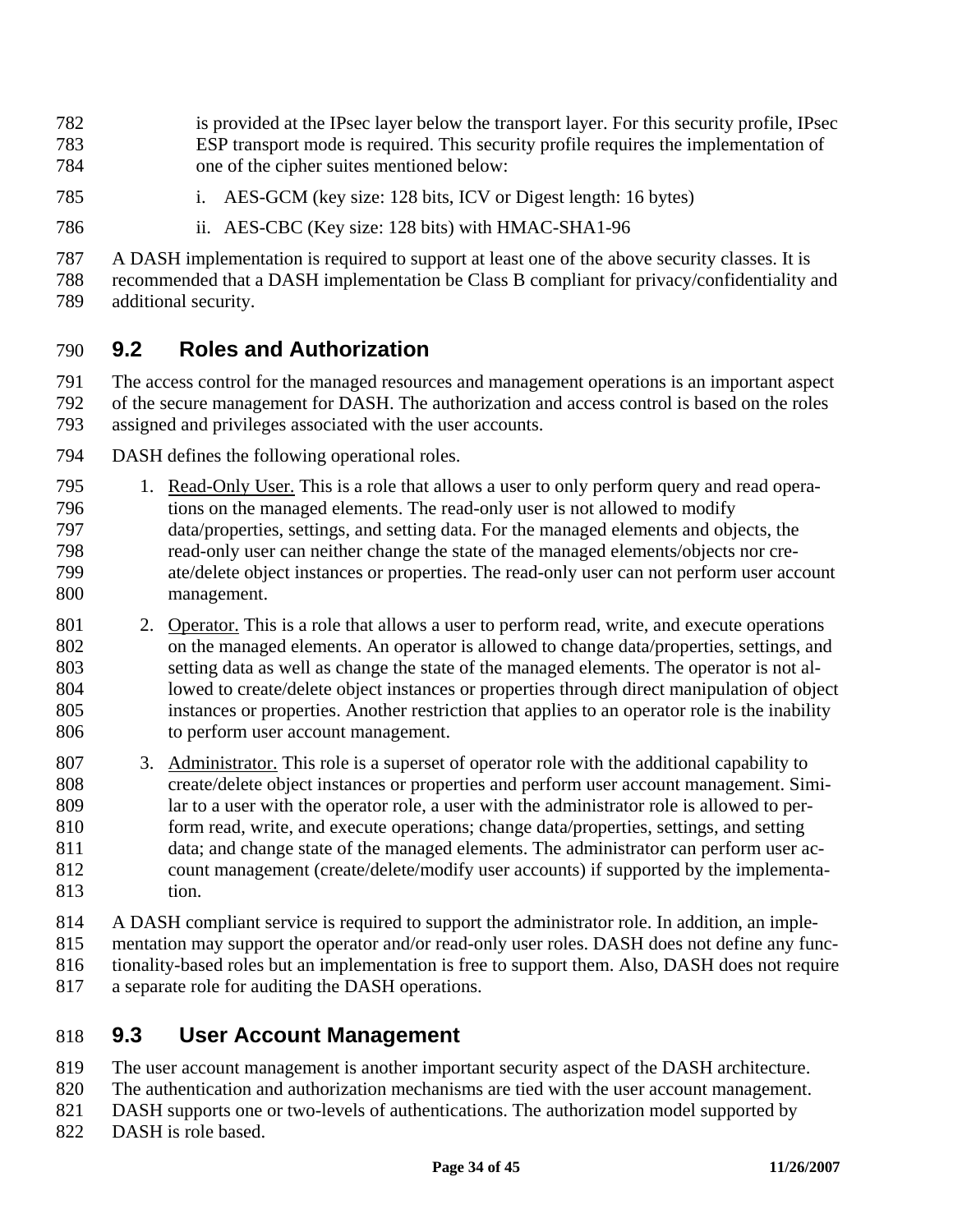- 823 Each user has the ability to modify his or her credentials. But only the administrator is allowed to
- 824 perform account management for all users. The following are the operations supported for user 825 account management.
- 826 1. Create an account
- 827 2. Delete an account
- 828 3. Enable an account
- 829 4. Disable an account
- 830 5. Modify the privileges of an account
- 831 6. Modify password of an account
- 832 7. Change the role of an account
- 833 8. Create a group of accounts
- 834 9. Delete a group of accounts
- 835 10. Add an account to a group
- 836 11. Remove an account from a group
- 837 12. Change the role of a group
- 838 13. Modify the privileges of a group

839 The modifications of privileges covers the changing of bindings between accounts/groups and

840 roles. The privileges defined for DASH are static privileges. In other words, the bindings of

841 privileges to roles can not be changed dynamically. For the administrator role, the following

842 minimum set of operations is required to be supported for the user account management.

- 843 1. Create an account
- 844 2. Delete an account
- 845 3. Change the associations of roles and accounts

## 846 **9.4 Authentication Mechanisms**

- 847 The three different types of authentication mechanisms considered are:
- 848 1. Machine-level authentication. This is used to authenticate the machine that is accessing 849 the service. The machine-level authentication uses machine-level credentials (keys, cer-850 tificates..) for the authentication. The machine-level authentication does not authenticate 851 a particular user or a user session.
- 852 2. User-level authentication. This is used to authenticate a particular user. It is typically 853 based on the usernames/passwords and it may involve a third-party which provides an 854 identity for the user. User-level authentication is performed on a per operation basis. 855 However, this authentication is typically visible to the user only on the first operation; the 856 user's credentials are cached for use in subsequent operations.
- 857 3. Third-party authentication. This is typically an out-of-band authentication mechanism 858 where the third-party is used to verify the user credentials. The credentials used for the 859 authentication are issued by the third-party (like a certificate authority). The user pro-860 vides these credentials during the authentication process. The third-party is involved in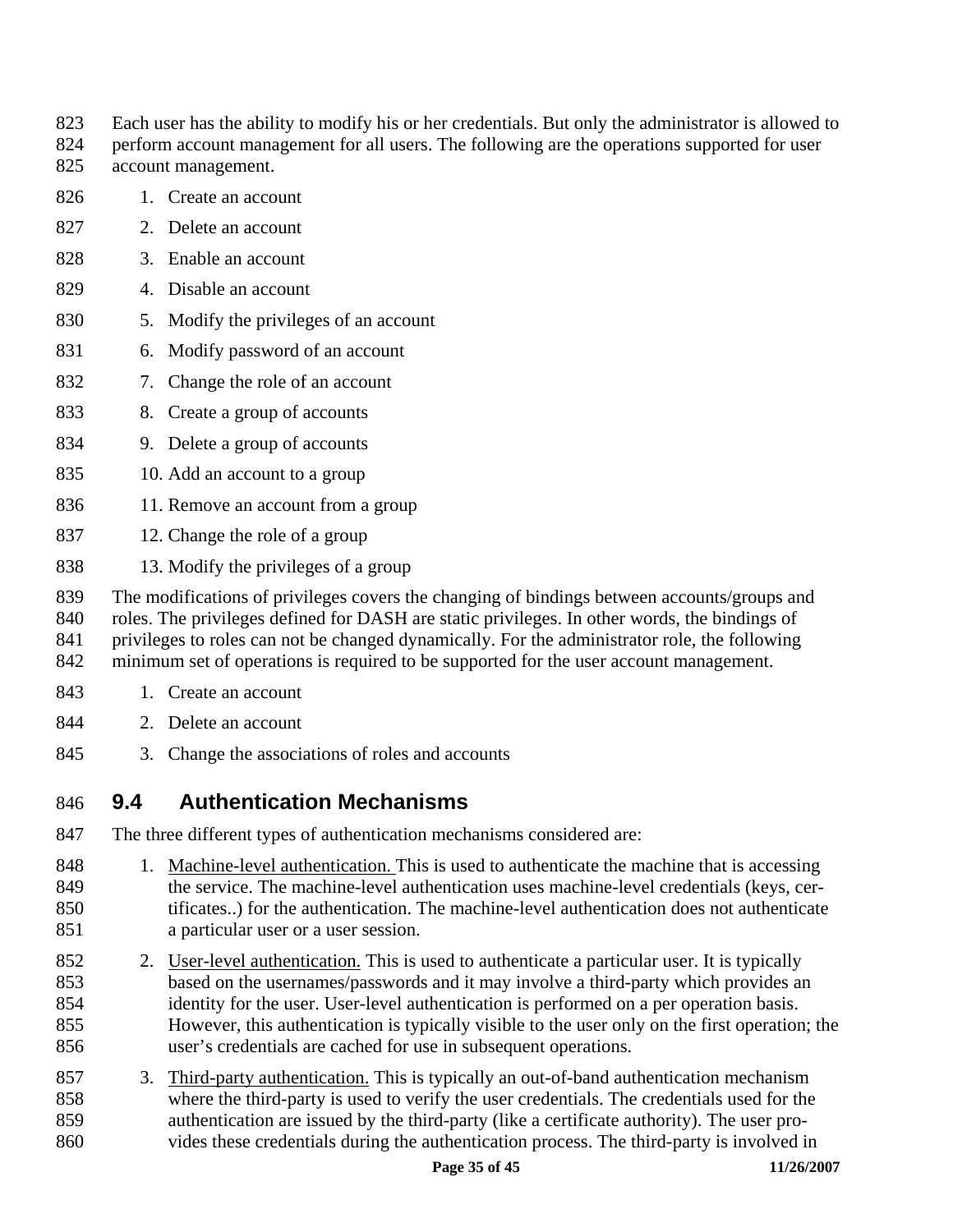- 861 authenticating a user (third-party verifies user credentials). Typically, the third-party au-862 thentication is performed using a separate channel and it does not involve the managed 863 system. Typically, the authentication is asserted in the credential and the MAP authenti-864 cates the credential.
- 865 DASH requires user-level authentication support at minimum. The machine-level authentication 866 is optional. Note: If class B security compliance is needed, then the machine-level authentication
- 867 is required for the defined security profiles. The third-party authentication is optional. So, any
- 868 configuration for third-party authentication happens outside of the CIM profiles defined in
- 869 DMWG. But, the identity can be incorporated in the model. A DASH implementation can
- 870 choose to support multiple levels of authentication.

### 871 **9.5 Authorization**

- 872 DASH uses a role-based authorization model. The scope of the authorization is within an authen-
- 873 ticated session. For a TLS session, the HTTP digest authentication may happen multiple times
- 874 within a session. Each operation performed by the user is authorized prior to the execution of the
- 875 operation. An unauthorized operation (the operation which fails the authorization) does not
- 876 change any state or data of the managed resources.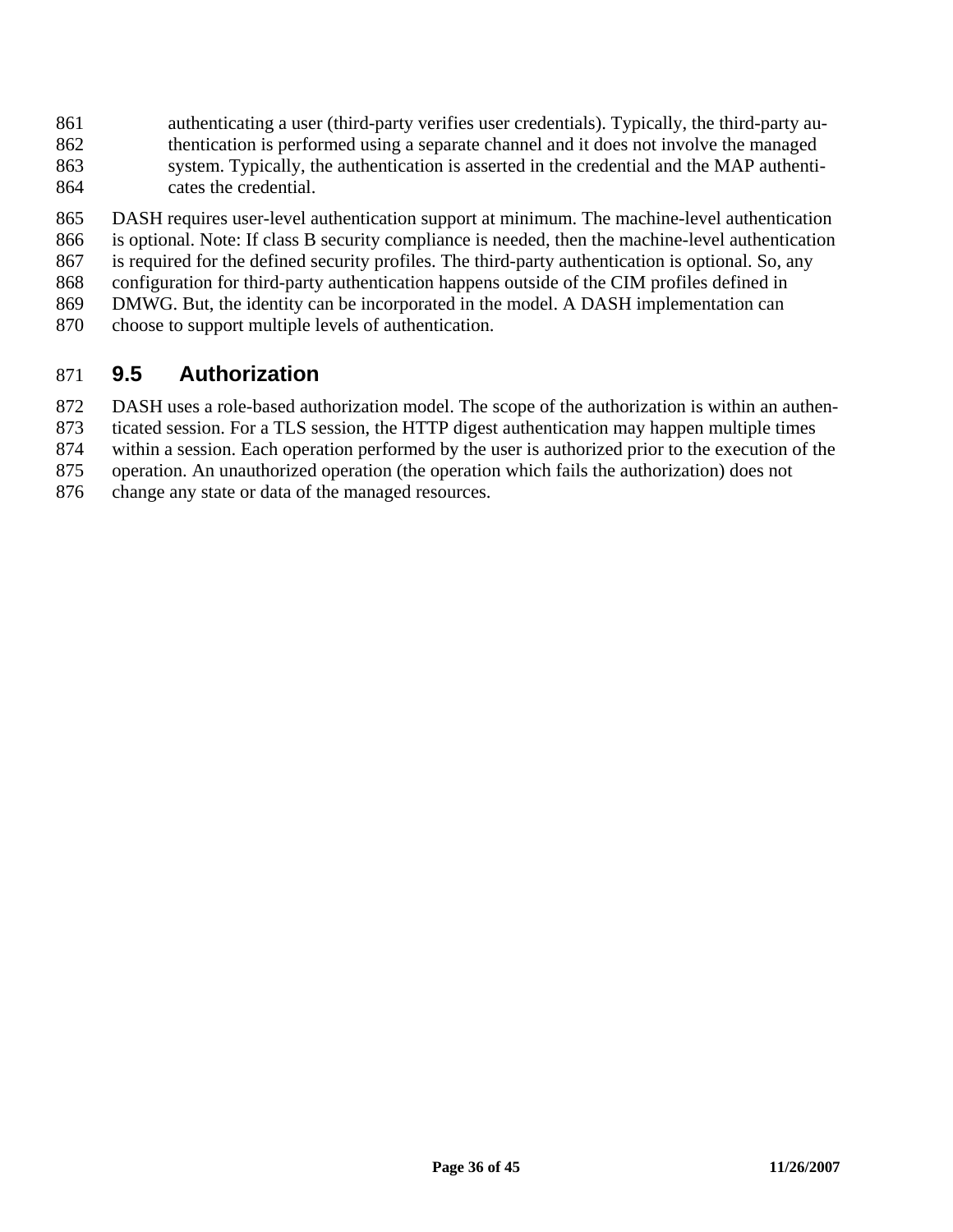## 877 **10 Use Cases**

878 These Use Cases describe representative common tasks that can be performed using DASH 1.1.

### 879 **10.1 User Accesses the DASH Service as an Administrator**

880 The user presents credentials to the DASH service using one of the DASH-mandated WS-

881 Management mechanisms. Whether the credentials allow him to use the service as an administra-

882 tor depends on steps taken earlier to establish an association between the instance of

- 883 CIM\_Identity that corresponds to the credentials and the instance of CIM\_Role that corresponds
- 884 to the Administrator role. Use cases for establishing identities, roles and privileges are described
- 885 in DSP1039 (Role Based Authorization Profile). DASH-specific values for the authorization 886 classes are described in <DASH Wrapper Spec>. A general discussion of authentication and au-
- 887 thorization in DASH is found in section 9 above. Note that DASH 1.1-compliant services are not
- 888 required to implement the Role Based Authorization Profile.

## 889 **10.2 Client discovers the capabilities of the DASH Service**

- 890 There are three sets of discoverable capabilities in DASH 1.1.
- 891 The first is simply whether there is a DASH service at a particular network endpoint. This can be
- 892 done using the RMCP Presence Ping mechanism described in section 8.3.1 above.
- 893 The second is the set of capabilities advertised in the response to a WS-Identity query.
- 894 The WS-Identity query is described in the WS-Management specification; DASH-specific capa-
- 895 bilities are described in detail in <DASH Wrapper Spec>.
- 896 A general discussion of DASH discovery is found in section 8 above.
- 897 A third set of capabilities discoverable in DASH 1.1 is the list of supported profiles. The Profile
- 898 Registration Profile (DSP1033) describes how to find the Profiles that are supported in an im-
- 899 plementation. The "Scoping Class" described in the Profile Registration Profile is
- 900 CIM ComputerSystem for the DMTF Service. The "Central Class" is also
- 901 CIM\_ComputerSystem, so either the Scoping Class Methodology or the Central Class Method-
- 902 ology may be used to find the list of supported profiles.

## 903 **10.3 PC Needs to be woken up remotely on a wired network**

904 PCs that have Wake On LAN configured will awake on receipt of the Magic Packet. DASH pro-

905 vides a similar capability through the Out Of Band DASH Service. An administrator, using a

- 906 SOAP client program which perhaps has been extended for DASH, formulates a query to locate
- 907 the computer systems at a Management Access Point accessible through a WS-Management Ser-
- 908 vice transport address. If the target computer is located, the Administrator fetches the associated
- 909 CIM PowerManagementCapabilities instance, and examines the PowerChangeCapabilities and
- 910 property.
- 911 If the computer supports setting its enabled state to 2 (enabled), the Administrator executes the 912 extrinsic method RequestStateChange() on the computer instance.

| <b>Step</b> | Actor  | <b>Action</b>                                    | <b>Notes</b>                       |
|-------------|--------|--------------------------------------------------|------------------------------------|
|             | Client | Locate the target instance of CIM ComputerSystem | See Base Desktop<br>Mobile Profile |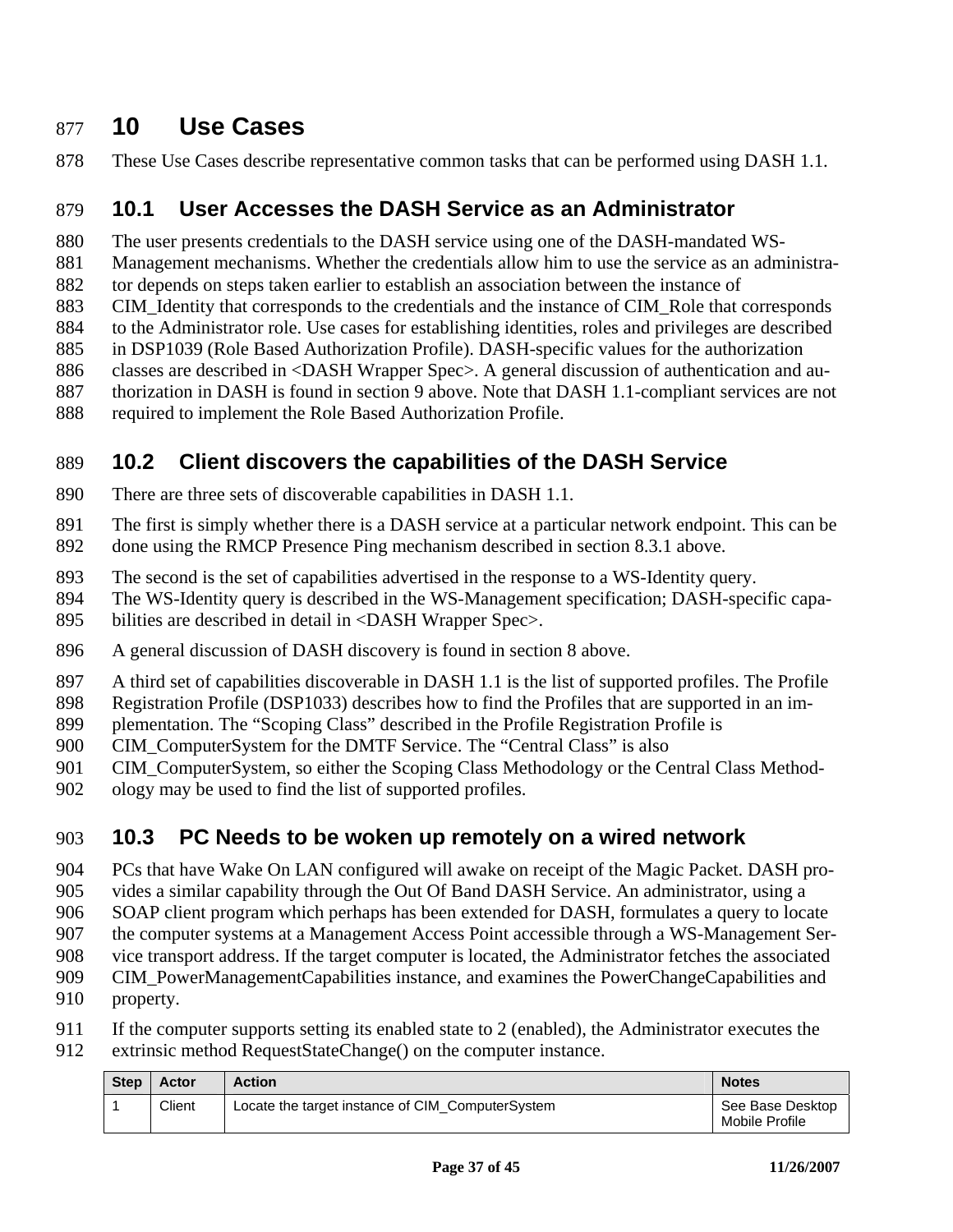| <b>Step</b>    | Actor                  | <b>Action</b>                                                                                                                                                                                         | <b>Notes</b>                               |
|----------------|------------------------|-------------------------------------------------------------------------------------------------------------------------------------------------------------------------------------------------------|--------------------------------------------|
| $\overline{2}$ | Client                 | Navigate from the target instance of CIM_ComputerSystem to the instance<br>of CIM_PowerManagementService using the CIM_AssociatedPowerMan-<br>agementService association.                             | See Power State<br>Management Pro-<br>file |
| 3              | Client                 | Using the instance of CIM_PowerManagementService, navigate to the in-<br>stance of CIM_PowerManagementCapabilities through the CIM_Element-<br>Capabilities association.                              | Ditto                                      |
| 4              | Client                 | If the PowerChangeCapabilities property array contains the value 3 (Power<br>State Settable) and PowerStatesSupported contains the value 0 (On), then<br>waking the computer is supported by the MAP. | Ditto                                      |
| 5              | Client                 | Invoke the RequestPowerStateChange() method of the instance of<br>CIM_PowerManagementService with the PowerState argument set to 2<br>(Power On).                                                     | Ditto                                      |
| 4              | <b>DASH</b><br>Service | Using internal interfaces, effect the requested state change and return the<br>appropriate response to the Client.                                                                                    |                                            |
| 5              | Client                 | Examine the returned values to determine if the PC was woken.                                                                                                                                         |                                            |

## 913 **10.4 PC needs to be woken up remotely on a wireless network**

914 Wake On LAN is not commonly implemented on wireless NICs because of the power require-

915 ments of keeping the radio on, but some systems can be configured to periodically wake up and

916 listen for traffic on the wireless connections. While the wireless NIC is powered, the DASH Ser-

917 vice can act as described in use case 10.3.

### 918 **10.5 PC will not boot**

919 An administrator can be notified of a PC boot failure if he subscribes to these alert indications:

| <b>MessageID</b> | Event                           |
|------------------|---------------------------------|
| 20               | Preboot User password violation |
| 23               | Network Boot password violation |
| 175              | No Bootable Media               |
| 176              | Non-bootable Media              |
| 177              | <b>PXE Server Not Found</b>     |
| 178              | User-timeout on boot            |

920 In DASH 1.1 can expose the following capabilities to help an administrator diagnose the prob-921 lem and fix it remotely:

- 922 Examine the Boot Control settings to see if the boot parameters, including boot source, 923 are correct.
- 924 Examine the Software Inventory to make sure there is an appropriate BIOS installed. If 925 the installation tracks it, this can also be used to check that there is an OS locally in-926 stalled.
- 927 Examine the Physical Asset inventory.
- 928 Check to see that the CPUs and memory are recognized as present and are compatible.
- 929 Make sure that the system environmentals and power will allow a boot.
- 930 Examine a record of indications sent from the PC if it ever was operational.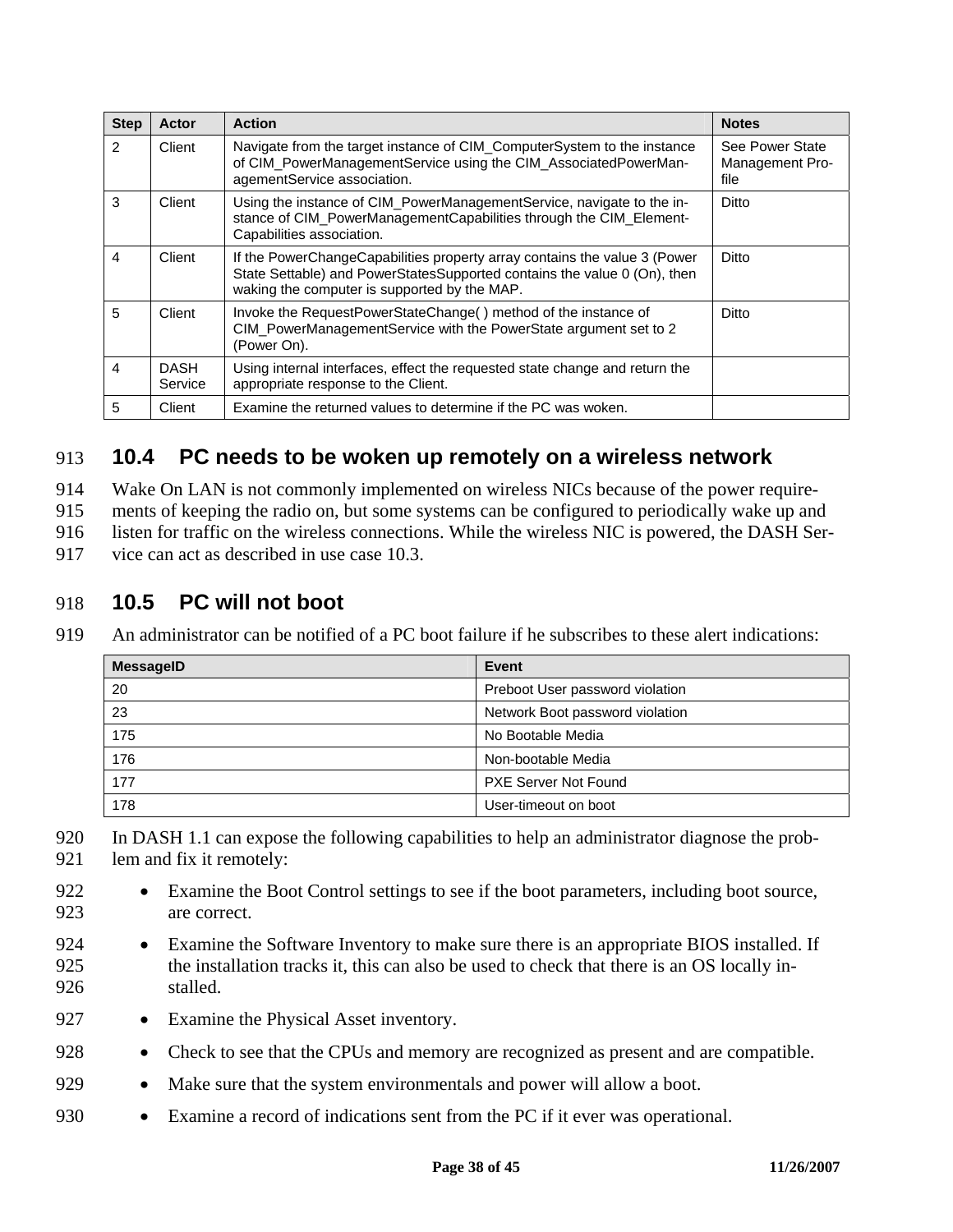- 931 Set the boot source to a different image using the Boot Control settings. Note: In DASH 932 1.1, the boot configuration can be changed using three different profiles: boot control, 933 text console redirection, and BIOS management. The boot control profile is the preferred 934 profile for the boot configuration changes.
- 935 Reset the system.

### 936 **10.6 PC will boot, but OS hangs**

- 937 An administrator can be notified when an OS fails to load by subscribing to indication message 938 178 (User Timeout on Boot).
- 939 The administrator has all the same tools and capabilities available to diagnose OS hangs as he
- 940 does to investigate boot failures (see section 10.5). In addition, OS-managed log records may 941 also be accessible.

### 942 **10.7 Query PC assets while OS hung or absent**

- 943 An administrator can query the DASH service for information about Software assets.
- 944 Depending on the implementation, some information that is available when the OS is running
- 945 may not be available while an OS is absent. A number of use cases are described in detail in the
- 946 Software Inventory Profile, but the following steps will return all available software information.

| <b>Step</b>    | Actor  | <b>Action</b>                                                                                                                                                                                                                                                                                                                                                           | <b>Notes</b>                               |
|----------------|--------|-------------------------------------------------------------------------------------------------------------------------------------------------------------------------------------------------------------------------------------------------------------------------------------------------------------------------------------------------------------------------|--------------------------------------------|
|                | Client | Locate the target instance of CIM_ComputerSystem                                                                                                                                                                                                                                                                                                                        | See Base<br>Desktop<br>Mobile Pro-<br>file |
| 2              | Client | Locate the packaging of the Computer by following the ComputerSystemPackage<br>association.                                                                                                                                                                                                                                                                             | See Soft-<br>ware Inven-<br>tory Profile   |
| 3              | Client | Find each instance of CIM_SoftwareIdentity associated through the<br>CIM Installed Softwareldentity association. Each instance represents a piece of soft-<br>ware or firmware installed on the computer. To find all software whether or not it is<br>installed, get the instance associated with the computer through the<br>CIM_ElementSoftwareIdentity association. | Ditto                                      |
| $\overline{4}$ | Client | To find information about the software, get properties like<br>CIM SoftwareIdentity.Name<br>CIM_SoftwareIdentity.MajorVersion<br>CIM_SoftwareIdentity.MinorVersion<br>Etc.                                                                                                                                                                                              | Ditto                                      |
| 5              | Client | Examine the returned values to determine if the FRU data was successfully retrieved.                                                                                                                                                                                                                                                                                    |                                            |

947 The administrator can also get hardware information from the DASH Service. The following

948 steps allow him to get FRU information about the system chassis:

| <b>Step</b> | Actor  | <b>Action</b>                                                                                                                                    | <b>Notes</b>                            |
|-------------|--------|--------------------------------------------------------------------------------------------------------------------------------------------------|-----------------------------------------|
|             | Client | Locate the target instance of CIM_ComputerSystem                                                                                                 | See Base<br>Desktop Mo-<br>bile Profile |
|             | Client | Locate the packaging of the Computer by following the ComputerSystemPackage<br>association. The Platform GUID is a property of this association. | See Physical<br><b>Asset Profile</b>    |
| 3           | Client | To find if FRU information is available for the packaging, follow the ElementCapabili-                                                           | Ditto                                   |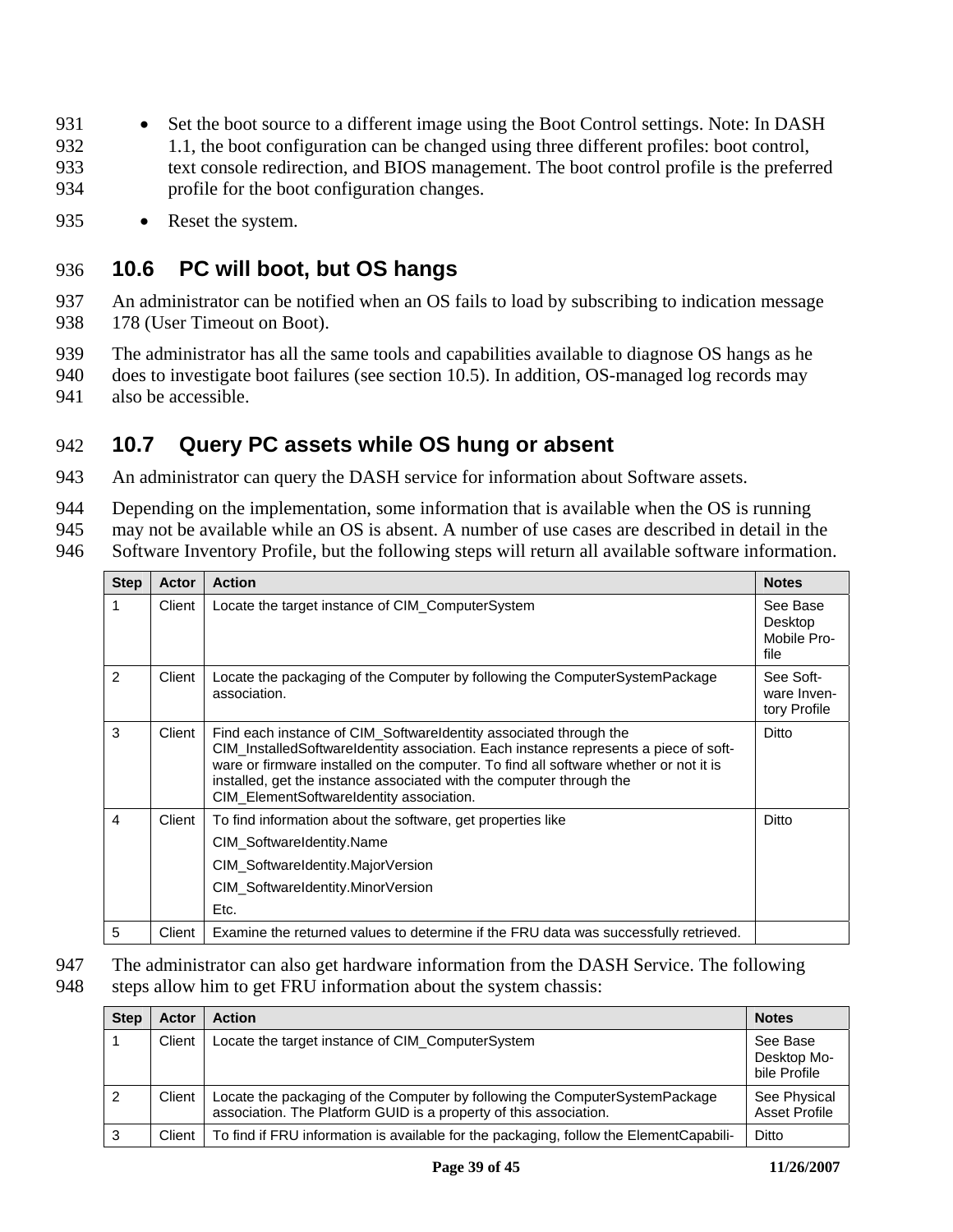|   |        | ties of the package to its CIM_PhysicalAssetCapabilities instance. If<br>CIM_PhysicalAssetCapabilities.FRUInfo is "TRUE", then there is some FRU infor-<br>mation. |       |
|---|--------|--------------------------------------------------------------------------------------------------------------------------------------------------------------------|-------|
| 4 | Client | To find FRU information, get properties like                                                                                                                       | Ditto |
|   |        | CIM_PhysicalPackage.PartNumber                                                                                                                                     |       |
|   |        | CIM_PhysicalPackage.SeralNumber                                                                                                                                    |       |
|   |        | CIM_PhysicalPackage.Model                                                                                                                                          |       |
|   |        | etc.                                                                                                                                                               |       |
| 5 | Client | Examine the returned values to determine if the FRU data was successfully re-<br>trieved.                                                                          |       |

949 These steps allow the administrator to get FRU information about other devices:

| <b>Step</b> | Actor  | <b>Action</b>                                                                                                                                                                         | <b>Notes</b>                            |
|-------------|--------|---------------------------------------------------------------------------------------------------------------------------------------------------------------------------------------|-----------------------------------------|
| 1           | Client | Locate the target instance of CIM_ComputerSystem                                                                                                                                      | See Base<br>Desktop Mo-<br>bile Profile |
| 2           | Client | Follow the SystemDevice associations of the computer until the desired device is<br>found                                                                                             | See Physical<br><b>Asset Profile</b>    |
| 3           | Client | Follow the Realizes association of the device to locate the instance of<br>CIM PhysicalPackage that describes its physical aspects.                                                   | Ditto                                   |
| 4           | Client | Follow the ElementCapabilities association of the PhysicalPackage to an instance<br>if CIM_Capablities. If CIM_Capabilities. FRUInto is "TRUE", then there is some<br>FRU information | Ditto                                   |
| 5           | Client | To find FRU information, get properties like                                                                                                                                          | Ditto                                   |
|             |        | CIM_PhysicalPackage.PartNumber                                                                                                                                                        |                                         |
|             |        | CIM_PhysicalPackage.SeralNumber                                                                                                                                                       |                                         |
|             |        | CIM PhysicalPackage.Model                                                                                                                                                             |                                         |
|             |        | etc.                                                                                                                                                                                  |                                         |
| 6           | Client | Examine the returned values to determine if the FRU data was successfully re-<br>trieved.                                                                                             |                                         |

### 950 **10.8 Detect overheat or a broken fan**

951 An administrator who wants to be notified of events such as fan failures and high temperatures 952 on DASH-enabled computers will use WS-Eventing support in DASH to subscribe to alert indi-953 cations issued by the DASH infrastructure. After locating the target computer, the administrator 954 creates a WS-Management Subscribe message. As illustrated in [1], the Subscribe message com-955 bines the WS-Management Subscribe Action; an End Point URI representing the computer or 956 perhaps the CIM\_NumericSensor class; and a filter that identifies the events of interest. If the 957 administrator's SOAP client is capable of receiving WS-Eventing messages, the target DASH 958 implementation will send indication alerts to it as triggering events occur.

| <b>Step</b> | <b>Actor</b>           | <b>Action</b>                                                                                                                                                               | <b>Notes</b>                            |
|-------------|------------------------|-----------------------------------------------------------------------------------------------------------------------------------------------------------------------------|-----------------------------------------|
|             | Client                 | Locate the target instance of CIM_ComputerSystem                                                                                                                            | See Base<br>Desktop Mo-<br>bile Profile |
|             | Client                 | Subscribe to threshold events using the Endpoint URI and filter as described in<br><dash spec="" wrapper="">.</dash>                                                        | See Sensor<br>Profile                   |
| 3           | <b>DASH</b><br>Service | Watch for events that trigger the indications specified by the EPR and filter.<br>Send matching alert indications to the SOAP end point specified in the sub-<br>scription. |                                         |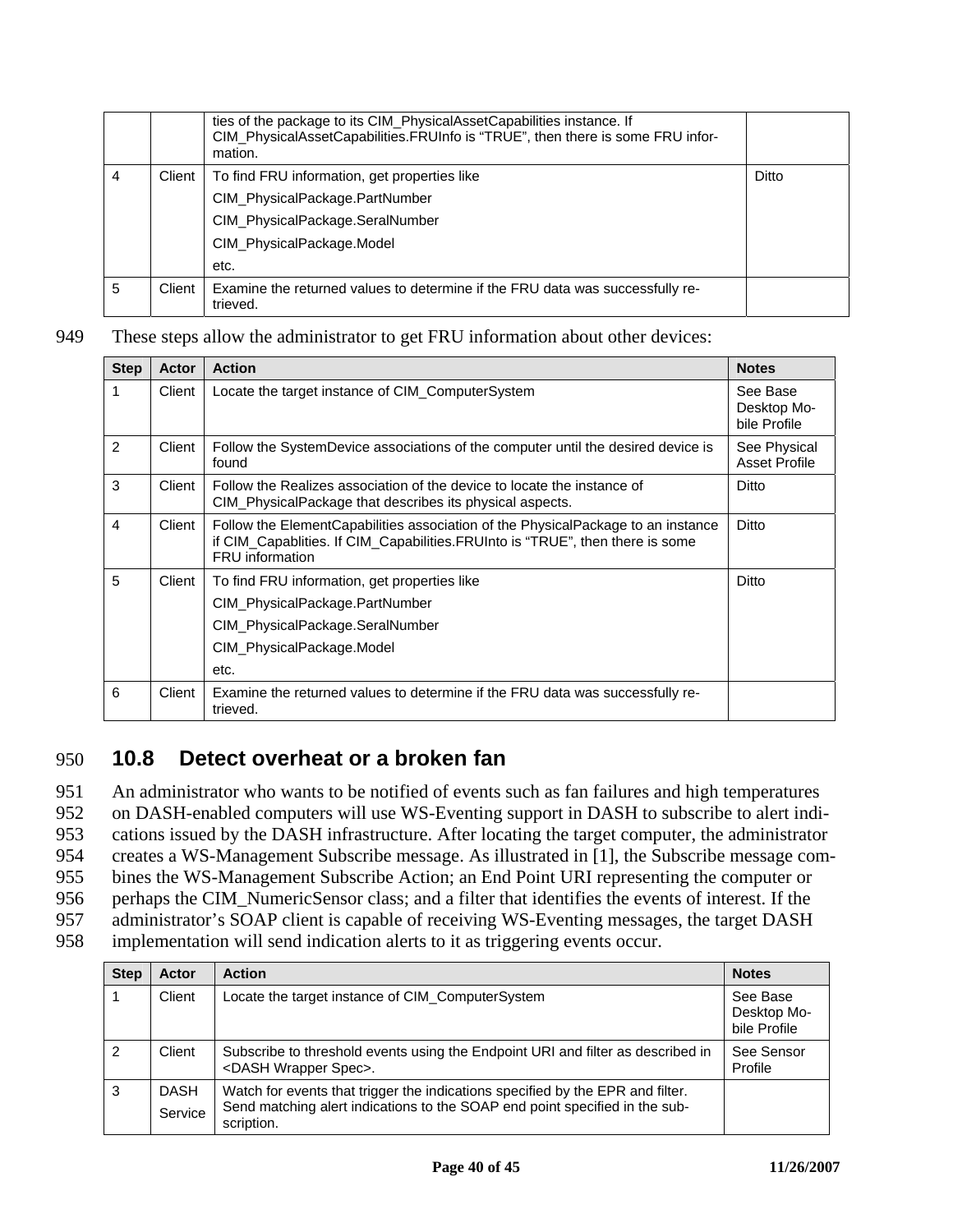| Client | Take action as appropriate. This may be to gather more information or to shut | Ditto |
|--------|-------------------------------------------------------------------------------|-------|
|        | down the computer where the event occurred.                                   |       |

### 959 **10.9 Query health sensors for overheat or a broken fan**

960 To find all the fan and temperature sensors in the computer and determine which indicate a prob-

961 lem, an administrator uses a DASH-enabled SOAP client to find the target computer instance,

962 then find and examine the fan sensors. If only a single sensor or a small number of known sen-

963 sors are suspect, the administrator might request each of them by name.

| <b>Step</b> | <b>Actor</b> | <b>Action</b>                                                                                                                                                                                                   | <b>Notes</b>                            |
|-------------|--------------|-----------------------------------------------------------------------------------------------------------------------------------------------------------------------------------------------------------------|-----------------------------------------|
|             | Client       | Locate the target instance of CIM_ComputerSystem                                                                                                                                                                | See Base<br>Desktop Mo-<br>bile Profile |
| 2           | Client       | Locate each fan speed sensor by finding all the instances of class<br>CIM_NumericSensor associated with the Computer through the SystemDevice as-<br>sociation where CIM_NumericSensor.SensorType="Tachometer". | See the Sen-<br>sor Profile             |
| 3           | Client       | To find the state of the sensor (and by implication the state of the fan), examine<br>CIM_NumericSensor.CurrentState. If the state is not "OK", take appropriate action.                                        | Ditto                                   |
| 4           | Client       | Examine the returned values to determine if the query operations worked.                                                                                                                                        |                                         |

## 964 **10.10 Detect chassis intrusion**

965 The steps in this use case are the same as in section 10.8, except that the Administrator will

966 watch for these alert indication messages:

| <b>MessageID</b> | Event               |
|------------------|---------------------|
|                  | Chassis Open        |
| ×.               | Drive Bay Open      |
| 6                | I/O Card Area Open  |
|                  | Processor Area Open |
| 14               | Fan Area Open       |

## 967 **10.11 Add, Remove or Edit a DASH Service User remotely.**

968 DASH 1.1-compliant services are required to implement user account management.

969 An Administrator adds an account in this way:

| <b>Step</b> | Actor  | <b>Action</b>                                                                                                                                                                             | <b>Notes</b>                                       |
|-------------|--------|-------------------------------------------------------------------------------------------------------------------------------------------------------------------------------------------|----------------------------------------------------|
|             | Client | Locate the target instance of CIM_ComputerSystem                                                                                                                                          | See Base Desktop<br>Mobile Profile                 |
| 2           | Client | Find an instance of CIM_AccountManagementService associated with the<br>computer instance through CIM_HostedService. If there is no such instance,<br>user management is not implemented. | See the Simple Iden-<br>tity Management<br>Profile |
| 3           | Client | Find an instance of CIM_AccountManagementCapabilities associated with<br>the service through CIM_ElementCapabilties                                                                       | Ditto                                              |
| 4           | Client | Examine the value of the Operations Supported property. If it contains the<br>value 2(Create), then adding a user is supported.                                                           | Ditto                                              |
| 5           | Client | Create a template instance of CIM Account                                                                                                                                                 | Ditto                                              |
| 6           | Client | Execute the CreateAccount() method of the service                                                                                                                                         | Ditto                                              |

970 To remove an account, follow the first three steps above, then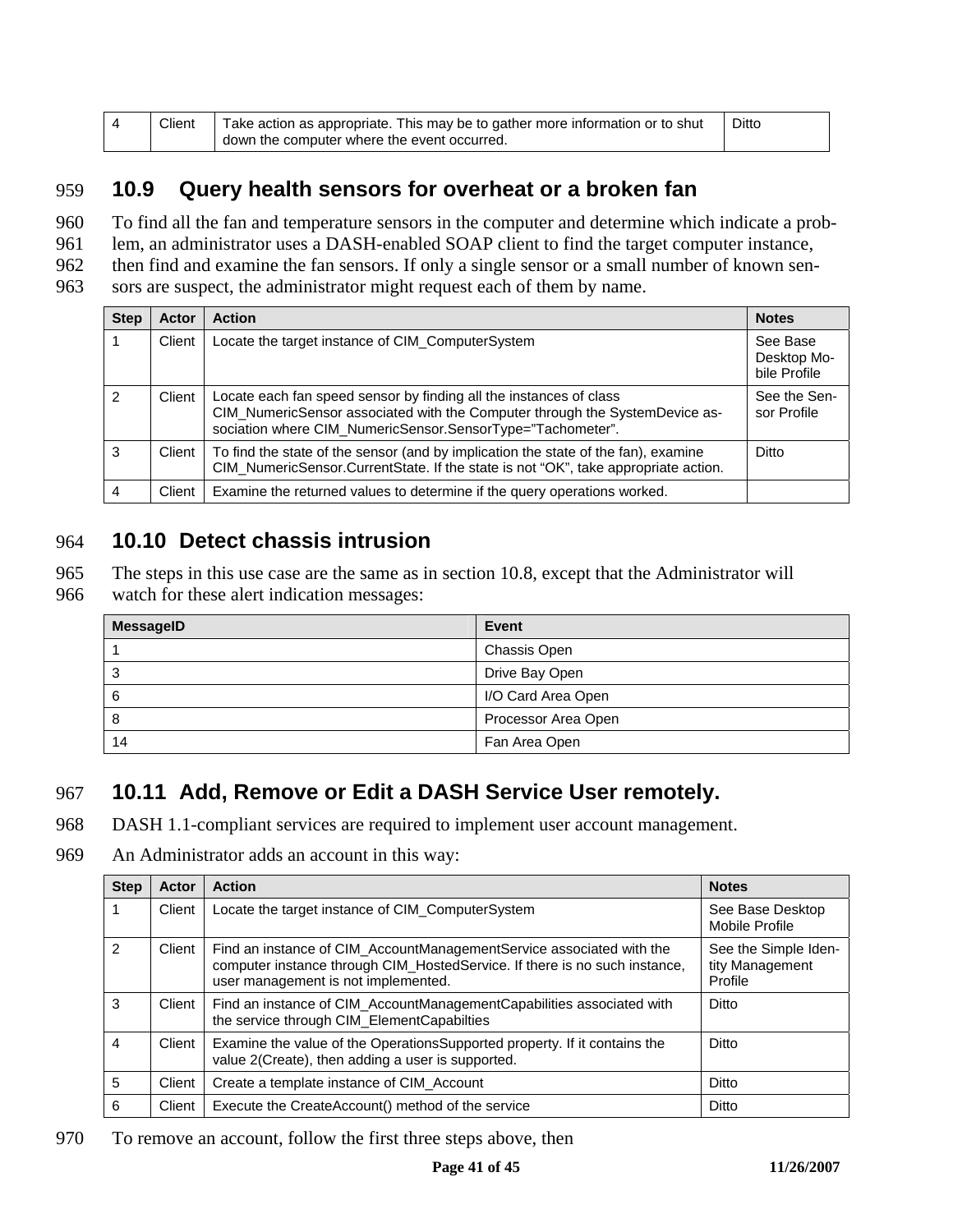| <b>Step</b> | Actor  | <b>Action</b>                                                                                                                     | <b>Notes</b>                                         |
|-------------|--------|-----------------------------------------------------------------------------------------------------------------------------------|------------------------------------------------------|
|             | Client | Examine the value of the OperationsSupported property. If it contains<br>the value 4 (Delete), then removing a user is supported. | See the Simple Identity<br><b>Management Profile</b> |
|             | Client | Execute the DeleteInstance intrinsic operation specifying the instance<br>of CIM_Account corresponding to the user.               | Ditto                                                |

### 971 **10.12 Install System Firmware**

972

973 The table below describes a use case of installing system firmware (or BIOS) on a system. The

974 software update profile is used for installing the system firmware on the computer system. The

975 software inventory profile is then used to query the installed version of the system firmware.

976

| <b>Step</b>    | Actor  | <b>Action</b>                                                                                                                                                                                                                                                                                                              | <b>Notes</b>                        |
|----------------|--------|----------------------------------------------------------------------------------------------------------------------------------------------------------------------------------------------------------------------------------------------------------------------------------------------------------------------------|-------------------------------------|
|                | Client | Locate the target instance of CIM_ComputerSystem                                                                                                                                                                                                                                                                           | See Base Desktop<br>Mobile Profile  |
| $\mathcal{P}$  | Client | Find an instance of CIM Software Installation Service associated with the<br>CIM_ComputerSystem instance through CIM_HostedService. If there is no<br>such instance, then software installation service is not implemented.                                                                                                | See Software Up-<br>date Profile    |
| 3              | Client | Find an instance of CIM_SoftwareInstallationServiceCapabilities associated<br>with the service through CIM_ElementCapabilties. Examine the SupportedSyn-<br>chronousActions property. If it contains value 4(Install From Byte Stream), then<br>the system firmware can be installed using InstallFromByteStream() method. | Ditto                               |
| $\overline{4}$ | Client | Execute the InstallFromByteStream() method of the service using the appropri-<br>ate parameters including the system firmware image as the byte stream and<br>CIM_ComputerSystem as the managed element.                                                                                                                   | Ditto                               |
| 5              | Client | Find an instance of CIM_SoftwareIdentity for the system firmware associated<br>with the CIM_ComputerSystem instance through<br>CIM_InstalledSoftwareIdentity.                                                                                                                                                              | See Software In-<br>ventory Profile |

977

## 978 **10.13 Check Installed OSes and Running OS**

979

980 The table below describes a use case of checking installed OSes and running OS on the system.

981

| <b>Step</b> | Actor  | <b>Action</b>                                                                                                                                                                                                                                                                       | <b>Notes</b>                       |
|-------------|--------|-------------------------------------------------------------------------------------------------------------------------------------------------------------------------------------------------------------------------------------------------------------------------------------|------------------------------------|
|             | Client | Locate the target instance of CIM_ComputerSystem                                                                                                                                                                                                                                    | See Base Desktop<br>Mobile Profile |
| 2           | Client | Find all instances of installed OSes (CIM_OperatingSystem) associated with<br>the CIM_ComputerSystem instance through CIM_InstalledOS. If there is no<br>such instance, then no OS has been installed on this system.                                                               | See OS Status<br>Profile           |
| 3           | Client | If there are one or more OSes installed on this system, then find an instance of<br>the running OS (CIM_OperatingSystem) associated with the<br>CIM_ComputerSystem instance through CIM_RunningOS. If there is no such<br>instance, then no OS is currently running on this system. | See OS Status<br>Profile           |

## 982 **10.14 Remote BIOS Configuration and Remediation**

983

984 The table below describes a use case of remotely booting from a redirected media by changing 985 the BIOS configuration using text console redirection profile. The system is repaired using the

986 USB redirection and text console redirection. After the system is repaired, it boots normally.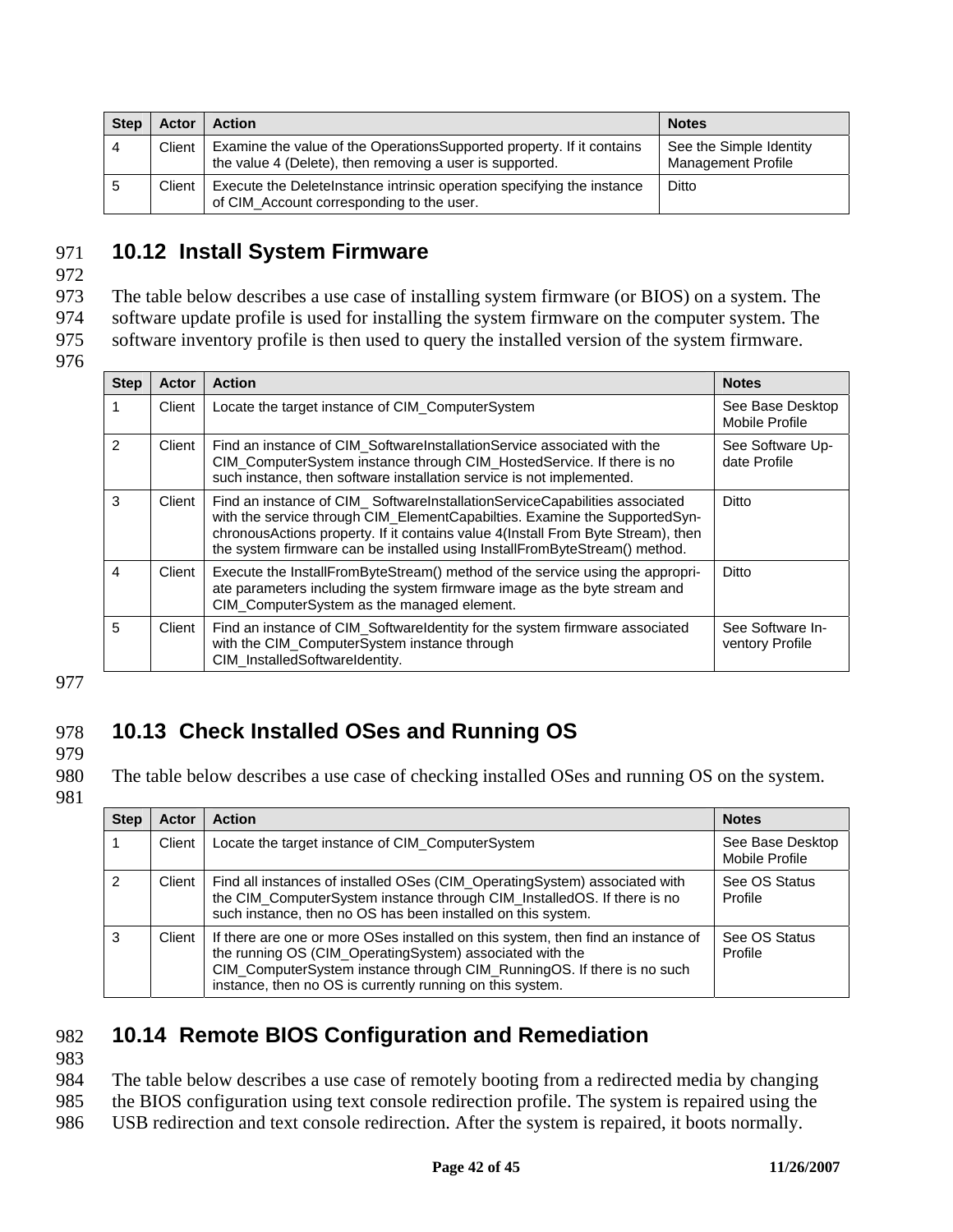### 987

| <b>Step</b>    | <b>Actor</b>           | <b>Action</b>                                                                                                                                                                                                                                                   | <b>Notes</b>                                 |
|----------------|------------------------|-----------------------------------------------------------------------------------------------------------------------------------------------------------------------------------------------------------------------------------------------------------------|----------------------------------------------|
| $\mathbf{1}$   | <b>DASH</b><br>Service | Service advertises to BIOS/OS redirected USB mass storage device                                                                                                                                                                                                |                                              |
| $\overline{c}$ | Client                 | Locate the target instance of CIM_ComputerSystem                                                                                                                                                                                                                | See Base Desk-<br>top Mobile Pro-<br>file    |
| 3              | Client                 | Find an instance of CIM_USBRedirectionService associated with the computer<br>instance through CIM_HostedService. If there is no such instance, USB redi-<br>rection is not implemented.                                                                        | See USB Redi-<br>rection Profile             |
| $\overline{4}$ | Client                 | Find an instance of CIM_USBRediredtionCapabilities. If found, see whether<br>SAPCapabilitiesSupported array contains value of 1 (Pre-Configured SAPs).                                                                                                          | <b>Ditto</b>                                 |
| 5              | Client                 | Enumerate the instances of CIM_USBRedirectionSAP that are associated<br>through an instance of CIM_ServiceAccessBySAP                                                                                                                                           | <b>Ditto</b>                                 |
| $\,6\,$        | Client                 | For each instance of CIM_USBRedirectionSAP, enumerate the instances<br>CIM_USBDevice associated to the CIM_USBRedirectionSAP through an in-<br>stance of CIM_SAPAvailableForElement. Find an instance of USB mass stor-<br>age device that is being redirected. | Ditto                                        |
| $\overline{7}$ | Client                 | Find an instance of CIM_TextRedirectionService associated with the computer<br>instance through CIM_HostedService. If there is no such instance, text con-<br>sole redirection is not implemented.                                                              | See Text Con-<br>sole Redirection<br>Profile |
| 8              | Client                 | Enumerate the instances of CIM_TextRedirectionSAP that are associated<br>through an instance of CIM_ServiceAccessBySAP                                                                                                                                          | Ditto                                        |
| 9              | Client                 | Start at the instance of the CIM_TextRedirectionSAP that is a component of<br>the Text Console Redirection of interest                                                                                                                                          | Ditto                                        |
| 10             | Client                 | Invoke the RequestStateChange() method with the RequestedState parame-<br>ter set to 2 (Enabled)                                                                                                                                                                | Ditto                                        |
| 11             | Client                 | Verify that the CIM_TextRedirectionSAP.EnabledState property is set<br>to a value of 2 (Enabled). The Text Console Redirection is now active                                                                                                                    | <b>Ditto</b>                                 |
| 12             | Client                 | Navigate from the target instance of CIM_ComputerSystem to the in-<br>stance of CIM_PowerManagementService using the CIM_Associated-<br>PowerManagementService association.                                                                                     | See Power State<br>Management<br>Profile     |
| 13             | Client                 | Using the instance of CIM_PowerManagementService, navigate to the<br>instance of CIM_PowerManagementCapabilities through the CIM_Ele-<br>mentCapabilities association.                                                                                          | Ditto                                        |
| 14             | Client                 | If the PowerChangeCapabilities property array contains the value 3<br>(Power State Settable) and PowerStatesSupported contains the value<br>0 (On), then waking the computer is supported by the MAP.                                                           | <b>Ditto</b>                                 |
| 15             | Client                 | Invoke the RequestPowerStateChange() method of the instance of<br>CIM_PowerManagementService with the PowerState argument set to<br>2 (Power On).                                                                                                               | Ditto                                        |
| 16             | Client                 | Use the text console redirection session and change the BIOS settings<br>to have the system boot from the redirected USB mass storage device.                                                                                                                   |                                              |
| 17             | Client                 | The managed system boots from the redirected USB mass storage<br>device. Remediate and repair the system.                                                                                                                                                       |                                              |
| 18             | Client                 | Invoke the RequestPowerStateChange() method of the instance of<br>CIM_PowerManagementService with the PowerState argument set to<br>5 (Power Cycle Off-Soft).                                                                                                   | See Power State<br>Management<br>Profile     |
| 19             | Client                 | Use the text console redirection session and change the BIOS setting<br>to have the system boot from the local devices.                                                                                                                                         | See Text Con-<br>sole Redirection            |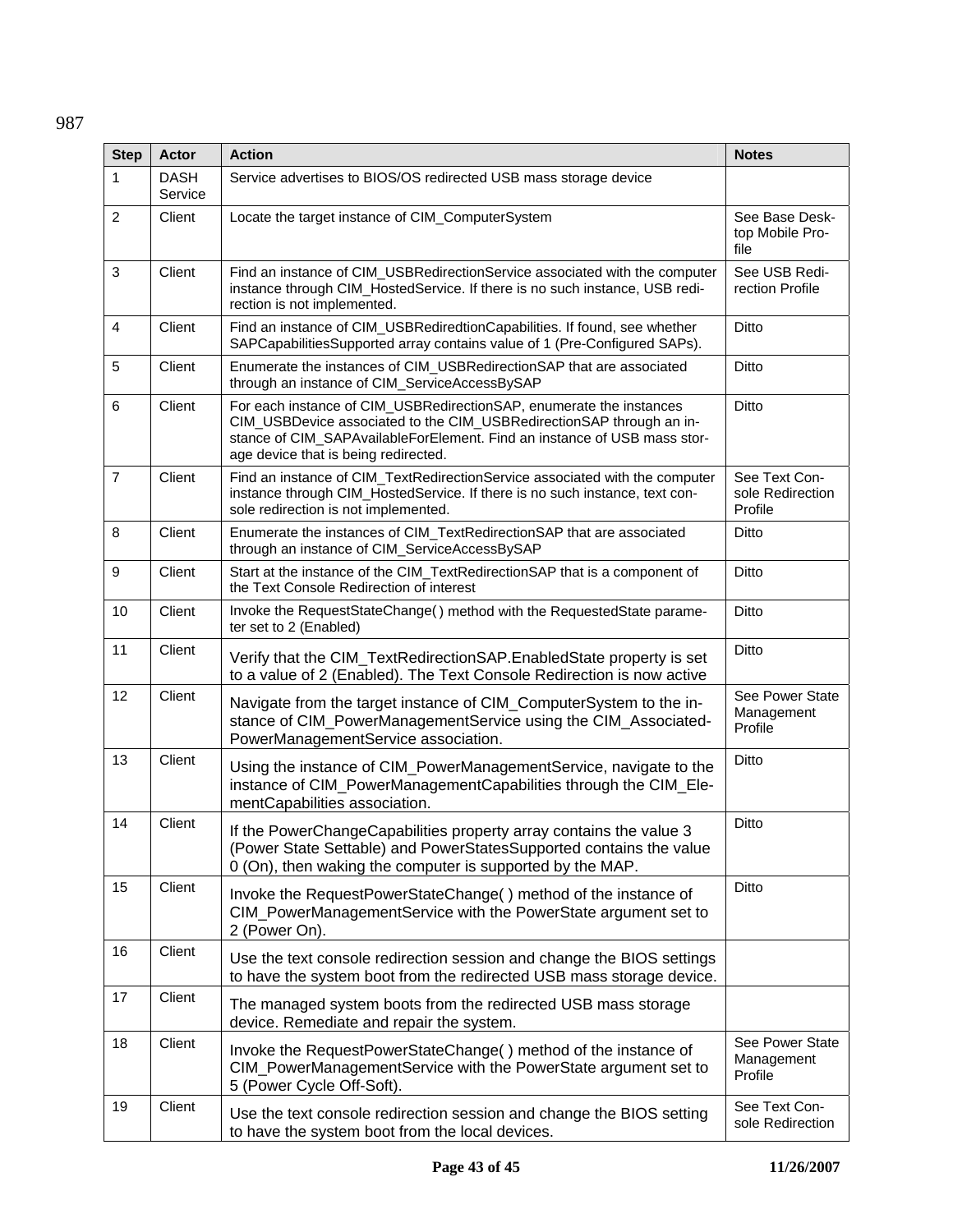| 20  | Client | Invoke the RequestStateChange() method on<br>CIM TextRedirectionSAP with the RequestedState parameter set to 3<br>(Disabled)                                                        | Ditto |
|-----|--------|-------------------------------------------------------------------------------------------------------------------------------------------------------------------------------------|-------|
| -21 | Client | Verify that the CIM_TextRedirectionSAP.EnabledState property is set<br>to a value of 3 (Disabled). The Text Console Redirection is now inac-<br>tive and the system boots normally. | Ditto |

## 988 **10.15 Programmatic BIOS Configuration Changes**

989

- 990 The table below describes a use case of programmatically changing BIOS configurations on mul-<br>991 tiple systems using the BIOS management profile.
- tiple systems using the BIOS management profile.
- 992

| <b>Step</b>     | <b>Actor</b>           | <b>Action</b>                                                                                                                                                                                                                                                        | <b>Notes</b>                              |
|-----------------|------------------------|----------------------------------------------------------------------------------------------------------------------------------------------------------------------------------------------------------------------------------------------------------------------|-------------------------------------------|
| $\mathbf{1}$    | Client                 | Discover all the systems running DASH services on the network. For each<br>system, perform the steps 2-11 below.                                                                                                                                                     |                                           |
| $\overline{2}$  | Client                 | Locate the target instance of CIM_ComputerSystem                                                                                                                                                                                                                     | See Base Desk-<br>top Mobile Pro-<br>file |
| 3               | Client                 | Find an instance of CIM_BIOSService associated with the computer instance<br>through CIM_HostedService. If there is no such instance, then the BIOS man-<br>agement is not implemented.                                                                              | See BIOS Man-<br>agement Profile          |
| $\overline{4}$  | Client                 | Enumerate the instances of CIM_BIOSAttribute that are associated with<br>CIM_BIOSService through an instance of CIM_ServiceAffectsElement.                                                                                                                           | Ditto                                     |
| 5               | Client                 | For each BIOS attribute of interest, change the BIOS attribute by invoking the<br>method SetBIOSAttribute().                                                                                                                                                         | Ditto                                     |
| 6               | Client                 | Navigate from the target instance of CIM_ComputerSystem to the in-<br>stance of CIM PowerManagementService using the CIM Associated-<br>PowerManagementService association.                                                                                          | See Power State<br>Management<br>Profile  |
| $\overline{7}$  | Client                 | Using the instance of CIM_PowerManagementService, navigate to the<br>instance of CIM_PowerManagementCapabilities through the CIM_Ele-<br>mentCapabilities association.                                                                                               | Ditto                                     |
| 8               | Client                 | If the PowerChangeCapabilities property array contains the value 3<br>(Power State Settable) and PowerStatesSupported contains the value<br>5 (Power Cycle Off-Soft) that performs the soft reset of the computer,<br>then continue with Steps 9-11 described below. | Ditto                                     |
| 9               | Client                 | Invoke the RequestPowerStateChange() method of the instance of<br>CIM_PowerManagementService with the PowerState argument set to<br>5 (Power Cycle Off-Soft).                                                                                                        | Ditto                                     |
| 10 <sup>°</sup> | <b>DASH</b><br>Service | During POST, the DASH service communicates all the BIOS attribute<br>changes to the BIOS. The BIOS attribute changes are accepted or<br>rejected by the BIOS and the system boots.                                                                                   |                                           |
| 11              | Client                 | Enumerate the instances of CIM_BIOSAttribute that are associated<br>with CIM_BIOSService through an instance of<br>CIM_ServiceAffectsElement. Verify the BIOS attribute changes that<br>were accepted by the BIOS.                                                   | <b>BIOS Manage-</b><br>ment Profile       |